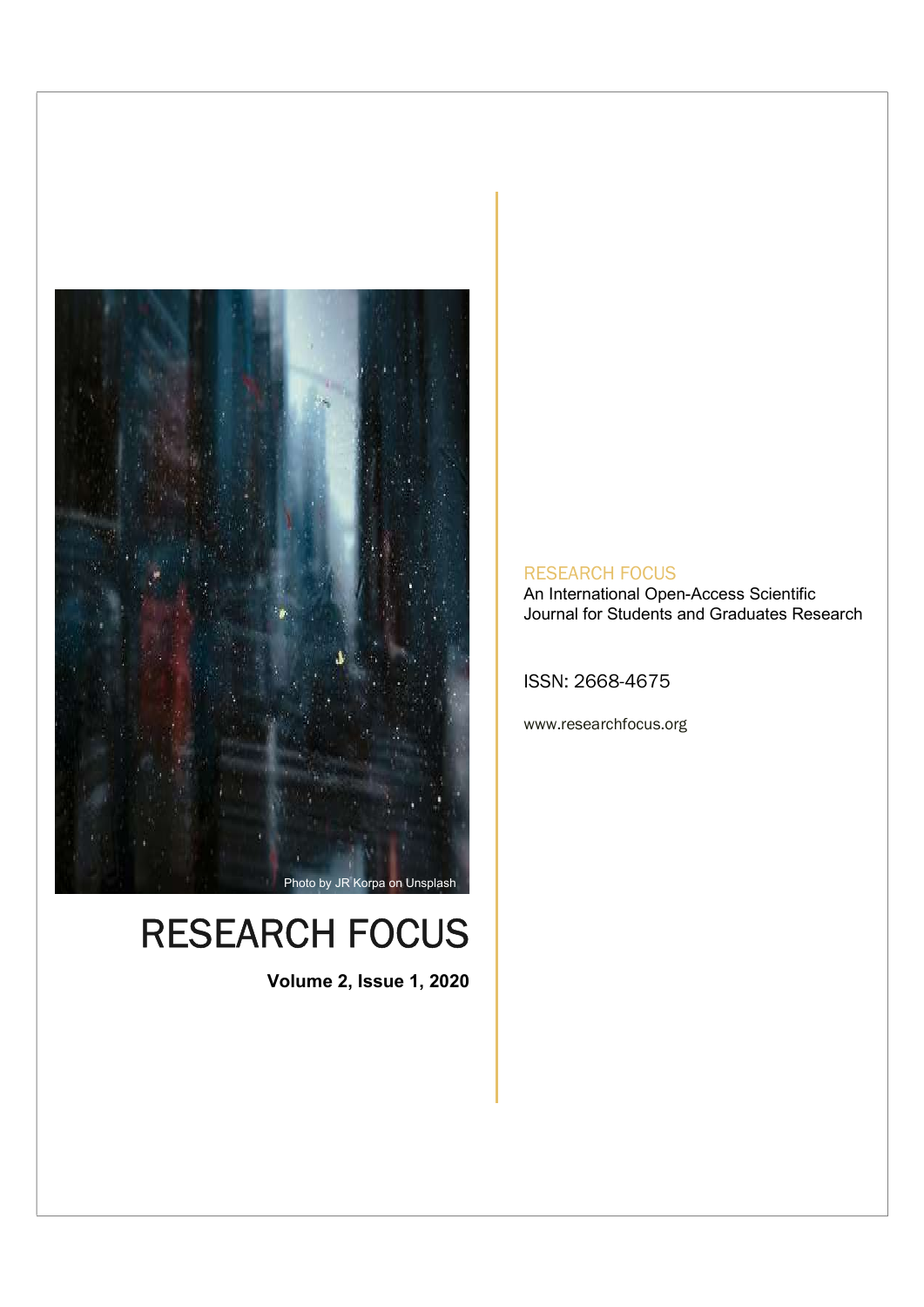

## CONTENTS Vol. 2, Issue 1, 2020

| <b>Adriana PITULICE</b>                                                                                                     |                |
|-----------------------------------------------------------------------------------------------------------------------------|----------------|
| COVID-19: A New Lesson. Remembering the Last Pandemic                                                                       | $\overline{2}$ |
| <b>Cedric VALLERIE</b><br>The Social and Economic Impacts of Global Warming Around the World                                | <u> 14</u>     |
| <b>Marta BERNI</b><br>Internationalization of Businesses: Analysis of the Phenomenon and its<br><b>Expansion Modalities</b> | 22             |
| <b>Raluca-Ioana PUTINICA</b><br>The Impact of Digital Marketing                                                             | <u>31</u>      |
| Andreea-Oana RADU<br><b>Business Intelligence. Case Study Cognos</b>                                                        | <u>39</u>      |
| <b>Thibaut MEINERAD</b><br>The Cryptocurrencies, Currencies of the Future?                                                  | 48             |
| <b>Liliana DUMITRACHE</b><br>Risk management in the Banking Sector                                                          | 55             |
| Andreea-Elena POTECASU<br>Storing memories: how to safely keep photos, videos and documents for decades                     | 65             |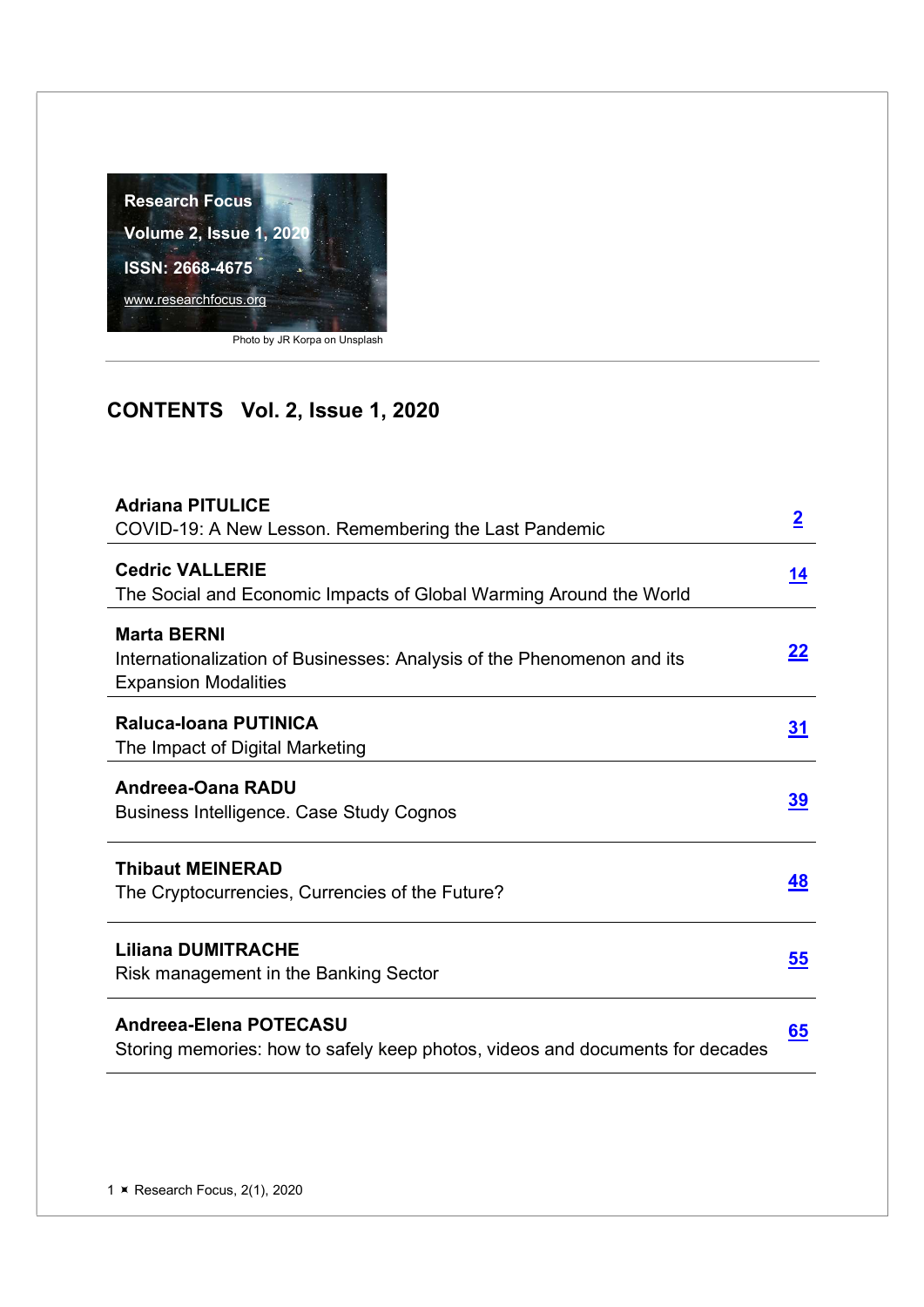

Photo by JR Korpa on Unsplash

#### Feature

## COVID-19: A NEW LESSON. REMEMBERING THE LAST PANDEMIC

#### Adriana PITULICE

Business Administration, Romanian-American University

#### Abstract

COVID-19 is a new infectious disease caused by SARS-CoV-2 virus, a newly discovered coronavirus. The disease has spread very quickly, infecting 1 million people worldwide by 2<sup>nd</sup> April 2020, in just 3 months since the first case on 31<sup>st</sup> December 2019, and this **the set in the set of the** number just doubled in the next 12 days. COVID-19 represents a new challenge that is testing our readiness for this kind of unknown. At this moment every country is fighting to defend its population through social distancing measures, that are meant to keep us safe considering that there are no vaccines yet and no particular treatment for this virus.

Keywords: COVID-19, fatality, virus, symptoms, H1N1, transmission.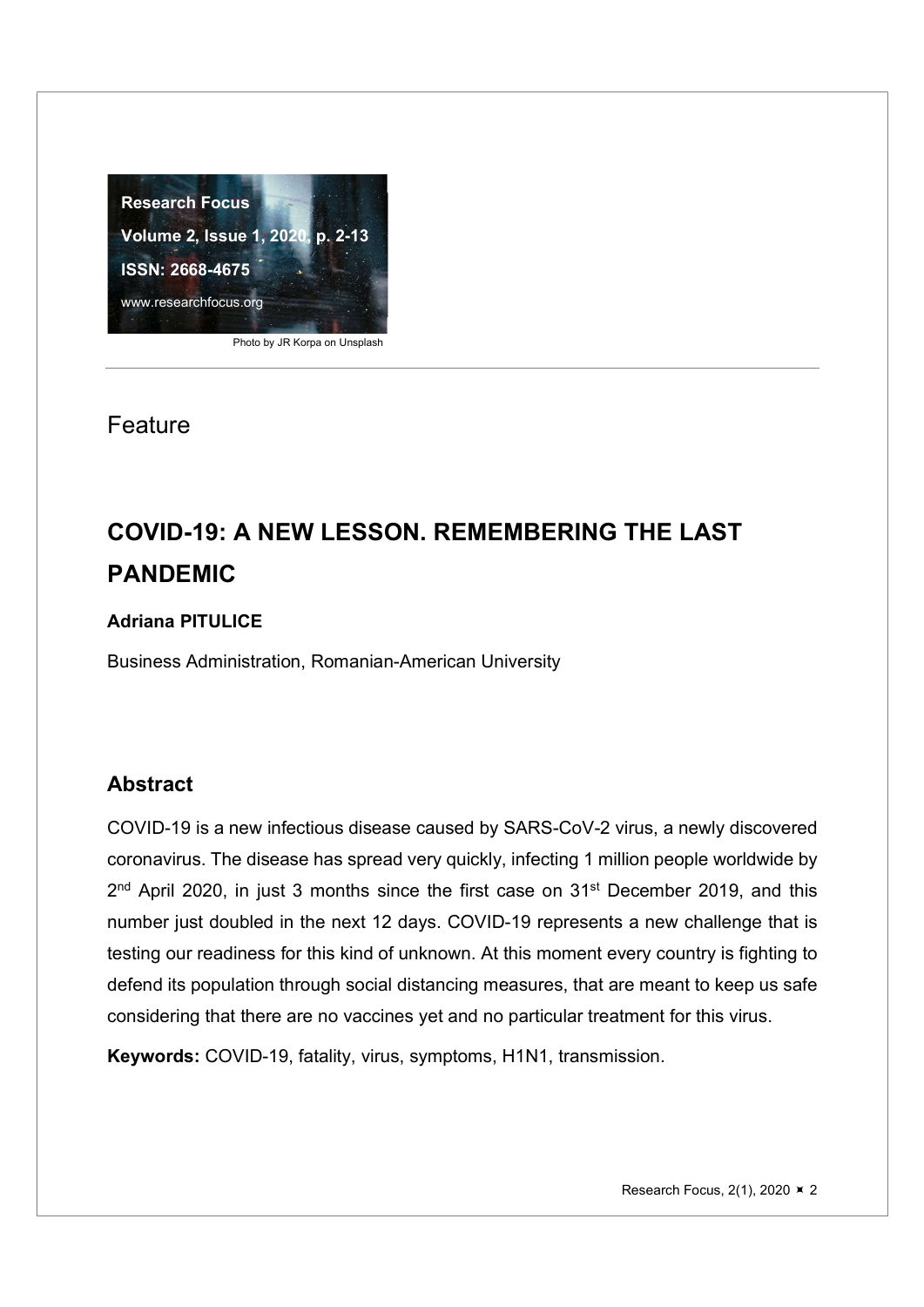#### **Introduction**

Posing a severe threat to the health of human beings, a novel strain of Influenza A (H1N1) virus was discovered in April 2009. There was an outbreak of Influenza A (H1N1) that occurred worldwide starting the second pandemic episode since The Spanish Flu in 1918. In a short time, it was discovered that the virus is also highly mutable. Researchers indicated that the pathogenic novel strain seems to be the result of recombined virus gene segments from swine influenza viruses and human influenza viruses in animals before attacking a human.

Almost 11 years later, Influenza A (H1N1) virus has become one of the many common viruses that circulate through the continents each flu season. Therefore, many people have developed some immunity to this virus, making the experts less concerned about this type of swine flu than they were in 2009.

In 2020 the pandemic episode is started by SARS-CoV-2, a causative pathogen of COVID-19, which is identified as one of the seven types of coronaviruses that have infected humans. Six other kinds of coronaviruses are known to cause human diseases, including SARS-CoV (severe acute respiratory syndrome coronavirus) and MERS-CoV (Middle East respiratory syndrome coronavirus) with a high mortality rate (Su, Wong, Shi, Liu, & Bi, 2016). Parallels were drawn directly to the SARS outbreak in 2003 which had infected 8,000 persons with 10% fatality, creating panic among people.

SARS-CoV-2 has spread even faster, infecting more than 2,400,000 people (20<sup>th</sup> April 2020). It is very important to note that almost 3,4% of patients struggle with severe disease symptoms requiring hospitalization and that "Globally, about 3.4% of reported COVID-19 cases have died." (Adhanom , WHO Director-General's opening remarks at the media briefing on COVID-19, 2020). With more than 1.631.488 active cases of COVID-19 and 167.240 deaths, it is clear this situation is going to be much more than a health crisis and we all should be aware of the serious social and economic consequences of the pandemic.

A pandemic virus is not only a problem for the government, who has a high responsibility in assuring all the special infrastructure and all the stocks needed in fighting the outbreak,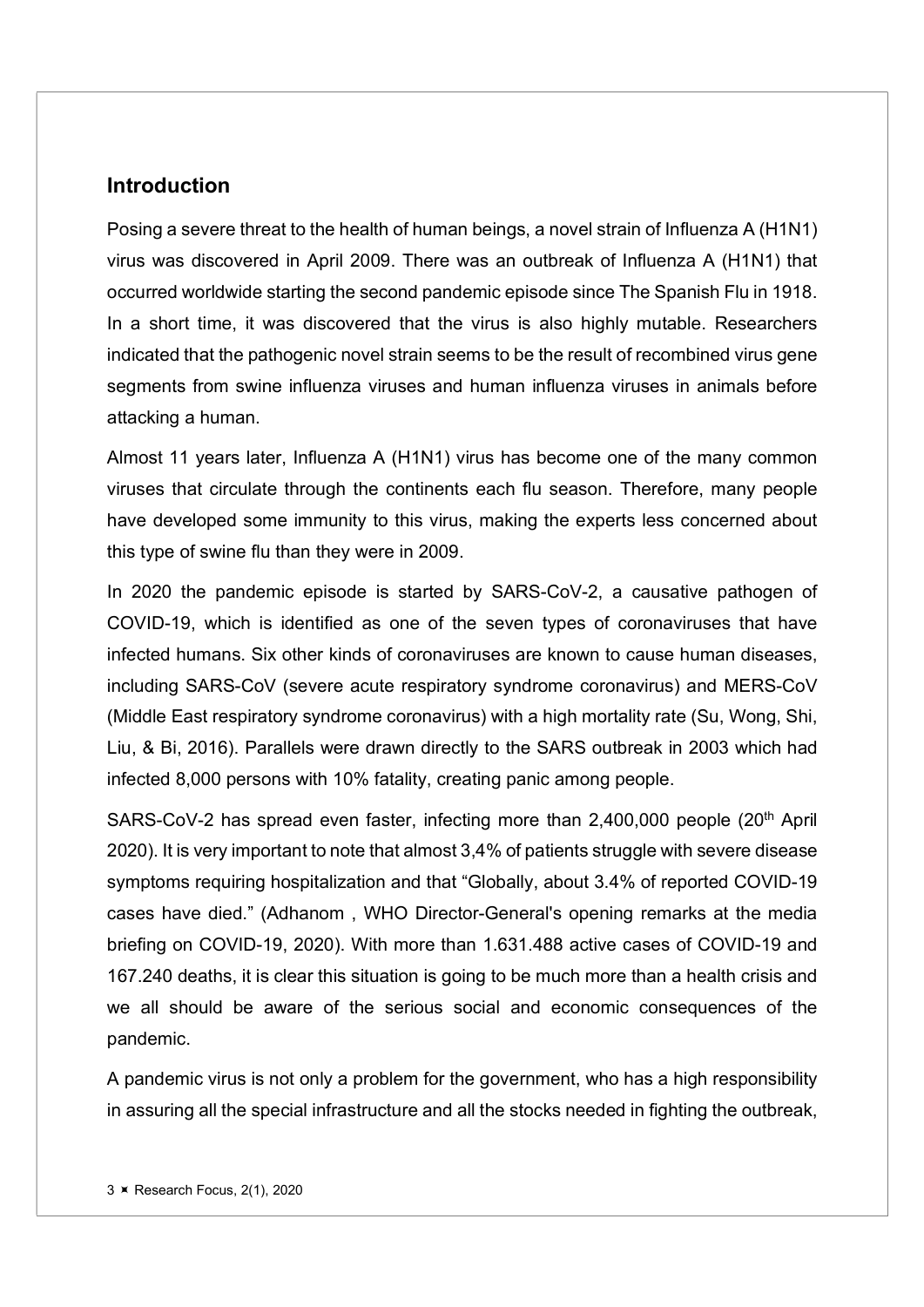it is also taking a heavy toll on the income of families and individuals through the restrictions many countries have put in place to protect the people.

On the other hand, the World Health Organization (WHO) encouraged the measures taken by several countries, which are suspending user fees and also providing free testing and care for COVID-19, despite a person's insurance, residence status or citizenship, but providers should be compensated for the loss of revenues after suspending the user fees. This situation seems to be an unprecedented crisis, which urgently demands an unprecedented response.

At the beginning of April 2020, the WHO Director-General said that WHO issued its Strategic Preparedness and Response Plan, "with an initial ask of US\$675 million to support the response" (Adhanom , 2020). In these two months, almost US\$690 million has been pledged or received. An amount of US\$300 million has already been given to help WHO's work and the remaining amount has been given on a bilateral basis and to other organizations that are involved in the response.

The pandemic is also challenging while fighting against other diseases, like polio. In the past years WHO has driven polio to the brink of eradication. This accomplishment needed a global effort, initiated by Rotary, sustained by many other partners, and managed by thousands of health workers. Many of those workers contributing to the COVID-19 response. Sadly, challenging situations are reported by some countries regarding an increase in domestic violence after the COVID-19 outbreak started. As people are asked to remain at their homes, it is known that the risk of intimate partner violence has increased. Women that are in abusive relationships are now more likely to be exposed to violence, and so are their children.

#### How, where and when it began?

The new influenza A (H1N1) virus caused the first pandemic episode since 1918 so, many of the researchers tried to find similarities between these two viruses. According to Chinese researchers, "it has been believed that the new human pathogenic mutant has completed its genetic fragments combination in the animal body before its direct invasion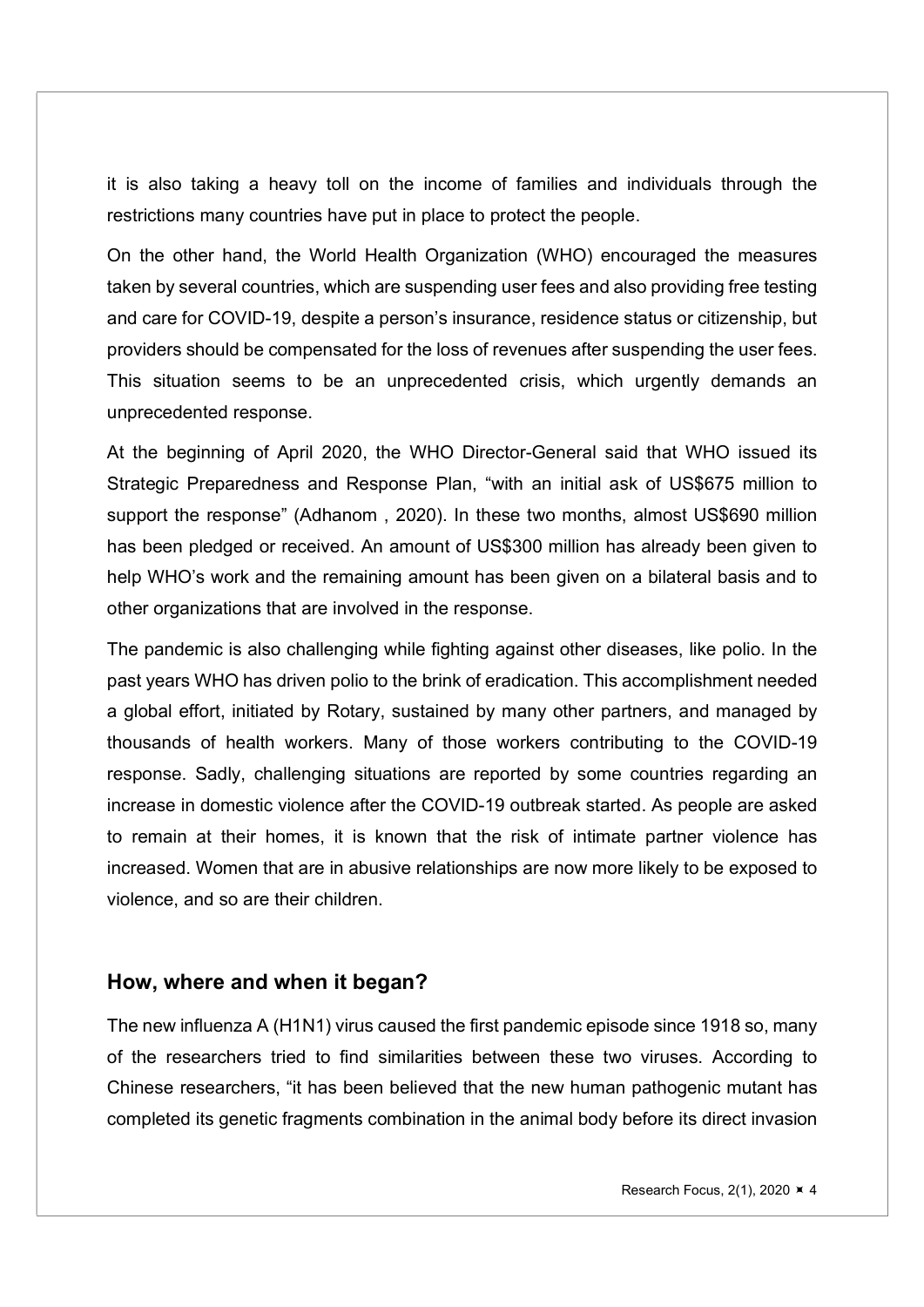into the human body. The genetic segments studies of influenza virus from the influenza pandemic in the year of 1918 found genes similar to swine and bird flu viruses. Therefore, it is believed that the influenza A pandemic in 1918 was caused by the integration of human influenza virus to a segment of DNA from swine influenza virus to form H1N1 influenza virus that is affinitive to human body" (Hongjun Li & Ning Li, 2013).

Influenza A (H1N1) virus caused an outbreak infecting many victims in Mexico. The virus was identified for the first time in humans on 15<sup>th</sup> April 2009 and the World Health Organization declared on 25<sup>th</sup> April 2009 the outbreak of a "public health emergency of international concern" (Team, 2009). The virus was spreading so fast that in the following six weeks there were more than 214 countries that reported infections as a consequence of international air travel of the persons who carried the virus. "Knowledge about influenza transmission route(s) in very important for the development of effective intervention strategies" (H. Lei, J.W.Tang , & Y. Li, 2018).

The disease is generally known as "swine flu" and begin to make people fear that the world wouldn't be able to cope with a possible pandemic because the media perpetuated the fear from the beginning reporting every influenza-like case that was recorded as a suspect case of swine flu.

On 11<sup>th</sup> June 2009, the World Health Organization declared a pandemic and also raised the worldwide pandemic alert level to phase 6, "which means the virus was spreading to other parts of the world" (2009 H1N1 Pandemic Timeline, 2019). At the time, the WHO was blamed for declaring a pandemic, because it subsided quickly, and this decision may have induced unnecessary costs.

This time the threat to global health is represented by a coronavirus. Coronavirus disease or COVID-19 in an infectious disease generated by a newly discovered type of coronavirus. This is the third certified animal-to-human transmission of a coronavirus preceded by SARS (2002) and MERS (2012). COVID-19 disease is caused by SARS-CoV-2 virus. People infected with this virus "will experience mild to severe respiratory illness. More likely to develop serious illness are those with underlying medical conditions like cardiovascular or chronic respiratory disease, diabetes, cancer, and older people" (Coronavirus Overview, 2020). The first cross-species transmission of the virus was found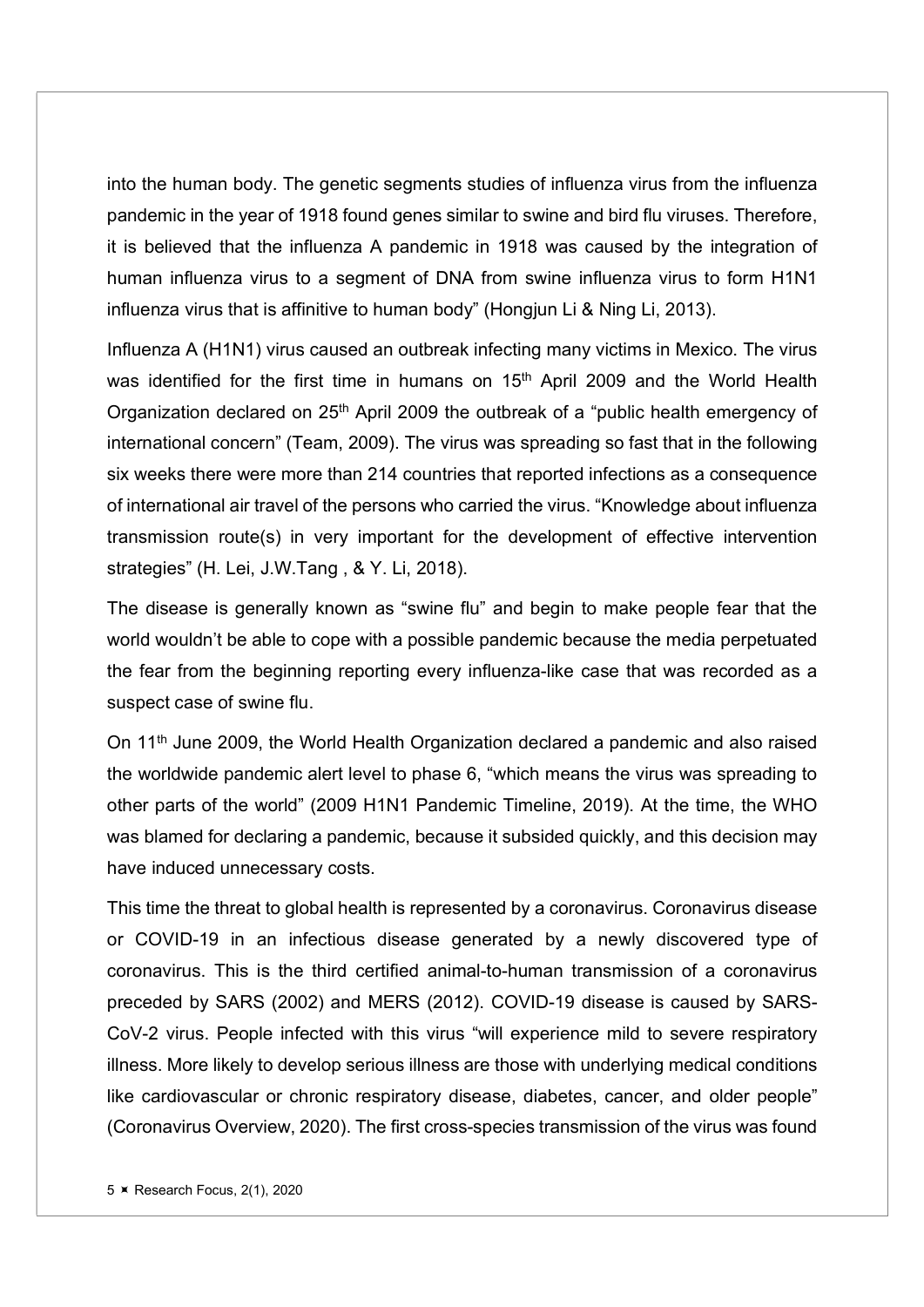in December 2019. The first case was confirmed on 31st December 2019 and it is linked to a market in the Chinese city of Wuhan and on  $11<sup>th</sup>$  January 2020 was declared the first death caused by this virus.

From what is known by now, "SARS-CoV-2 is highly similar to a bat coronavirus RaTG13, with an overall genome sequence identity of 96.2%" (Peng Zhou, Xing-Lou Yang, & Zheng-Li Shi, 2020), which indicate that the bat, known to be the original reservoir host of many SARS-related coronaviruses, may also be the original host of SARS-CoV-2 but the intermediate host that participate in the process of transmission remains still uncertain.

Regarding the period of time that WHO needed to declare the pandemic, as was seen above, in the case of H1N1 virus, the pandemic was declared after only 57 days from the date of the first confirmed case and by that time 74 countries have officially reported 28,774 cases of influenza A (H1N1) infection, including 144 deaths.

In the case of SARS-CoV-2, the decision to declare the pandemic has been taken after 72 days, but by this time 123 countries have officially reported 132,758 confirmed cases and 4,955 deaths. We may think that considering the criticisms that have been brought to the World Health Organization for declaring the pandemic too early in 2009, pushed the organization to think twice before taking this step. But watching the numbers, we can see that by  $5<sup>th</sup>$  February 2020 (37 days apart from the first case) there were already 28,266 cases and 565 deaths. SARS-CoV-2 virus has spread much quicker and killed almost 35 times more people than H1N1 virus by the time each of them was declared a pandemic.

#### Transmission of the virus

It is known that a virus spread and replicate following these steps:

- The virus enters the body and duplicates there
- The virus cause diseases
- The virus can quickly and easily spread from person to person

The H1N1 virus is replicating only within respiratory epithelial cells. By entering into the cells, the virus causes complex pathological changes to the cells. The self-synthesis of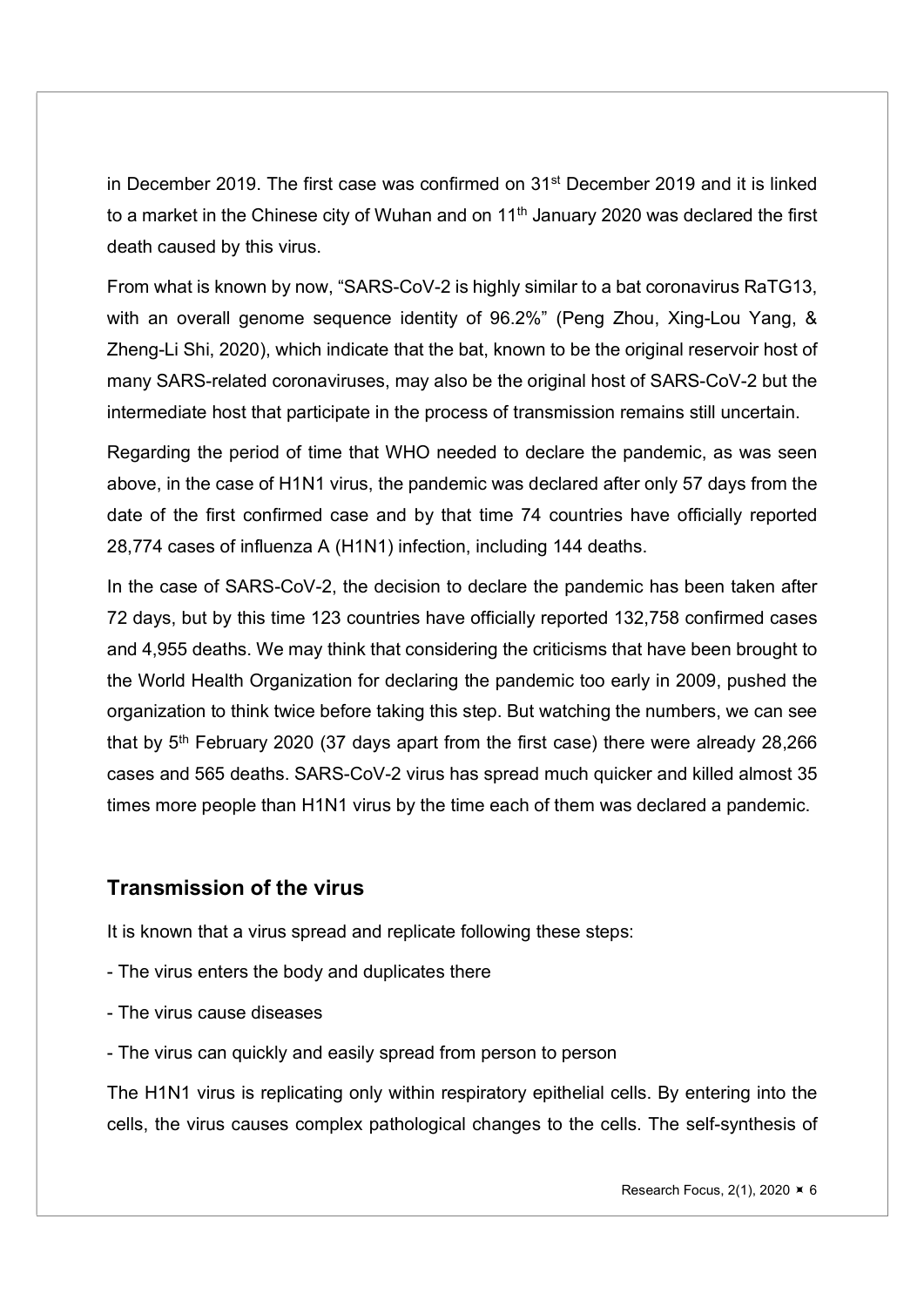cellular component proteins is stopped by the columnar epithelial cells, therefore, the cells die by the lack of necessary cell component proteins.

Both H1N1 virus and SARS-CoV-2 virus, are causing acute respiratory distress syndrome (ARDS) and acute lung injury (ALI) (Muhammad Adnan Shereenab, Suliman Khan , Abeer Kanmi, Nadia Bashir, & Rabeea Siddique, 2020) which first leads to pulmonary failure and then resulting in a fatality.

Both of them also spread from person to person through water droplets sneezed or coughed out of the throat and nose of infected people. The contact can be indirect respiratory secretions contact or direct skin contact (the indirect contact refers to touching her/his own eyes, mouth or nose with her/his own contaminated hands).

The 2020's coronavirus has spread so quickly, it had infected 1 million people worldwide by 2<sup>nd</sup> April 2020, in just 3 months since the first case on 31<sup>st</sup> December 2019 and this number just doubled in the next 12 days.

An important and even the most popular transmissibility parameter is the reproduction number (R). It represents the average number of people infected by a single person (how rapidly the disease spreads).

Like other parameters, R-value can vary from region to region and also from period to period which means that this parameter can give us a hint regarding the persistence of the virus:

- R > 1, indicates that the disease may persist and even spread;

- R < 1, indicates that the epidemic/pandemic will decline in the population (although exceptions exist).

The pandemic (H1N1) 2009 influenza virus has an R0 of 1.2 to 1.6 (Fraser, 2009) which makes controlling its spread easier than viruses with higher transmissibility (Fraser C, Donnelly CA, & Cauchemez S, 2009).

As the COVID-19 pandemic disease is still ongoing we don't know yet the real reproduction number of the SARS-CoV-2 virus. At this time, it is very hard to estimate this number considering the variables, but there are lots of studies who try to estimate this parameter. For example, preliminary studies had estimated R to be between 1.5 and 3.5

 $7 \times$  Research Focus, 2(1), 2020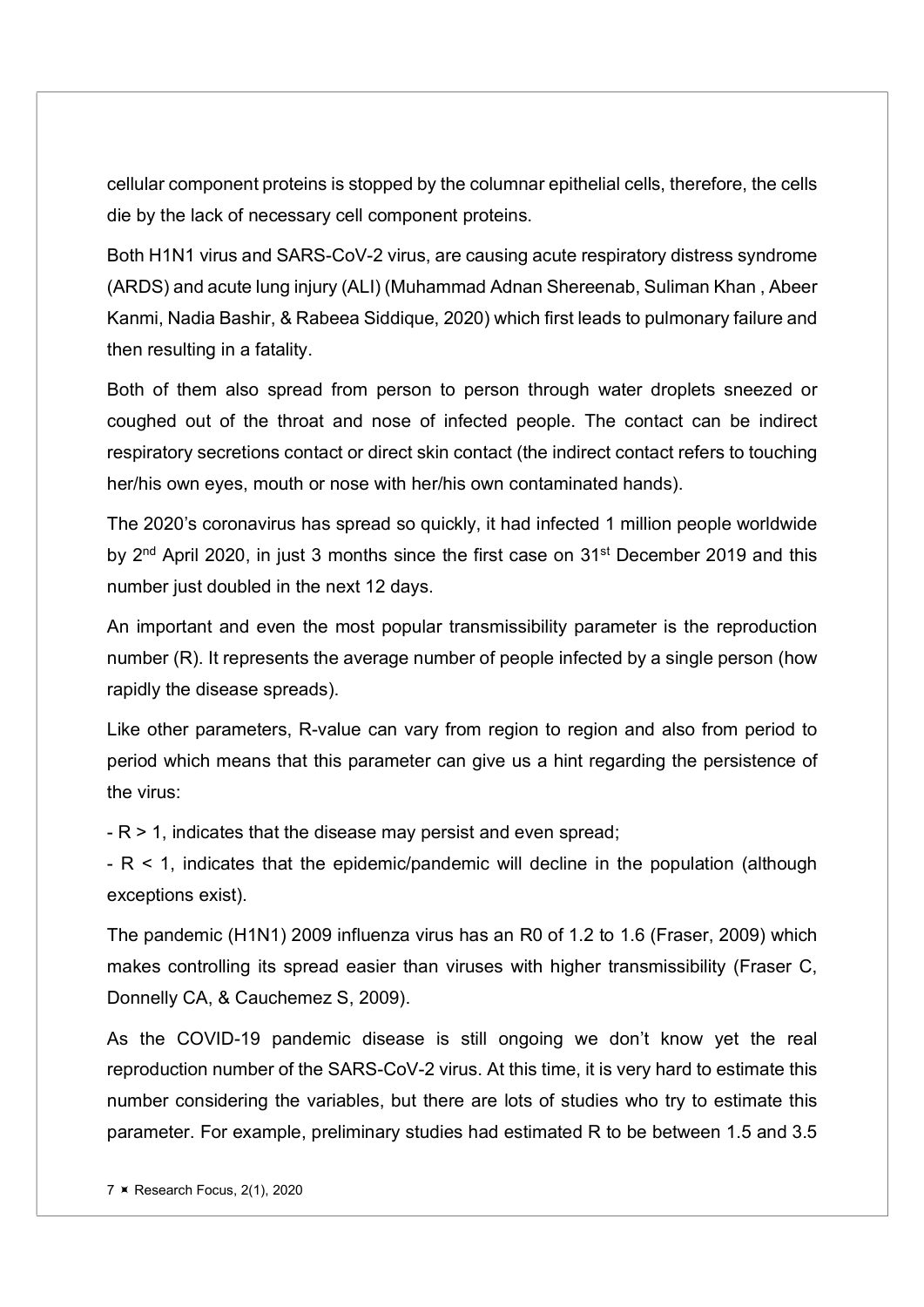(Jonathan M Read, Jessica R E Bridgen, Derek AT Cummings, Antonia Ho, & Chris P Jewell, 2020) (Natsuko Imai, et al., 2020), other studies have estimated an R between 3.6 and 4.0, and between 2.24 to 3.58 (Shi Zhao, Qianyin Lin, Jinjun Ran, Salihu S Musa, & Gunagpu Yang, 2020) and WHO's estimated (on Jan. 23) R to be between 1.4 and 2.5. A retrospective analysis on the first 425 patients with confirmed COVID-19 (Min Zhou, Xinxin Zhang, & Jieming Qu, 2020) showed that the reproduction number (R) was estimated to be 2.2 during the early stages of the outbreak other studies confirm that almost half of the first 100 laboratory-confirmed patients, had been exposed the Huanan Seafood Wholesale Market (HSWM), which is considered to be the initial source of the disease. By now it is clear that the new coronavirus is spreading faster than 2009's pandemic virus and common flu (R=1.3).

Unfortunately, COVID-19 is still a new disease and we all are still learning about the way it spreads. Scientists agreed that the virus spread mainly from person-to-person through close contact (within about 6 feet, 1.8 meters) and respiratory droplets formed when an infected person talks, sneezes or coughs. This idea guides the US CDC's (Centers for Disease Control and Prevention) suggestion to maintain a minimum of 6-foot (2 meters) distance although some experts think that 6-feet social distance is not enough for preventing the spreading.

Regarding the airborne transmission, respiratory infections can be easily transmitted through droplets of diverse sizes. WHO grouped the droplet size in two categories:

- Droplet particles (>5 μm in diameter). They can travel only on short distances, less than 3.3 feet (<1 m) and remain in the air only for a short time.

- Droplet nuclei (<5 μm in diameter). They are also referred to as droplet nuclei and can travel long distances, more than 3.3 feet (>1 m) and remain in the air a longer period of time.

The virus can also spread by touching a surface or object infected from a person confirmed with the virus and then touching the mouth, nose or eyes. Regarding the duration of contamination on surfaces and objects, a CDC's study measured the length of this time. It shows that SARS-CoV-2 virus stays on stainless steel and plastic surfaces up to 2-3 days and only one day on cardboard.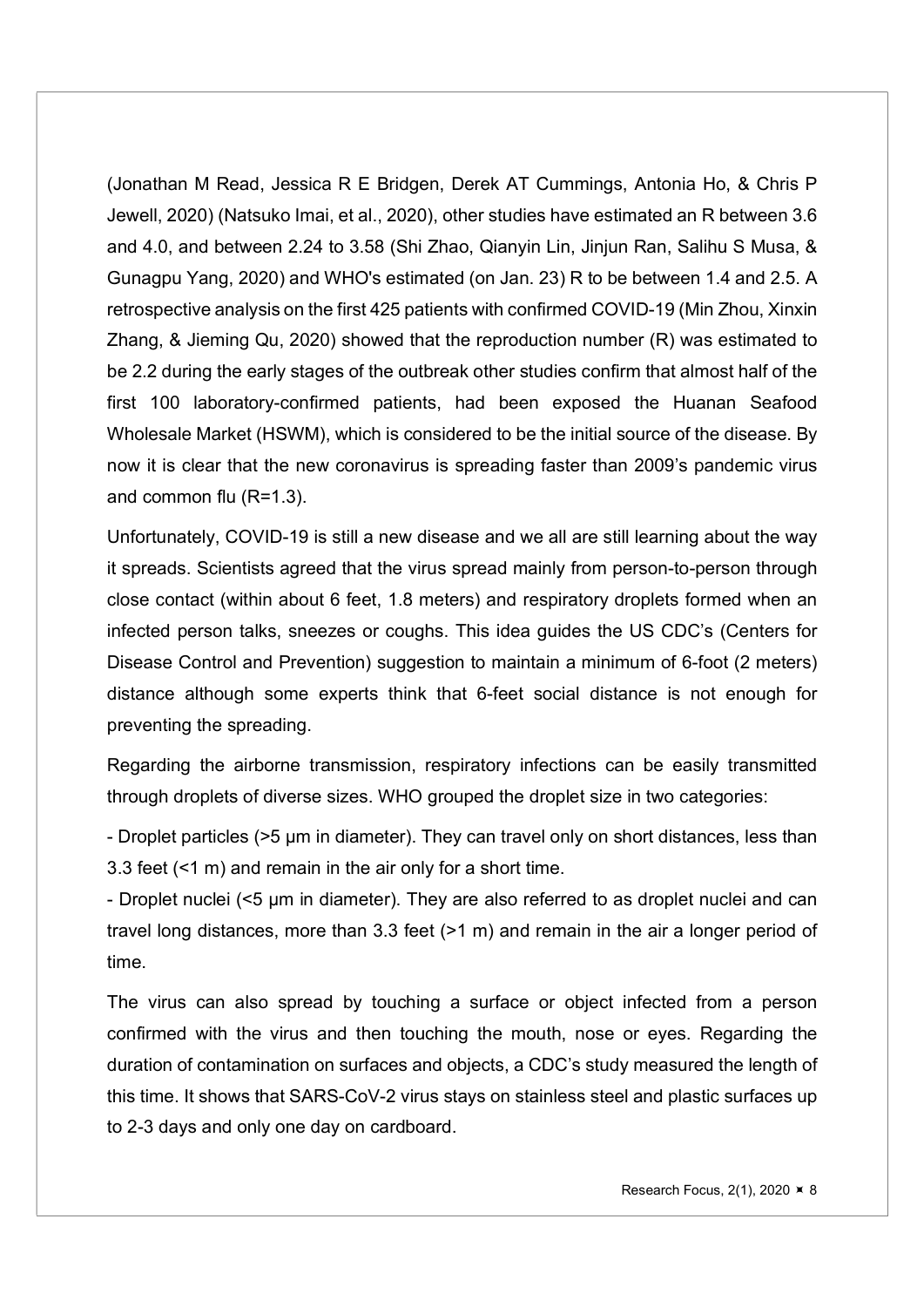#### From symptoms to fatality

Analyzing the 2009's and 2020's data researchers see that the incubation period of SARS-CoV-2 virus is twice as long as influenza A H1N1 virus which is usually between 1 and 7 days, being even longer than the bird flu and common influenza.

After the infection with H1N1 virus, the clinical symptoms range from mild symptoms (of upper respiratory infection) and no fever to severe symptoms or fatal pneumonia. The usual symptoms include coughing, sore throat, fever, and headache. Regarding patient's conditions, 46% of Mexican death cases and almost half of the hospitalized cases in the US were found underlying conditions including other pulmonary diseases, asthma, pregnancy, obesity, diabetes, autoimmune diseases, cardiovascular diseases, and neurological diseases. Death usually occurred as a result of the rapid evolution of respiratory conditions. The period from the infection with the virus to hospitalization was averagely six days in Mexico and 4 days in the US. Usually, the severe cases developed cardiac arrest in a very short period of time after hospitalization.

The main symptoms like fever, dry cough and tiredness are seen also in COVID-19 cases. Other symptoms of the 2020's pandemic include shortness of breath, sore throat, aches and pains, and very few cases will report diarrhea, runny nose or nausea. An important aspect of this virus is that people over 60 years old (and people with underlying medical conditions) have a higher risk of developing severe disease and dye.

When we talk about how deadly a virus is, we talk about the Case Fatality Ratio (CFR). It can be calculated by dividing the number of infected people who have died by the total number of infected cases. Considering the available data about H1N1 pandemic, the calculation "suggest that the case fatality ratio of the pandemic virus was approximately 0.02%" (Maria D. Van Kerkhove , Siddhivinayak Hirve, Artemis Koukounari, & Anthony W. Mounts, 2013) other studies estimated "a CFR of about 0.03%" (Acton, 2013).

At present, it is very tempting to estimate the CFR of COVID-19 by dividing the number of deaths by the number of confirmed persons. However, the resulting number does not represent the true CFR. Therefore, a precise estimate of this rate is impossible at present. Once an epidemic/pandemic has ended it is calculated using the formula presented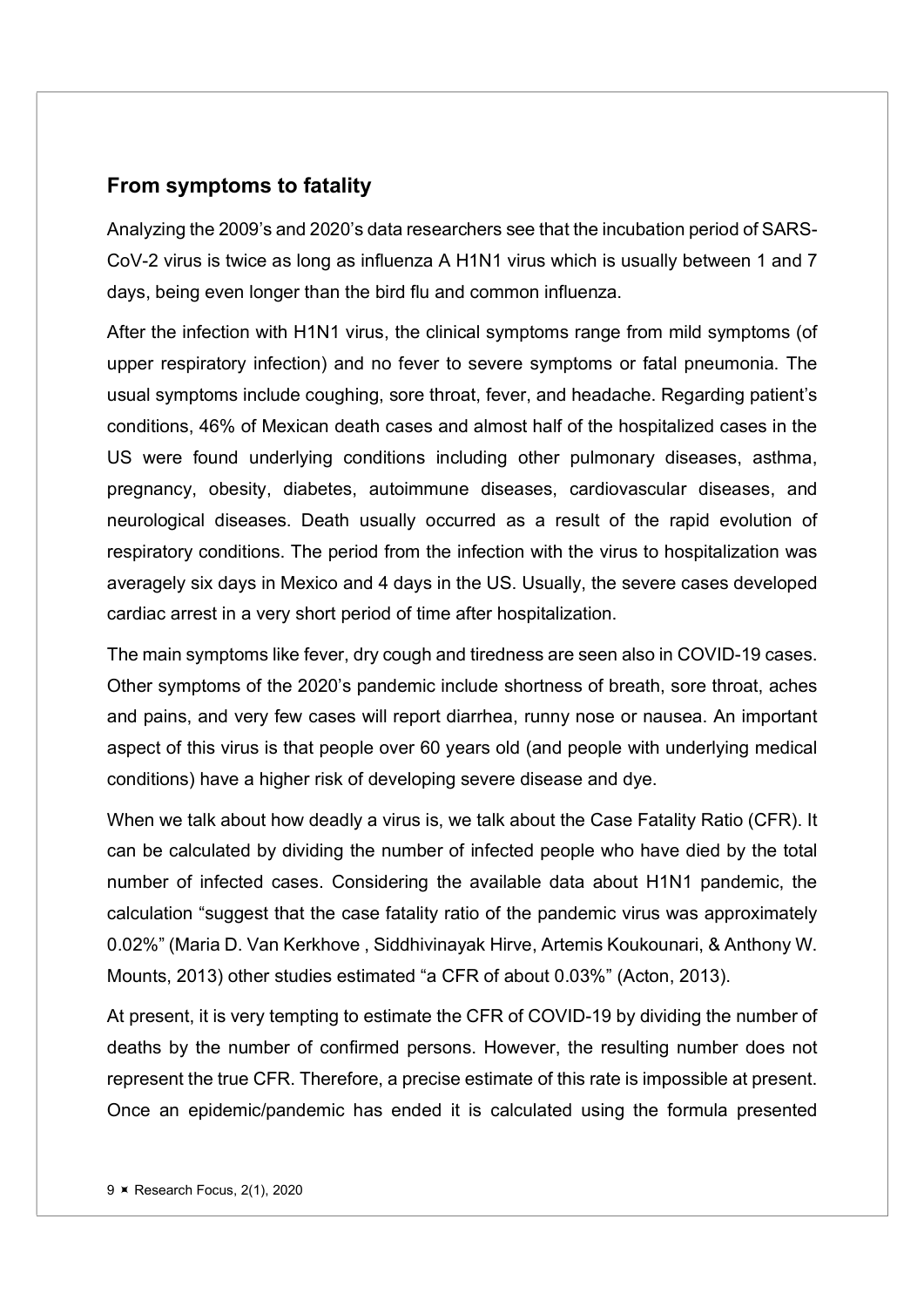above. But while a pandemic/epidemic is still ongoing, this formula gives us a "naïve representation". How? The current number of deaths belongs to a different figure, not to the number of confirmed cases in which is included the most recent cases.

According to this observation, the correct formula would appear to be:

"CFR = deaths at day.x / cases at day.x- $\{T\}$ 

(where T = average time period from case confirmation to death)" (Coronavirus Death Rate, 2020).

This formula seems to also have an issue regarding the data needed to estimate T value, but it is certainly not 0 as in the first formula if it was used to calculate CFR while the outbreak is still ongoing. It is true that this parameter like the reproduction number when we talk about CFR we can't refer at it as a single unchanging value because it changes from place to place and from time to time, so when we talk about CFR of a disease, we need to specify a place and a time.

The highest CFR rate of COVID-19 registered by now is 17.51% in France on 20<sup>th</sup> April 2020 (excluding Iran which on 24<sup>th</sup> February had 2 confirmed cases and 2 deaths, meaning that it's CFR at that time was 100%). China, on the other hand, registered its highest CFR on 17<sup>th</sup> April 2020 at a level of 5.535%, a three times lower rate than France. It is important to say that at this moment in time  $(20<sup>th</sup>$  April 2020) only Cambodia, Faeroe Islands, Madagascar, Rwanda, and Vietnam have a 0% CFR and that the average CFR is 2.85%. (data used in this paragraph include only countries with more than 100 confirmed cases, CFR was calculated as the ratio between confirmed deaths and confirmed cases, source: https://ourworldindata.org/coronavirus).

For a multitude of infectious diseases like malaria and 1918's pandemic (The Spanish Flu) children are most at risk. In the case of COVID-19 seems to be the opposite, CFR for confirmed people over 80 years old being 20 times bigger than CFR of 50-59 years old confirmed cases. (data used in this paragraph, CFR was calculated as the ratio between confirmed deaths and confirmed cases, source: https://ourworldindata.org/coronavirus, 17th March 2020, Italy).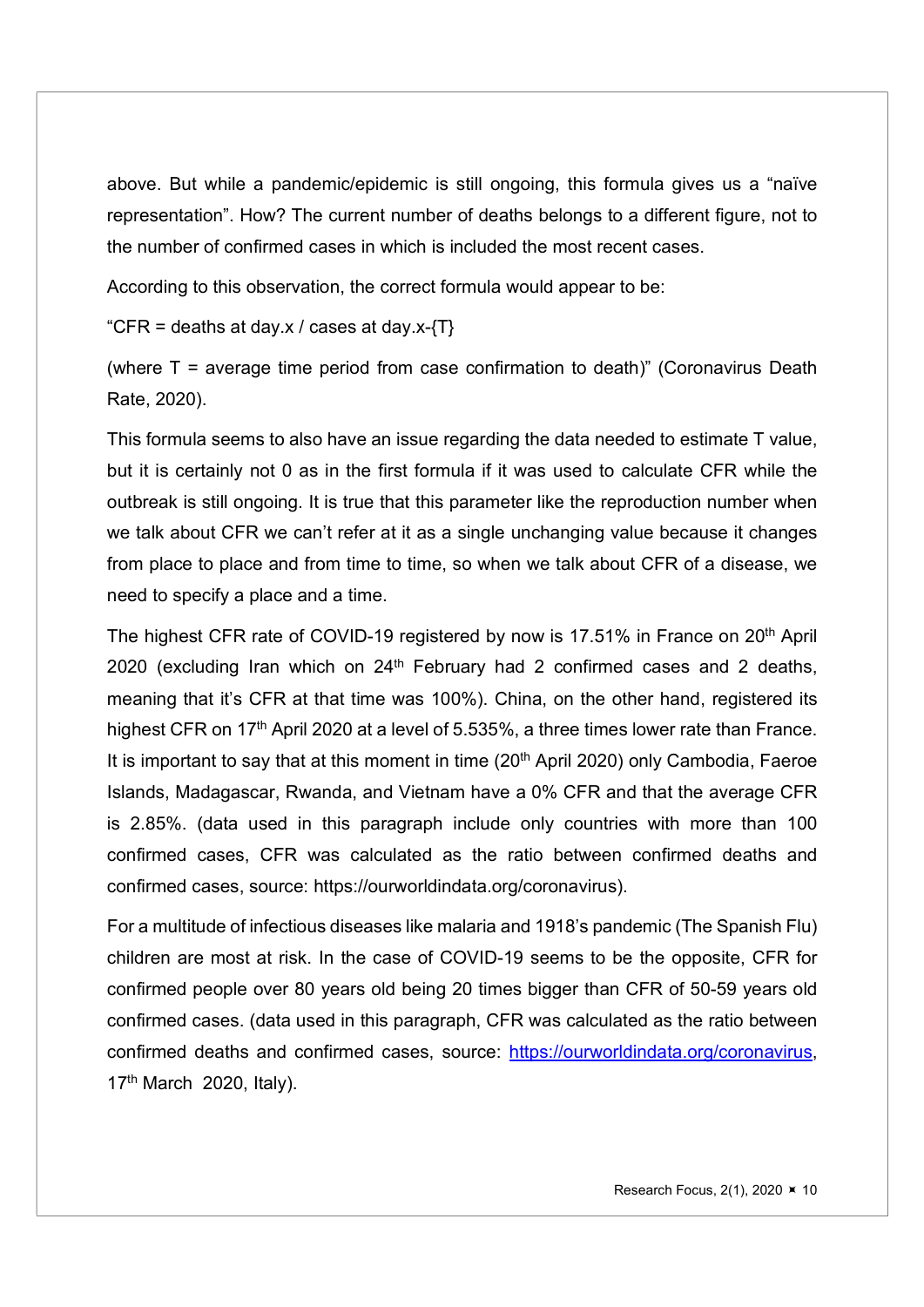#### **Conclusions**

Regarding the 2020 situation, the rapidity of the spread and the magnitude of the outbreak due to international traveling is unpredictable as aircrafts are capable of transporting infectious diseases across the world within 24 hours like we have seen with the Influenza A H1N1 in 2009. Therefore, the best way to end the pandemic is to know the enemy, to prepare the public health sector, to be able to respond as better as we can to this challenge of unknown while focusing on finding a specific treatment in the first place to reduce the period that a confirmed case needs to recover in order to prevent the collapse of the national healthcare systems before the peak. The first four months experience in 2020 showed us which is the most vulnerable category that needs protection. We can still learn from each other's mistakes and successes. The transmissibility as we said above is much higher this time so in order to end this episode as quickly as we can we need to implement even harder restrictions on social distancing than before to prevent the virus from spreading, without a vaccine, this is the only way to slow the spread of the virus and buying time to find a cure.

#### References

2009 H1N1 Pandemic Timeline. (2019, May 8). Retrieved from Centers for Disease Control and Prevention: https://www.cdc.gov/flu/pandemic-resources/2009-pandemictimeline.html

Acton, Q. A. (2013). Branched-Chain Amino Acids—Advances in Research and Application. Atlanta: Scholarly Editions. Retrieved from https://books.google.ro/books?id=KL4A-

Wv9oeMC&pg=PA62&dq=cfr+of+h1n1+worldwide&hl=ro&sa=X&ved=0ahUKEwjT4arx8 e\_oAhUSHHcKHQevBp4Q6AEIKDAA#v=onepage&q&f=false

Adhanom, T. G. (2020, March 3). WHO Director-General's opening remarks at the media briefing on COVID-19.

Adhanom, T. G. (2020, April 03). WHO Director-General's opening remarks at the media briefing on COVID-19.

11 **× Research Focus, 2(1), 2020**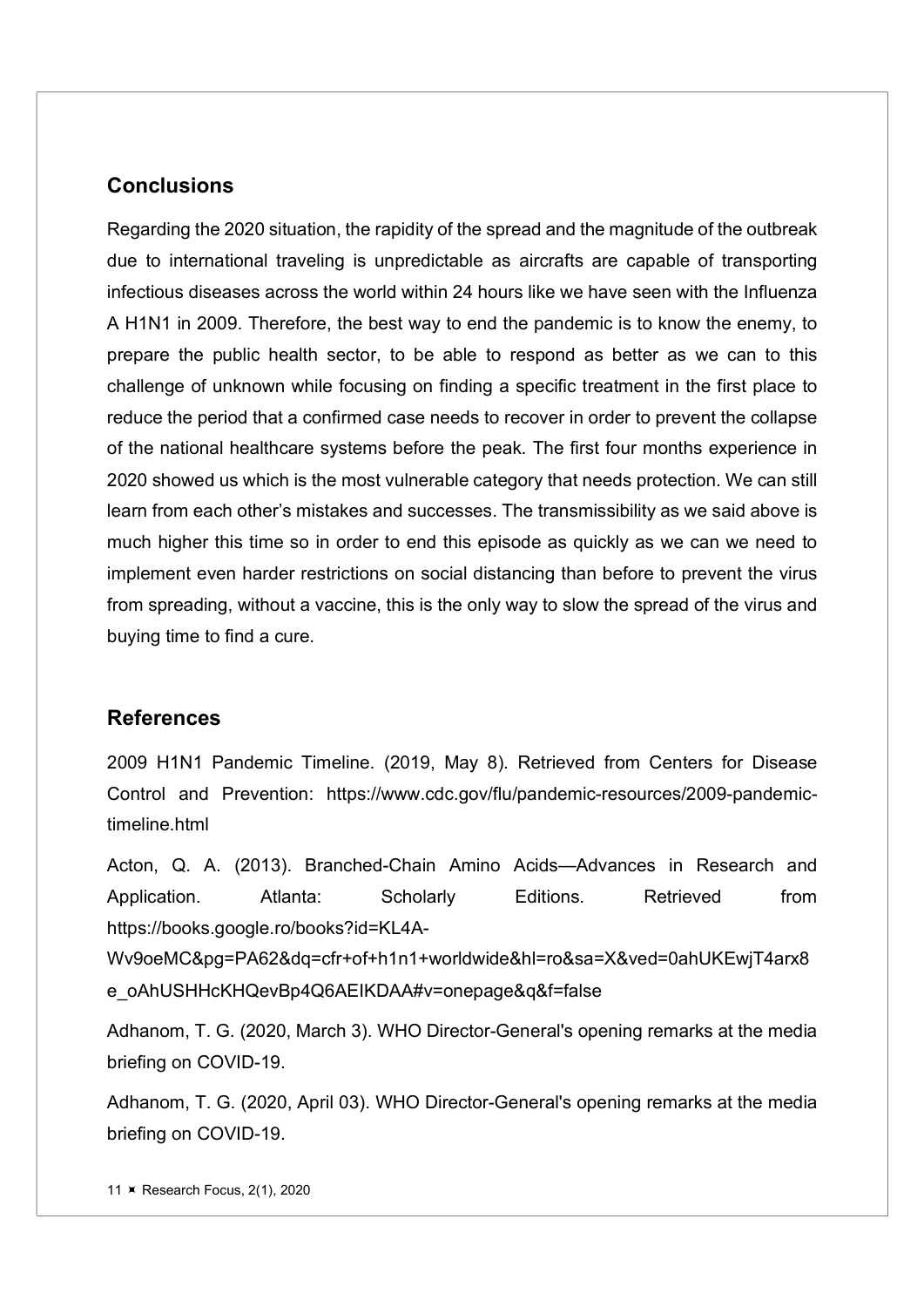Coronavirus Death Rate. (2020, April 17). Retrieved from Worldmeter: https://www.worldometers.info/coronavirus/coronavirus-death-rate/

Coronavirus Overview. (2020). Retrieved from World Health Organisation: https://www.who.int/health-topics/coronavirus#tab=tab\_1

Fraser C, Donnelly CA, & Cauchemez S. (2009). Pandemic potential of a strain of influenza A (H1N1): early. Science.

H. Lei, J.W.Tang , & Y. Li. (2018, June 29). Transmission routes of influenza A(H1N1)pdm09: analyses of inflight outbreaks. Epidemiology and Infection, 146(13), pp. 1731-1739.

Hongjun Li, & Ning Li. (2013). Radiology of Influenza A (H1N1).

Jonathan M Read, Jessica R E Bridgen, Derek AT Cummings, Antonia Ho, & Chris P Jewell. (2020, January 28). Novel coronavirus 2019-nCoV: early estimation of epidemiological parameters and epidemic predictions. medRxiv. doi:https://doi.org/10.1101/2020.01.23.20018549

Maria D. Van Kerkhove , Siddhivinayak Hirve, Artemis Koukounari, & Anthony W. Mounts. (2013, September). Estimating age‐specific cumulative incidence for the 2009 influenza pandemic: a meta‐analysis of A(H1N1)pdm09 serological studies from 19 countries. Special Issue:Part 2 Pandemic H1N1 Papers, 7(5), 872. doi:https://doi.org/10.1111/irv.12074

Min Zhou, Xinxin Zhang, & Jieming Qu. (2020). Coronavirus disease 2019 (COVID-19): a clinical update. Front. Med. doi:https://doi.org/10.1007/s11684-020-0767-8

Muhammad Adnan Shereenab, Suliman Khan , Abeer Kanmi, Nadia Bashir, & Rabeea Siddique. (2020, July). COVID-19 infection: Origin, transmission, and characteristics of human coronaviruses. Journal of Advanced Research, 24, 91-98. doi:https://doi.org/10.1016/j.jare.2020.03.005

Natsuko Imai, Anne Cori, Ilaria Dorigatti, Marc Bahuelin, Christl A. Donnelly, Steven Riley, & Neil M. Ferguson. (2020). Report 3 - Transmissibility of 2019-nCoV. London: Imperial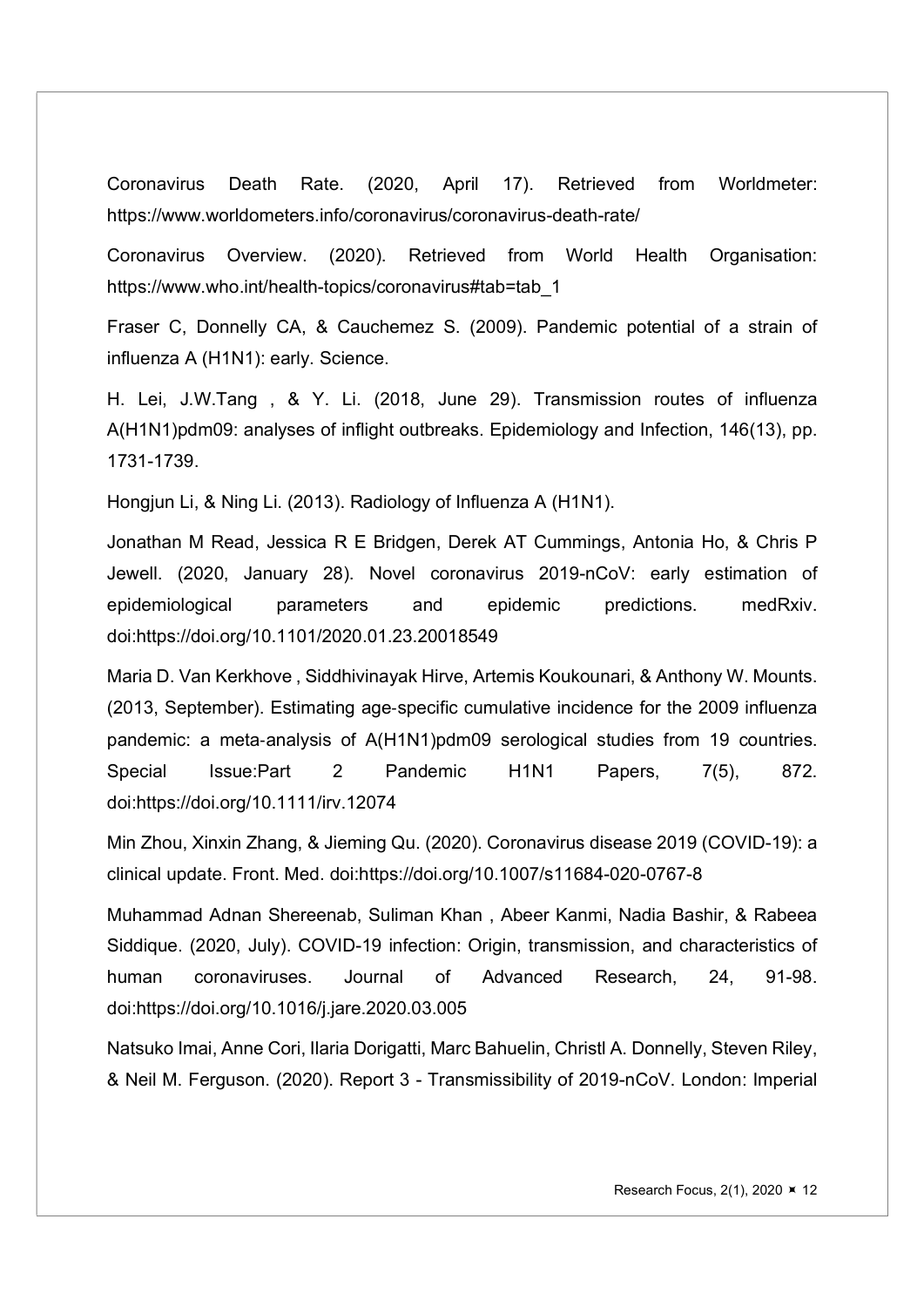College London. Retrieved from https://www.imperial.ac.uk/mrc-global-infectiousdisease-analysis/covid-19/report-3-transmissibility-of-covid-19/

Peng Zhou, Xing-Lou Yang, & Zheng-Li Shi. (2020, March 12). A pneumonia outbreak associated with a new coronavirus of probable bat origin. Nature, 579, pp. 270-273. doi:https://doi.org/10.1038/s41586-020-2012-7

Shi Zhao, Qianyin Lin, Jinjun Ran, Salihu S Musa, & Gunagpu Yang. (2020, March). Preliminary estimation of the basic reproduction number of novel coronavirus (2019 nCoV) in China, from 2019 to 2020: A data-driven analysis in the early phase of the outbreak. International Journal of Infectious Diseases, 92, pp. 212-217. doi:https://doi.org/10.1016/j.ijid.2020.01.050

Su, S., Wong, G., Shi, W., Liu, W., & Bi, Y. (2016, June 01). Epidemiology, genetic recombination, and pathogenesis of coronaviruses. Trends in Microbiology, 24(6), 490- 502. doi:https://doi.org/10.1016/J.TIM.2016.03.003

Team, N. S.-O. (2009, June 18). Emergence of a novel swine-origin influenza A (H1N1) virus in humans. New England Journal of Medicine, 2605-2615. doi:10.1056/NEJMoa0903810

Please cite this article as:

Pitulice, A. (2020). COVID-19: A new lesson. Remembering the last pandemic. Research Focus, 2(1), 2- 13. DOI: https://doi.org/10.36068/1.17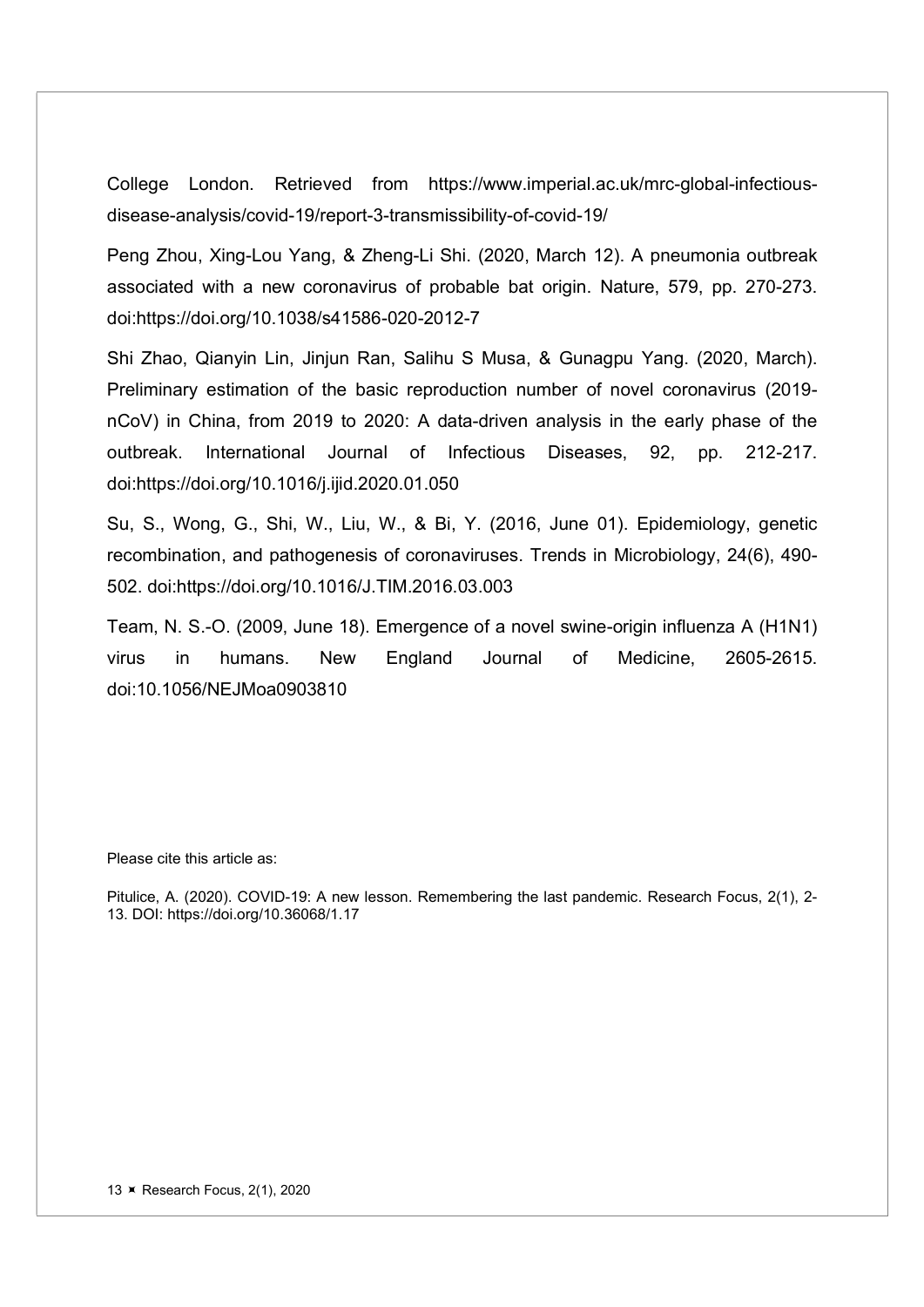

Photo by JR Korpa on Unsplash

# the world

#### Cédric VALLERIE

International Business, Romanian-American University, Bucharest.

#### Abstract

Since the middle of the 19<sup>th</sup> century, scientists observed a natural phenomenon called the greenhouse effect on Earth. This phenomenon has been rising slowly the temperature on Earth for thousands of years. Unfortunately, the perpetual development of industry, the growing use of fossil fuels, intensive farming, the transportation … of the humankind has sped up this process. Today, scientists, companies, and states from all over the world are seeing this global warming taking the shape of a disaster for the world and potentially the end of the society as we know it if we don't react in a proper way. This century is going to be decisive in the survival of man on Earth and we are all concerned.

Keywords: global warming, economic, impact, world, greenhouse effect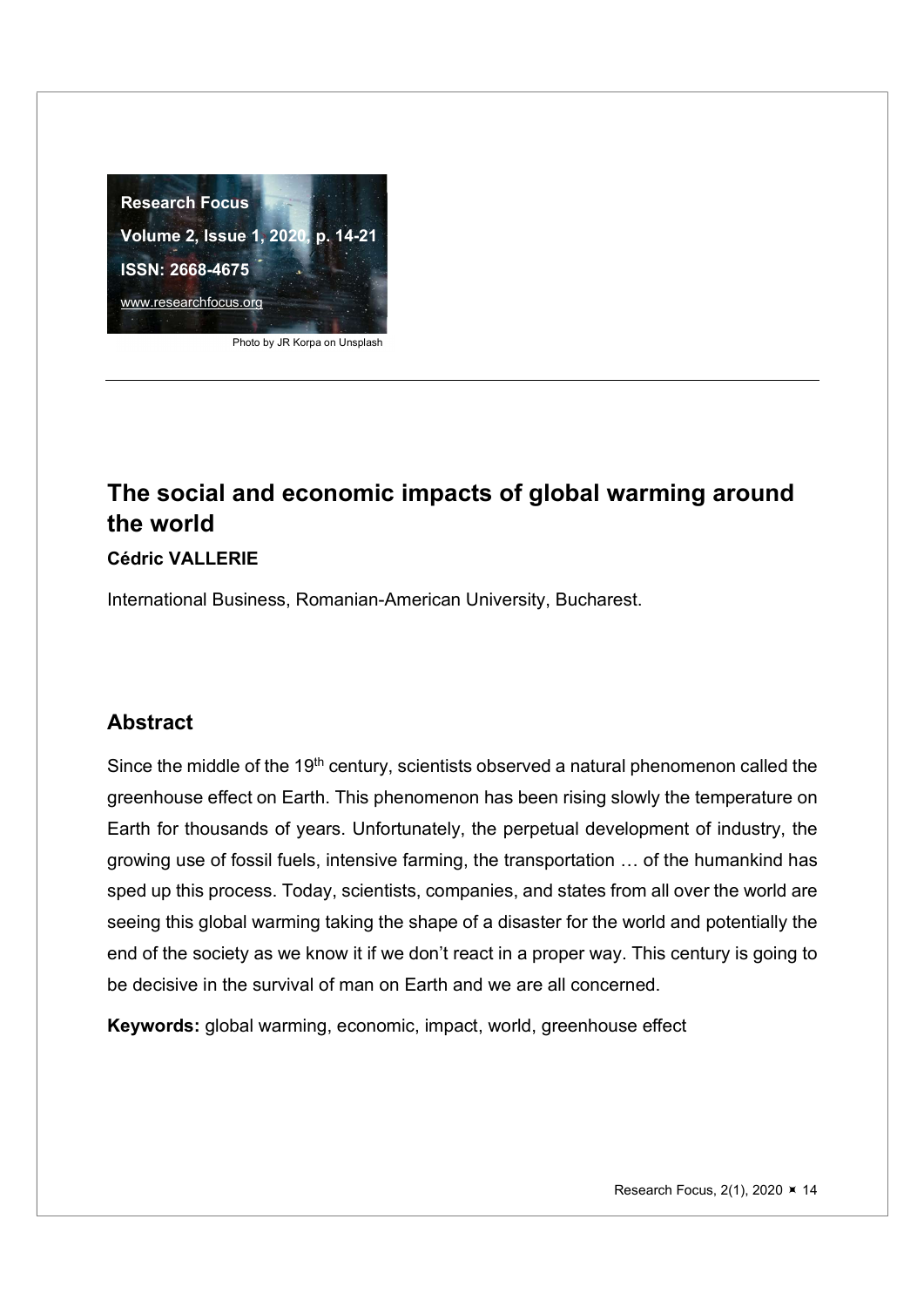#### **Introduction**

Global warming is a phenomenon due to a reinforcement of the natural greenhouse effect which contributes to making Earth liveable (without this effect, the average temperature on Earth would be -18°C instead of 15°C). Because of the massive (and still growing) industry, transportation, car fleet, etc., the greenhouse effect is no longer natural and now leads to a big rise in temperatures on Earth. Today, scientists evaluate this rise to 5°C before 2050 if we do not take action to reduce our CO2 emissions (MeteoFrance). It would lead to the extinction of many species (it has already begun), natural disasters, lack of drinkable water, and in the end, the extinction of humankind.

Since the middle of the 19<sup>th</sup> century and the industrial revolution, scientists observed a real tendency to global warming. At the start, they noticed global warming of 0.1° C by decade and it was not preoccupying for humankind. Unfortunately, this phenomenon didn't worry the world until the end of the  $20<sup>th</sup>$  century with a real change in seasons, sea level rising, melting of the ice caps, and the extinction of multiple species. Even then, when scientists from all around the world sounded the alarm because of the quick acceleration of the global warming (between 0.3°C and 0.4°C every decade), governments and people didn't pay attention to them and refused to understand that it was the fault of the human way to live: industry, car fleet, fossil fuels, planes, ships, and even each one's daily consumption. The main concern of people was determined by our capitalist way of living: no one wanted to make an effort that a neighbour wouldn't do (MeteoFrance).

Nowadays, a lot of governments advised by scientists are taking effective measures to limit the effects of the phenomenon which is already affecting the world balance and the economy. A lot of new laws, taxes, and restrictions have been voted to restrain the gas emissions all around the world. Moreover, supranational institutions like the UN are trying to help and coordinate countries in their efforts to slow down the global warming (COP for example) but they are also trying to convince every country that this phenomenon will affect the whole world and that everyone has to get involved in the actions (Paris Agreement).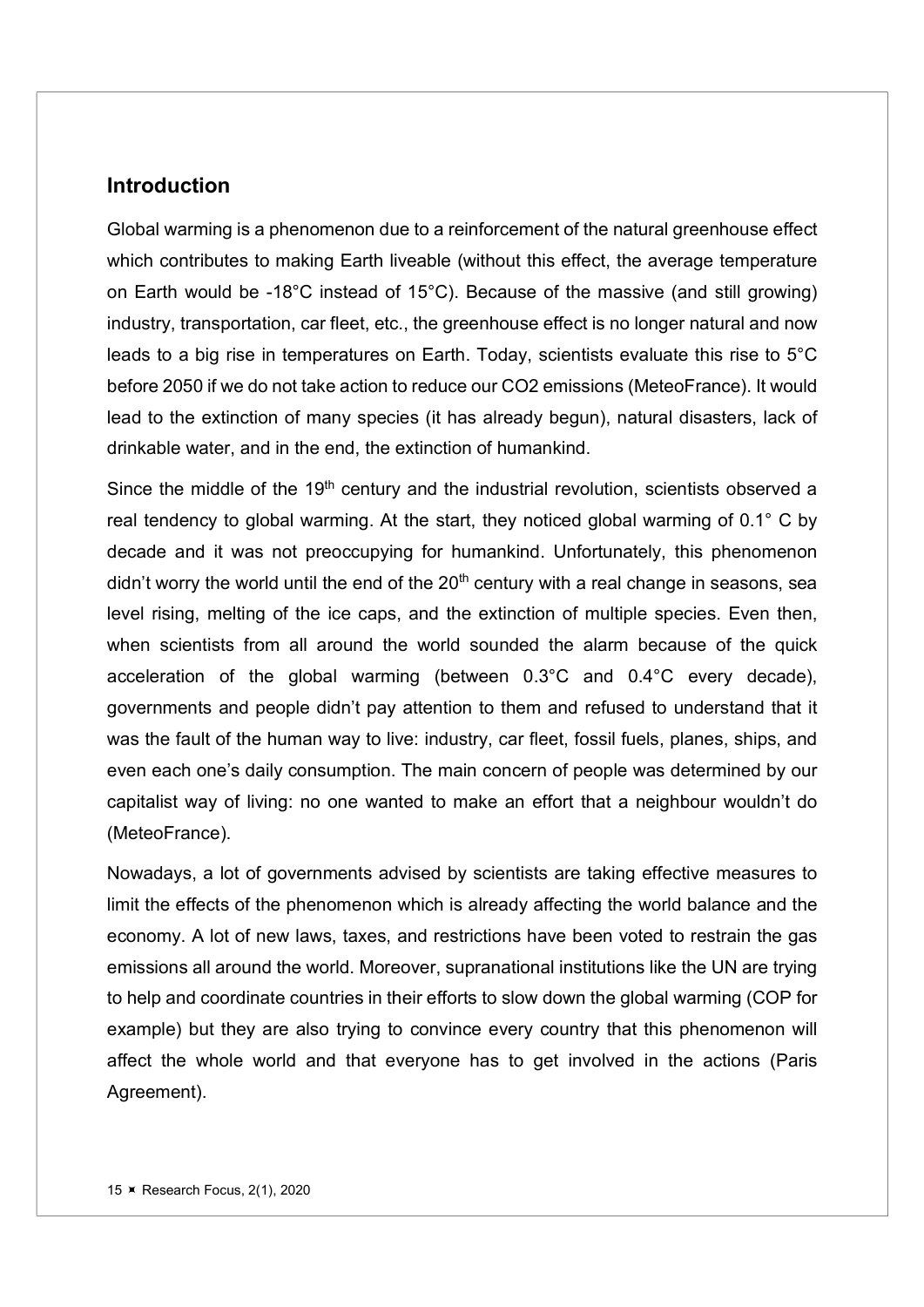Those measures will change (and are already changing) our way to live and to consume but this will also constrain the companies to adapt their means of production, their geographic location, and so on. The world economy and mentality have to change, and those changes will have a big impact in the future. The era of pure capitalism is over and today, the main economic actors have to help insofar are the states, the companies, and the households.

We can distinguish two effects of global warming on the world: the direct one related to how the world will change, forcing companies, states and people to adapt, and the indirect one related to the measures taken by states and world organizations to reduce the direct effect. This paper will examine how global warming and measures taken by the states to restrain it will affect the world economy in the future.

#### The direct impact of global warming

The first consequence of global warming is the rise of temperature all around the world.

All the currents arable lands will probably become too arid or quite the opposite: too wet (when we talk about global warming, we can also talk about climate imbalance). As a result, the farming industry will have to relocate a part of its activity in other places: as the old lands will become too arid or wet, other lands will appear perfect for the agricultural activity. This will lead to a massive moving of farming area, probably closer to the pole, and penalize the sector and the farmers which will either have to relocate their activity or to see it decline and eventually collapse if the temperature continues to rise. We can even fear a shortage in the food industry sector or a rise in prices for essential products and, in consequence, more and more starvation cases all around the world (Ford, 2017).

The melting of ice caps. This effect is worrying because the melting of Antarctica and Greenland has already raised the sea level between 10 and 20 centimetres in the past hundred years and scientists agreed that the sea level will rise anywhere between 10 and 90 centimetres by the end of the century. Even in the best case, when we know that one centimetre of sea-level rise leads to one meter of horizontal land disappearance, this rise of sea level will have a disastrous impact on every shoreline around the world. For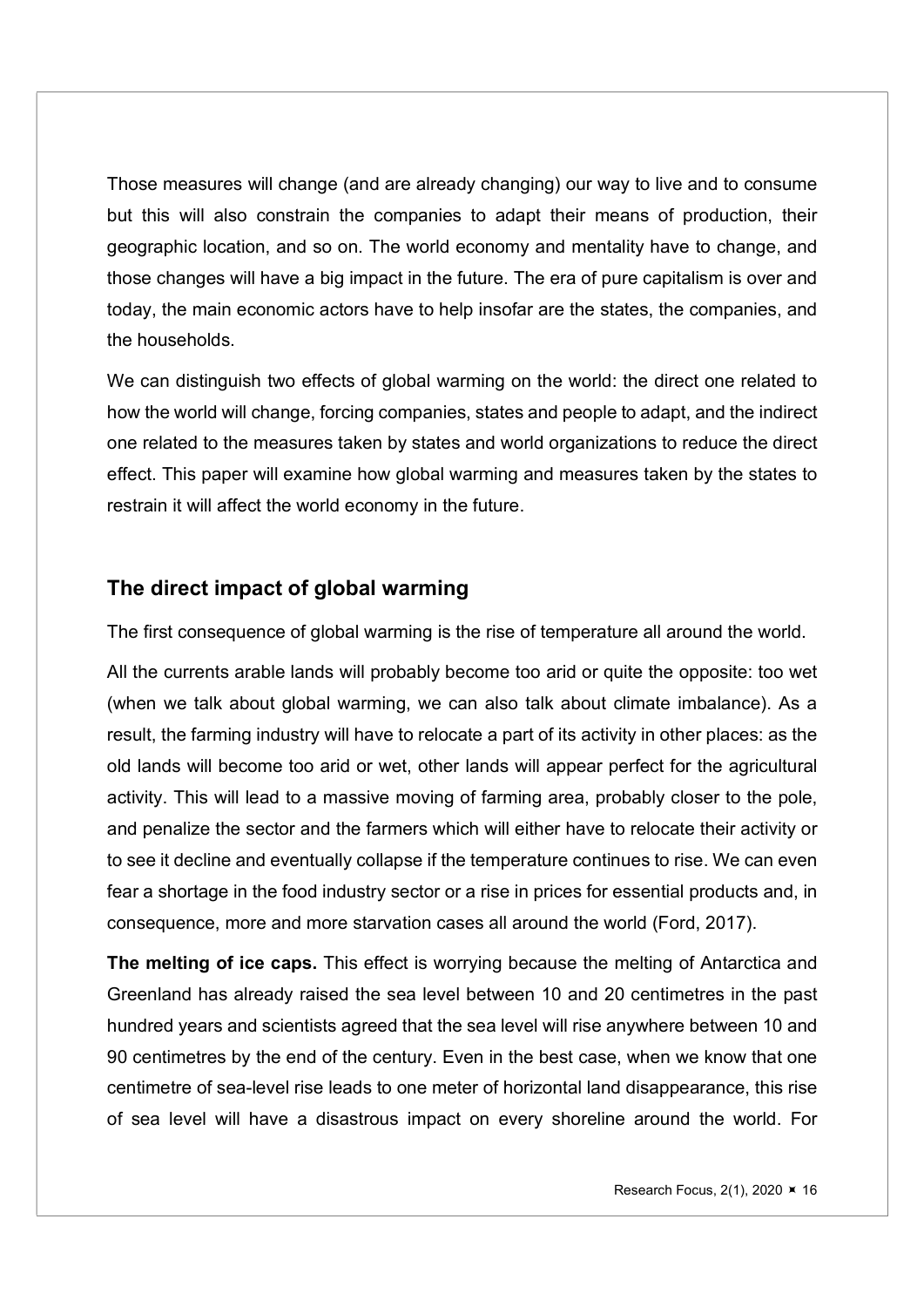example, countries like Egypt where the main arable lands are located close to the sea (Nil delta), the rise of sea level will lead to the destruction of all freshwater sources and then to an inability to use these lands as farming lands. Moreover, when we talk about melting of ice caps, it's important to understand that it concerns all the ice, not only Antarctica or Greenland: all glaciers which flow into rivers will melt quickly and the question of the drinkable water resource will become more and more urgent, partially solved with an alternative solution like desalinization factories (not very efficient) (Glick).

The rise of sea level will lead to a loss of lands which will end up being underwater. As a consequence, it will force people to migrate or to build new types of infrastructures above water. Another solution already adopted by Venice (Italy) or the Netherlands is to invest heavily in water management systems like dikes. Scientists evaluated that if the melting of ice caps continues, to follow the worst scenario (70 centimetres of sea-level rise), more than 400 million people will have to face coastal flood and may have to migrate inside the lands. (Mayer, 2020) This mass migration would be a social and economic disaster (relocation of people, the building of new homes, closing down of many companies) (Ford, 2017).

Finally, the melt of ice caps could also lead to a public health crisis (like the coronavirus) because of the numerous unknown viruses preserved in the ice caps. Many scientists are afraid of the release of a deadly virus for humankind (Fox-Skelly, 2017).

Natural disasters. Because of global warming, we can observe an increase in natural disasters such as hurricanes, earthquakes, tsunamis, floods, … all around the world and especially in areas where it was unbelievable to go through this kind of event. These natural disasters cost more than 150 billion dollars to the world every year (and it's growing every year) without taking the life lost into account (Futurplanete, 2020).

#### The indirect impact of global warming

Before the 21<sup>st</sup> century, people didn't think that global warming was a very urgent problem even if scientists were doing their best to sound the alarm. But bit by bit, disasters after disasters, some media and governments started to understand that the world was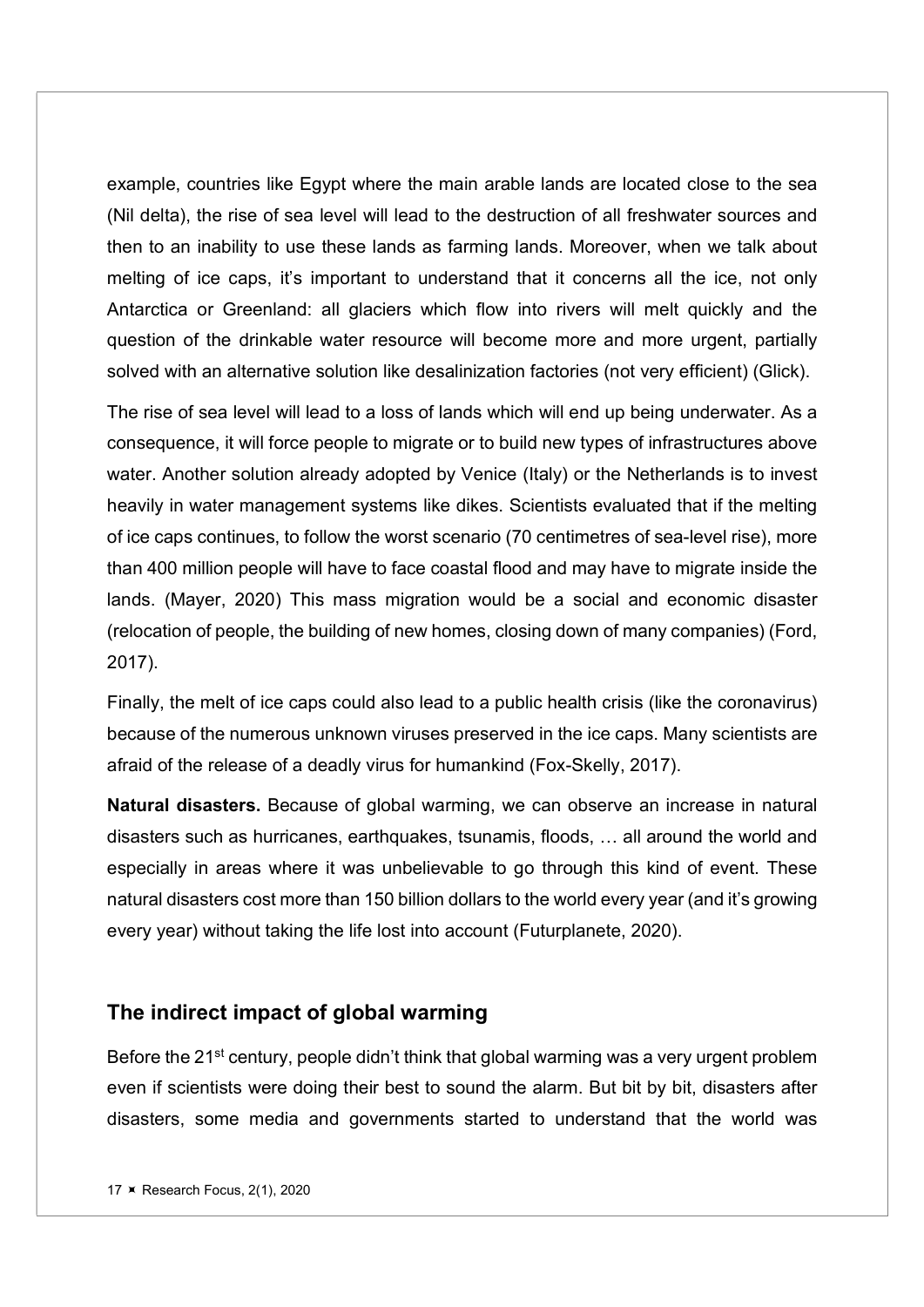changing, and not in a good way. Even if the first COP (Conference of the Parties) was settled in 1995, the actions implemented were insufficient to contain global warming. Today, many NGO organizations are trying to raise awareness in the world, giving an example of how to help the planet with small changes in our habits. We can also notice the emergence of some figure who embodies the fight for the climate like Greta Thunberg which is leading this fight since 2018 and is supported by numerous celebrities and millions of people across the world.

Every day, new reports are published with alarming results: virtually, in 1975, the day when humankind has consumed all resources produced by Earth in one year was the 1<sup>st</sup> December. In 2017, it was on the  $2<sup>nd</sup>$  of August. We have a way of life that proves itself far above what Earth can offer to us. (Le Monde, 2018)

Change our way to live. The majority of gas produced on Earth is due to the electricity and heat production (25%), the agriculture, forestry and other land use (24%), the industry (21%) and the transportation (14%) (EPA, n.d.). We have to find solutions to reduce these greenhouse gas emissions to slow down global warming. For example, the majority of greenhouse gas produced by transportation is due to fossil fuel, so we could try to develop alternative ways of transportation or even don't transport non-essential products. We can also try to reduce our consumption of electricity and heat, our consumption of products, we have to change our way to live if we want to succeed in this fight.

A lot of people have already started to be careful with their consumption, their trash, their electricity… And it is promising to see the young generations engaged in the fight for the climate because we are trying today to save the Earth inhabitants of tomorrow (Ouest France, n.d.).

Climate Agreements. Since 1995, a COP (Conference of Parties) is taking place every year. The main goal of these conferences, where a majority of developed countries meet, is to discuss the actions to implement to fight against global warming. Until 2015 and the COP21 of Paris, the scientists always considered the actions voted as too weak to make a real change when the world was already engaged in an ecological crisis. The Paris Agreement was the first decision up to what was needed: with this agreement, all countries in the world engaged themselves to keep the temperature rise below 2°C and if possible,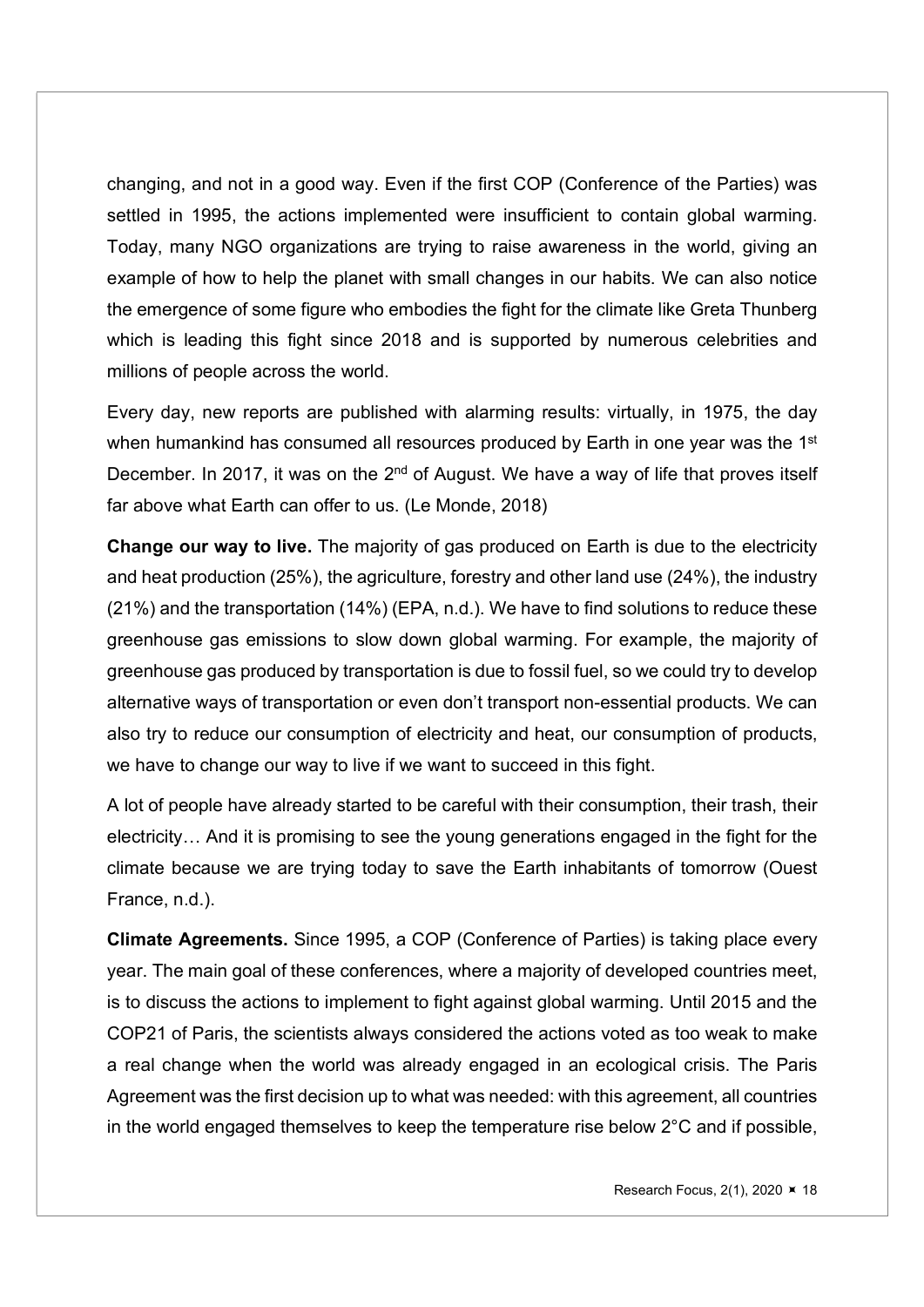below 1.5°C. This agreement (and all the other signed before) are an obstacle to the economy, with taxes for polluting companies; it's incredible, this kind of law was unbelievable 10 years ago. Even if it's big progress, some actors are not involved in these efforts: China, which is the most polluting country in the world is not taking any measure to reduce its greenhouse gas emissions; the United States, which is the second most polluting country in the world, withdrew from the Paris Agreement in 2017 (Garcia, 2019).

#### **Conclusions**

Global warming is an old phenomenon, initially natural but quickly aggravated by humankind since the 19<sup>th</sup> century. The main causes of this phenomenon are the production of electricity, heat, food, the industry, and transportation. We saw that the global warming has two consequences: the direct one with the rise of temperatures and the farming problems attached, the rise of sea levels and all its effects (lack of drinkable water, loss of shorelines, the potential spread of diseases, massive migration) and the natural disasters, their cost in human life and their repercussions on the economy.

The second consequence is a reaction of all the states across the world, the people, scientists, and NGOs, to try to find a way to stop this disaster before it's too late. The main actions of the states are the yearly COP to try to find collective solutions and put them into practice. Unfortunately, some of the biggest polluting states of the world are not involved in this fight, and, as the scientific reports go worst every month, the emergency to involve everyone is rising.

Even if people start to understand what is to be lost, and even if they are making efforts within their capacities, we can be sure that the situation is going to get worse before it eventually gets better. This century is going to change society and the economy of the world, in a way or another. If we don't succeed at all levels (households, companies, and states) to change our way of living and find agreements to save the planet, we will leave nothing to the future generations.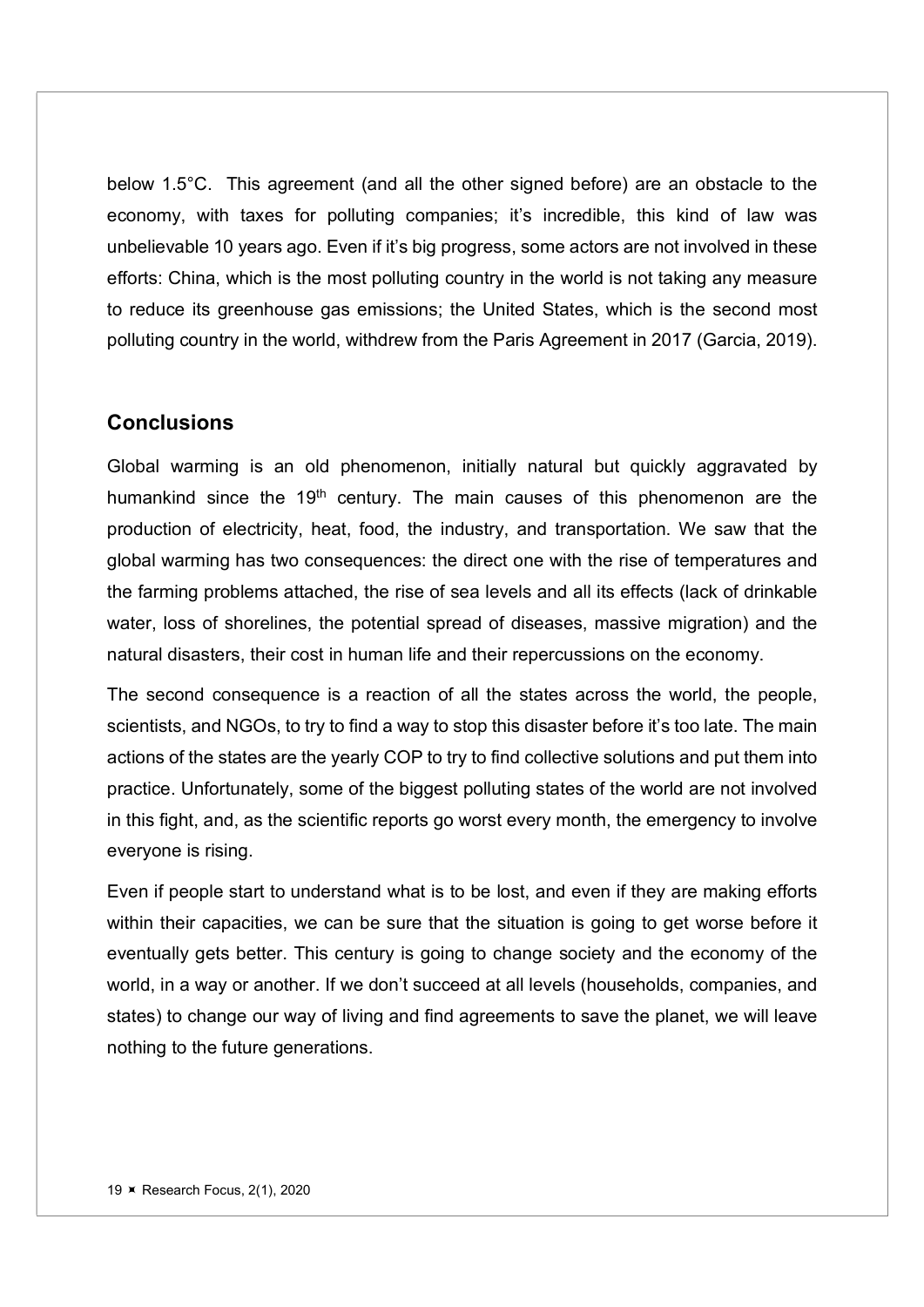#### References

affect-the-economy/#606e0a0634a1

BBC. (2016, September 15). Retrieved from BBC: https://www.bbc.co.uk/learningenglish/thai/features/6-minute-english/ep-160915 EPA. (n.d.). Global Greenhouse gas emission. Retrieved from EPA: https://www.epa.gov/ghgemissions/global-greenhouse-gas-emissions-data

Ford, D. (2017, July 13). How does global warming affect the economy. Retrieved from Forbes: https://www.forbes.com/sites/quora/2017/07/13/how-does-global-warming-

Fox-Skelly, J. (2017, May 4). There are diseases hiding in ice and they are waking up. Retrieved from BBC: http://www.bbc.com/Earth/story/20170504-there-are-diseaseshidden-in-ice-and-they-are-waking-up

FUTURAPLANETE. (2020, January 05). Cout du deregelment climatique. Retrieved from FUTURAPLANETE: https://www.futura-sciences.com/planete/actualites/catastrophenaturelle-rechauffement-climatique-15-catastrophes-ont-coute-plus-milliard-euros-2019- 78985/

Garcia, V. (2019, Novembe 05). Rechauffement climatique, à part l'Europe, personne ne fait suffisamment d'effort. Retrieved from lexpress: https://www.lexpress.fr/actualite/societe/environnement/rechauffement-climatique-apart-l-europe-personne-ne-fait-suffisamment-d-efforts\_2105778.html

Glick, D. (n.d.). Global Warming. Retrieved from NationalGeographic: https://www.nationalgeographic.com/environment/global-warming/big-thaw/

Iberdrola. (n.d.). Impact of climate change. Retrieved from Iberdrola: https://www.iberdrola.com/environment/impacts-of-climate-change

Le Monde. (2018, August 02). Climat : dépasser la prise de conscience. Retrieved from Le Monde: https://www.lemonde.fr/idees/article/2018/08/02/climat-depasser-la-prise-deconscience\_5338579\_3232.html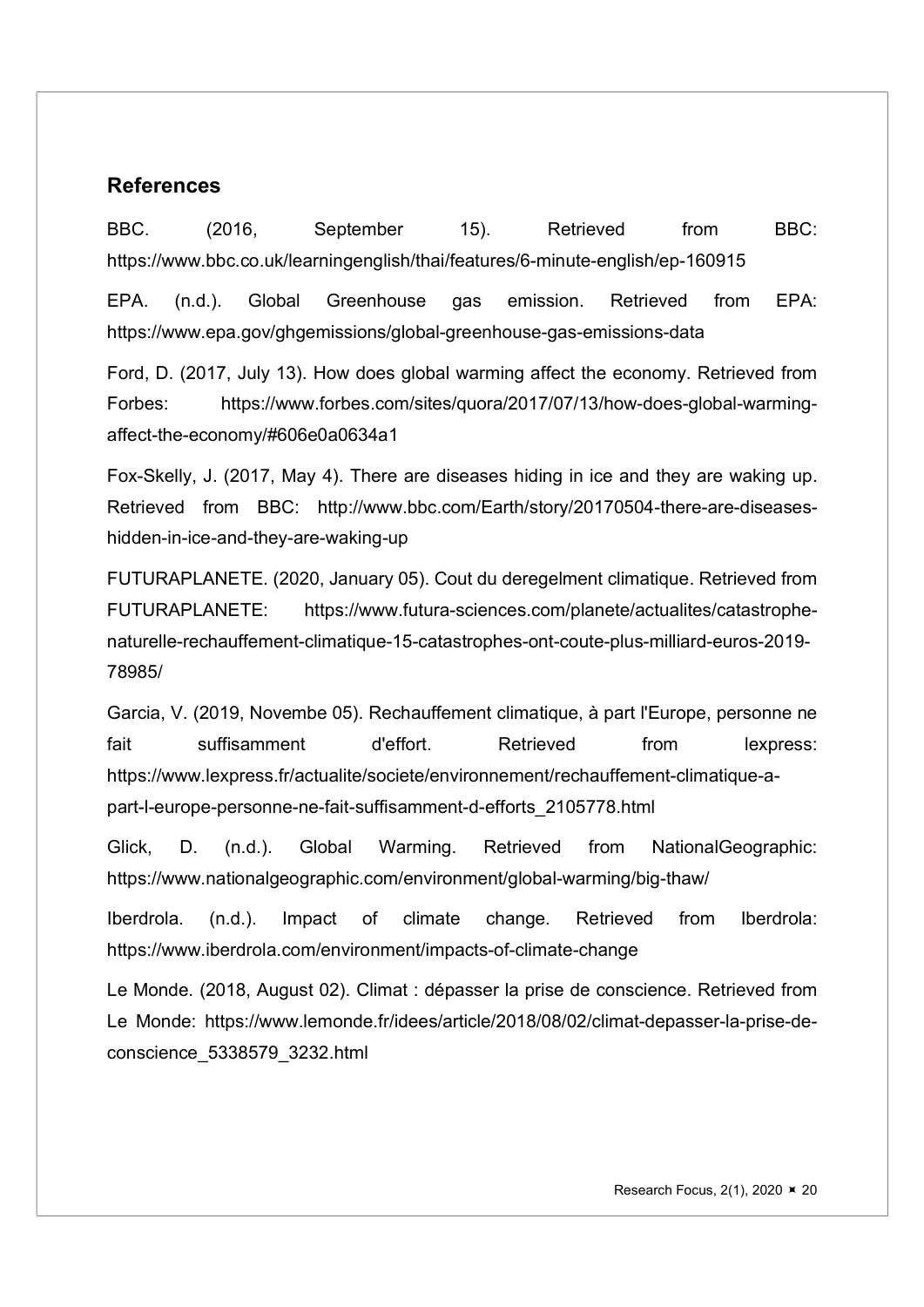Mayer, N. (2020, March 14). Rechauffement climatique. Retrieved from FUTURAPLANETE: https://www.futura-sciences.com/planete/actualites/fonte-glacesrechauffement-climatique-fonte-glaces-poles-six-fois-plus-rapide-quil-ya-30-ans-79992/

MeteoFrance. (n.d.). Le rechauffement à l'échelle du globe et en france. Retrieved from MeteoFrance: http://www.meteofrance.fr/climat-passe-et-futur/le-rechauffement-observea-l-echelle-du-globe-et-en-france

Ouest France. (n.d.). 7 portraits d'une jeunesse mondiale en grève pour le climat. Retrieved from Ouest France: https://www.ouest-france.fr/environnement/climat/climat-7 portraits-d-une-jeunesse-mondiale-en-greve-pour-la-planete-6262922

Please cite this article as:

Vallerie, C. (2020). The social and economic impacts of global warming around the world. Research Focus, 2(1)), 14-21. DOI: https://doi.org/10.36068/1.18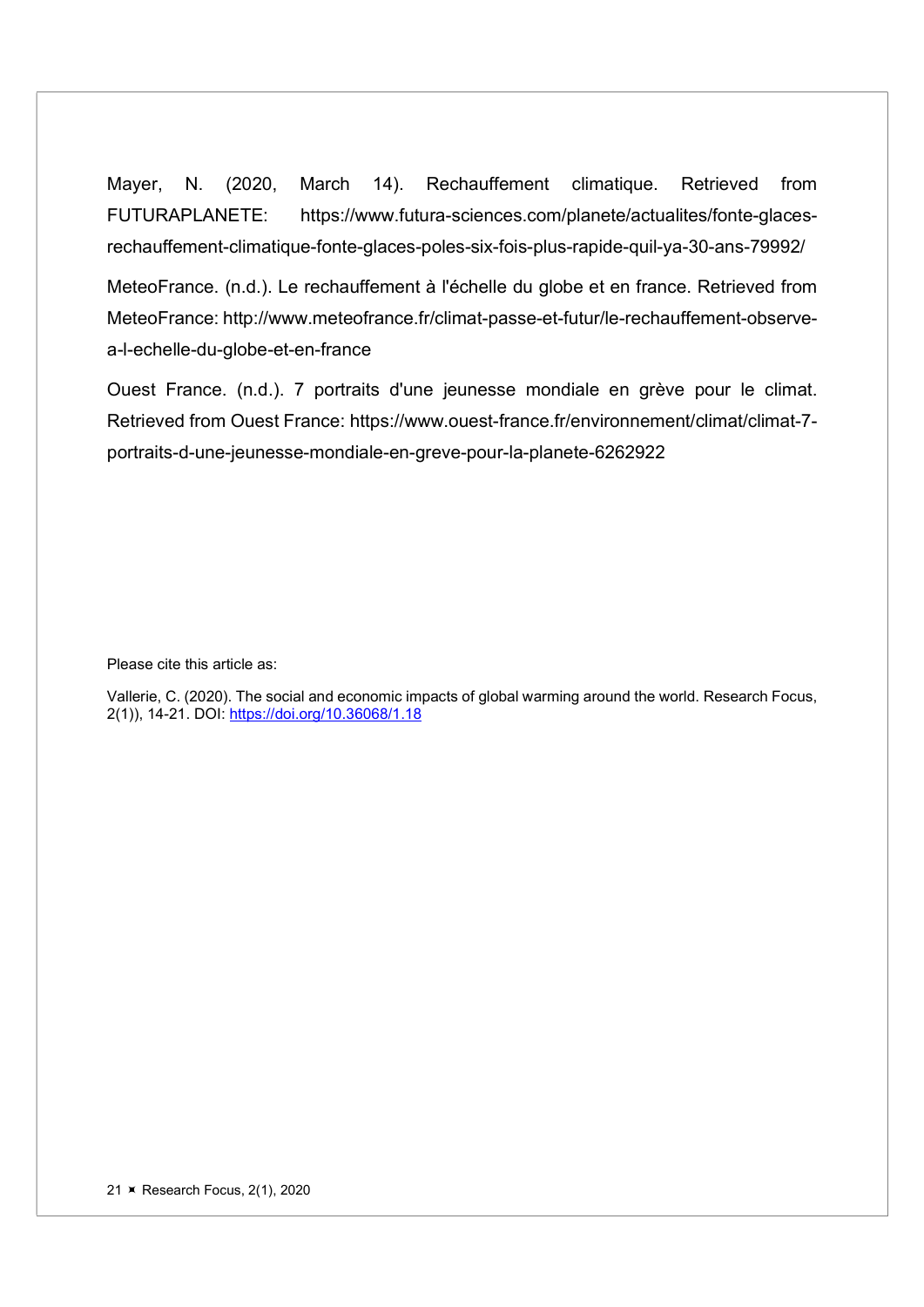

Photo by JR Korpa on Unsplash

## Internationalization of businesses: Analysis of the phenomenon and its expansion modalities

#### Marta BERNI

Finance, Romanian American University

#### Abstract

The transfer of production activities beyond national borders and the commercial exchange on a global scale entail, in addition to direct effects on the company that internationalizes, also indirect effects on the related industries and therefore on its service providers. The greater degree of openness of a manufacturing company abroad must be supported by an adequate logistics system. In the case of outsourcing of logistic services, a positive impact is therefore expected on the companies that produce them, an impact that can be measured as the dimensional growth of these companies or the opening of new units.

Keywords: Internationalization, development, technology, innovation, direct export, franchising.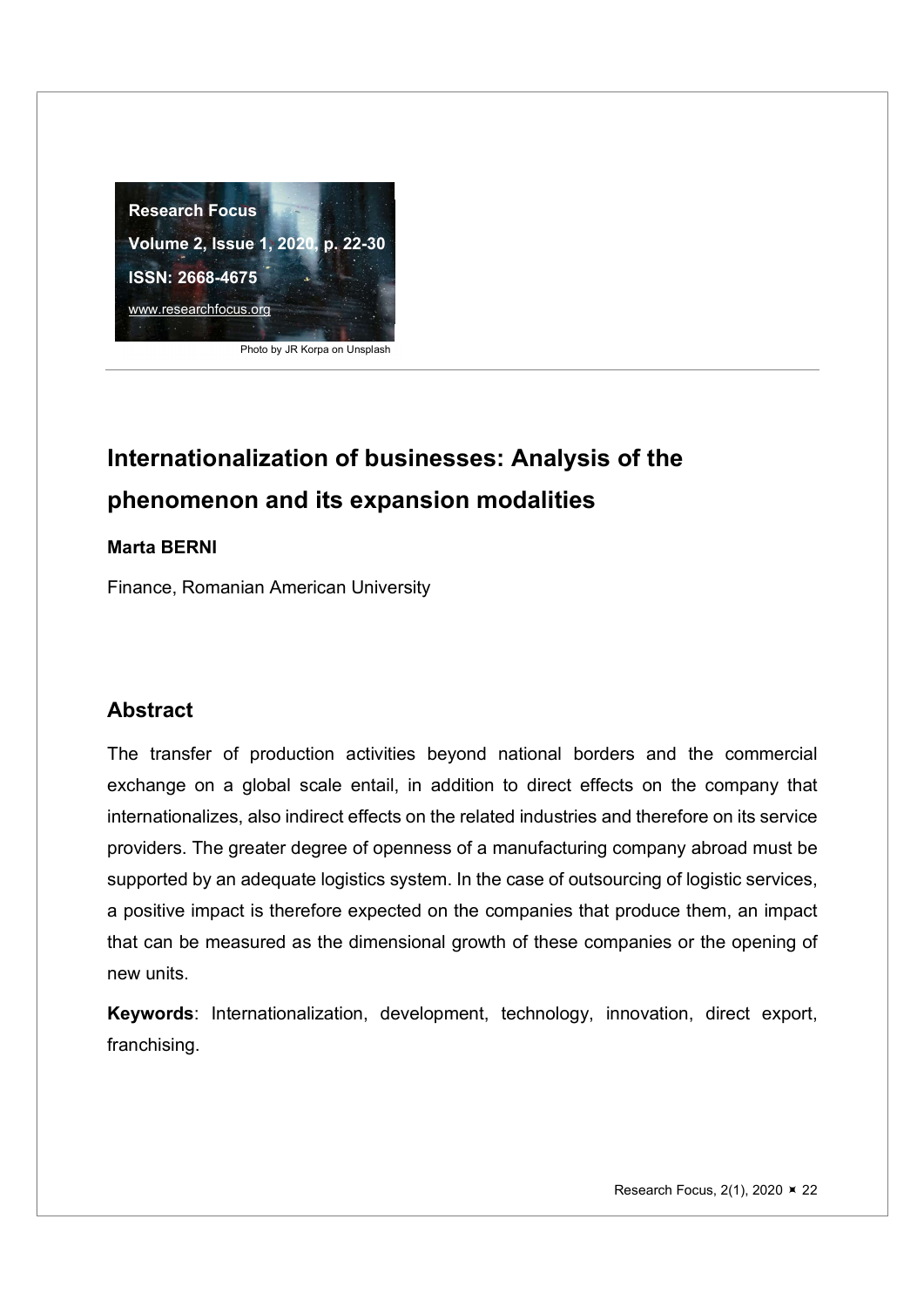#### **Introduction**

Internalization is a very vast topic and we can assert that there exist different definitions concerning this concept. None of these is right or wrong but it depends on the context in which we are using it. From an economic point of view, internationalization is defined as the process used by businesses to raise their performances involving the international markets. The internationalization phenomenon is significantly changing the way a lot of businesses operate since they are projected in a reality characterized by high competition levels. However, a lot of companies decide to undertake the internationalization way because their domestic market results to be obsolete compared with what foreign markets can offer.

Furthermore, internationalization represents a strategy used by a lot of companies to reduce costs. If we consider a business a high cost of production in its domestic country it could move the production or a part of it in other countries which are more convenient in terms of deflated currencies and low cost of living (Kyungsoo Kim and Young Kyung Suh, n.d.). Companies that are interested in going international usually look for those markets that have a low cost of leaving as that makes it cheaper to hire employees in such countries.

Internationalization phenomenon was very popular especially during the last economic and financial crisis in 2008 when a lot of borders of companies, which were based in financial markets that mostly experienced a crisis, decided to displace the activities in foreign counties (Robert Azuayi, 2016).

The fact that the company operates abroad implies that it comes to contact with different realities from those of the country of origin: new cultures, new political systems, new legislation to be respected. This, although it must guarantee a certain "coherence" in the pursuit of the various activities, carried out, consistency which is then substantiated in the coordination and control of units located abroad.

The fact that it comes into contact with different realities could also be a strength for the company, or rather, an opportunity learning and exchange. It develops that so-called "ability strategic ", understood as the ability to learn from the environment, by developing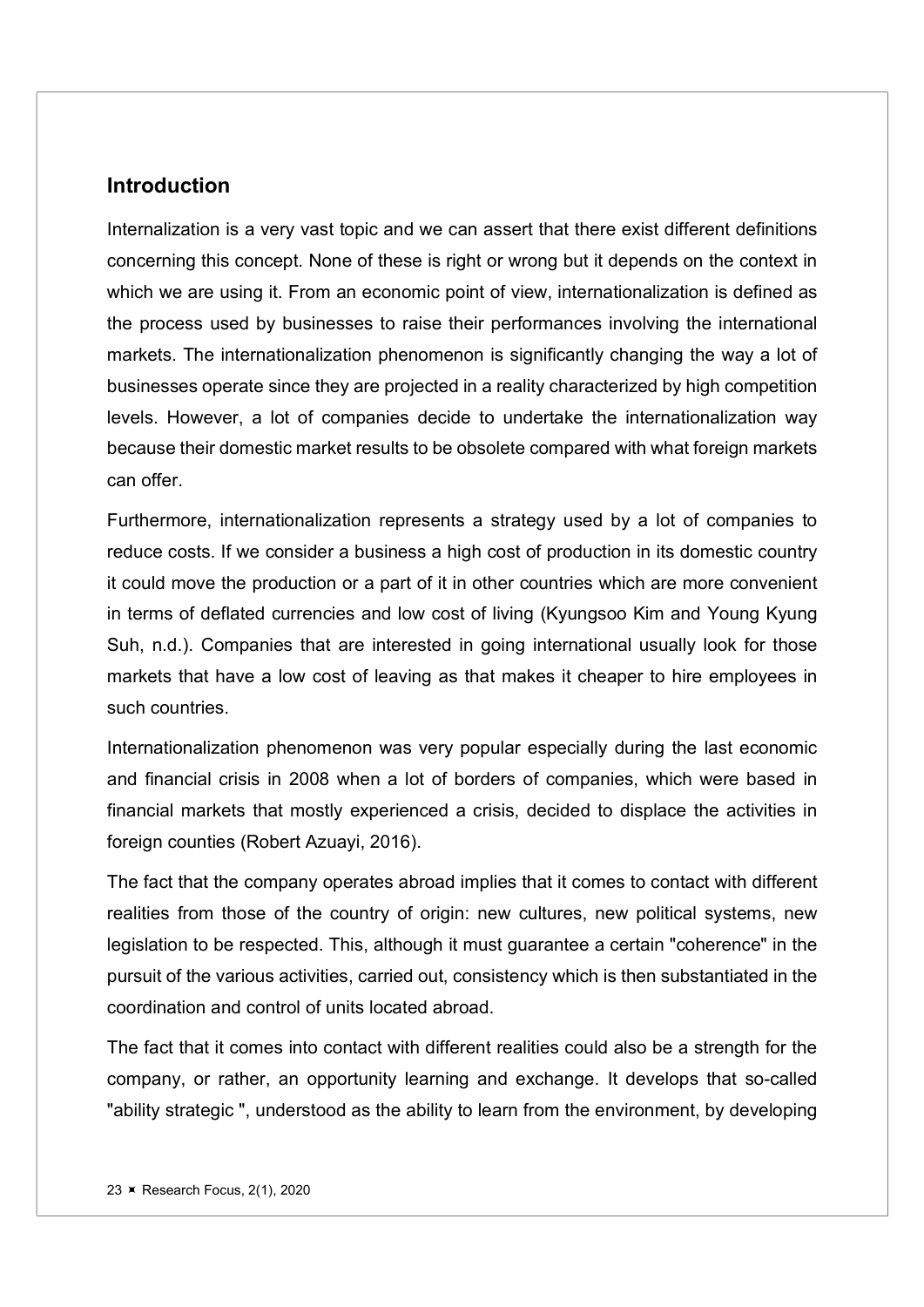appropriate responses based on the input coming from the external environment and to use the right resources to achieve specifically these answers (IESE Business School, 2015). It is through coordination that the company transfers what it has learned in a context to the other units so that the entire corporate system can benefit from it.

#### Technological innovation

When we talk about internationalization, we usually don't consider the aspect related to innovation, as if not there was no link between these arguments. Still, there is a link between innovation and technology on the one hand and processes of internationalization on the other. Just focus your attention on the so-called "globalization of technology and innovation" (Karol M. Kopp, 2019).

It is possible classified three different aspects of this process. The first aspect is marketing (transfer) international technology. Key indicators of these activities are international trade flows, especially those related to high-tech products, and international patents: both indicators reflect the global use of knowledge.

These activities certainly involve multinationals, but also businesses, institutions, and other national subjects which, despite not having branches international, can obtain economic value from innovative activities carried out in their country of origin.

The second aspect concerns technical collaborations and international scientific. These collaborations involve many and various subjects, from national to multinational companies, but also universities, research centers and individual researchers operating in these institutions and often take the form of joint ventures and alliances "Technology oriented".

The third aspect is the international relocation of activities innovative, such as R&D and product and product innovations process that take place in laboratories and localized plants abroad. This aspect, unlike the second, involves exclusively multinationals, which are, by definition, the only one's institutions that produce added value in more than one country. The most important indicator relating to this aspect of globalization of technology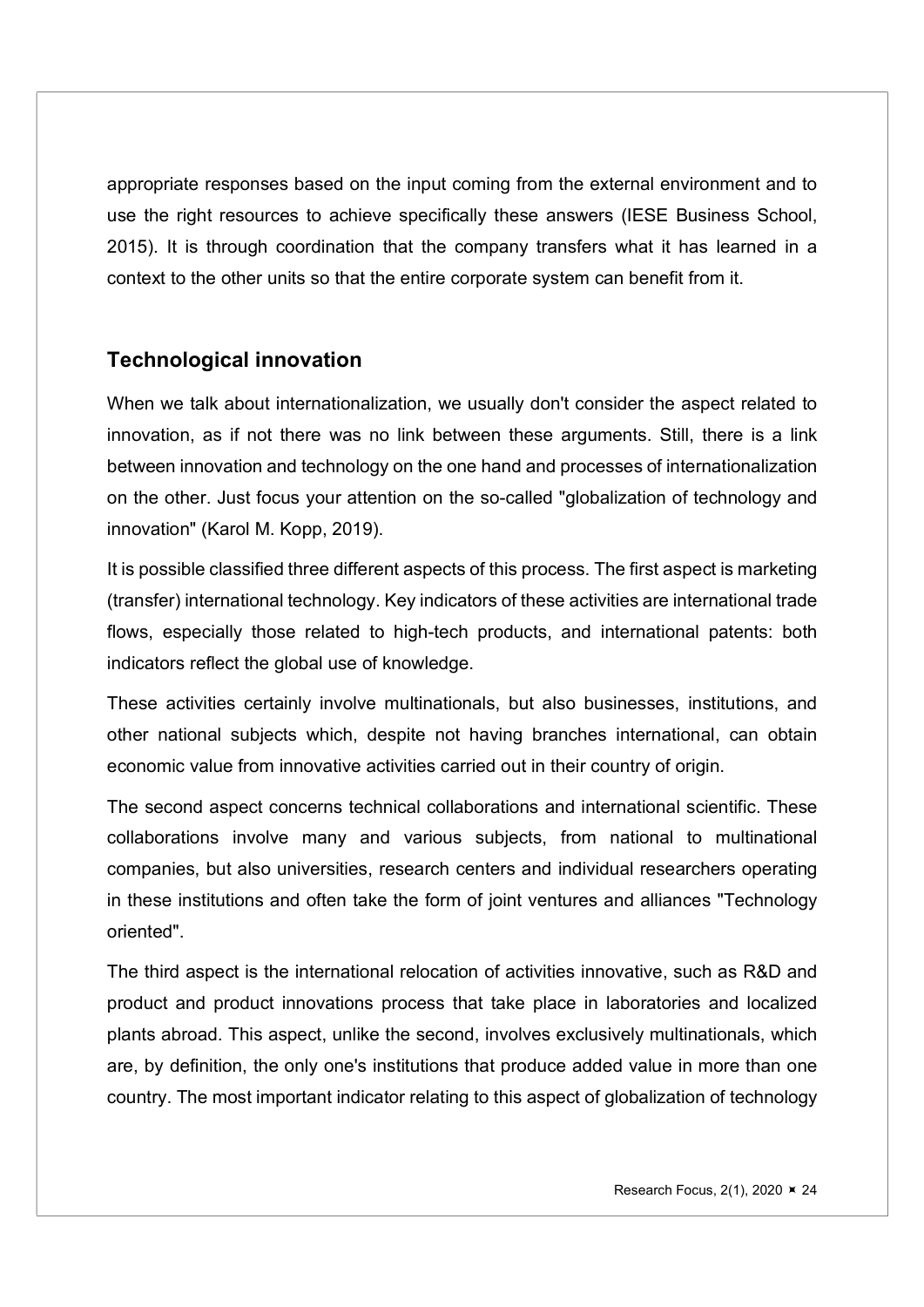is the share of R&D expenditure abroad compared to the multinationals' total R&D expenses.

The link between technology and internationalization can be only partially understood. The problem is not understanding how much they are "International" technological activities (Goos Maarten, 2019), but understand how technology is innovation co-evolves: this is because all the activities that the company carries out abroad, have a connection with research and development and innovation in the country of origin.

Three key elements have been identified to explain this co-evolution (Justin Kuepper, 2020).

In the first place, realizing activities that create innovation makes it convenient to carry out international operations. Of course, if we invest heavily in research and development, you will have more possibilities to take advantage of those searches in other markets, not only in that one where you normally operate. Also, we are in one condition of advantage over competitors, or because it increases the production or because new products are introduced thanks to these investments and therefore costs are reduced (especially fixed costs, depreciated over a greater volume of sales). Any business you do expands in foreign markets thus gains an advantage not only from economies of scale in production but also in the creation of R&D and knowledge.

Second, the link between internationalization and innovation involves learning problems from foreign contexts. International operations can be an instrument of interaction with foreign sources of knowledge that help in increment the competitiveness of businesses. Access to foreign sources of knowledge is guided and filtered by knowledge already available within the company. So businesses need benefits distinctive (skills) not only for having access to foreign markets e to compete on an international scale but also as a tool to absorb local knowledge. The more they invest to accumulate advantages, the greater their absorptive capacity becomes the ability to further expand their knowledge base.

Third, if companies make a foreign direct investment to have access to local skills, there may also be important implications for the analysis of spillovers towards local businesses. In this case, different forces come into play. On one side, the company expands abroad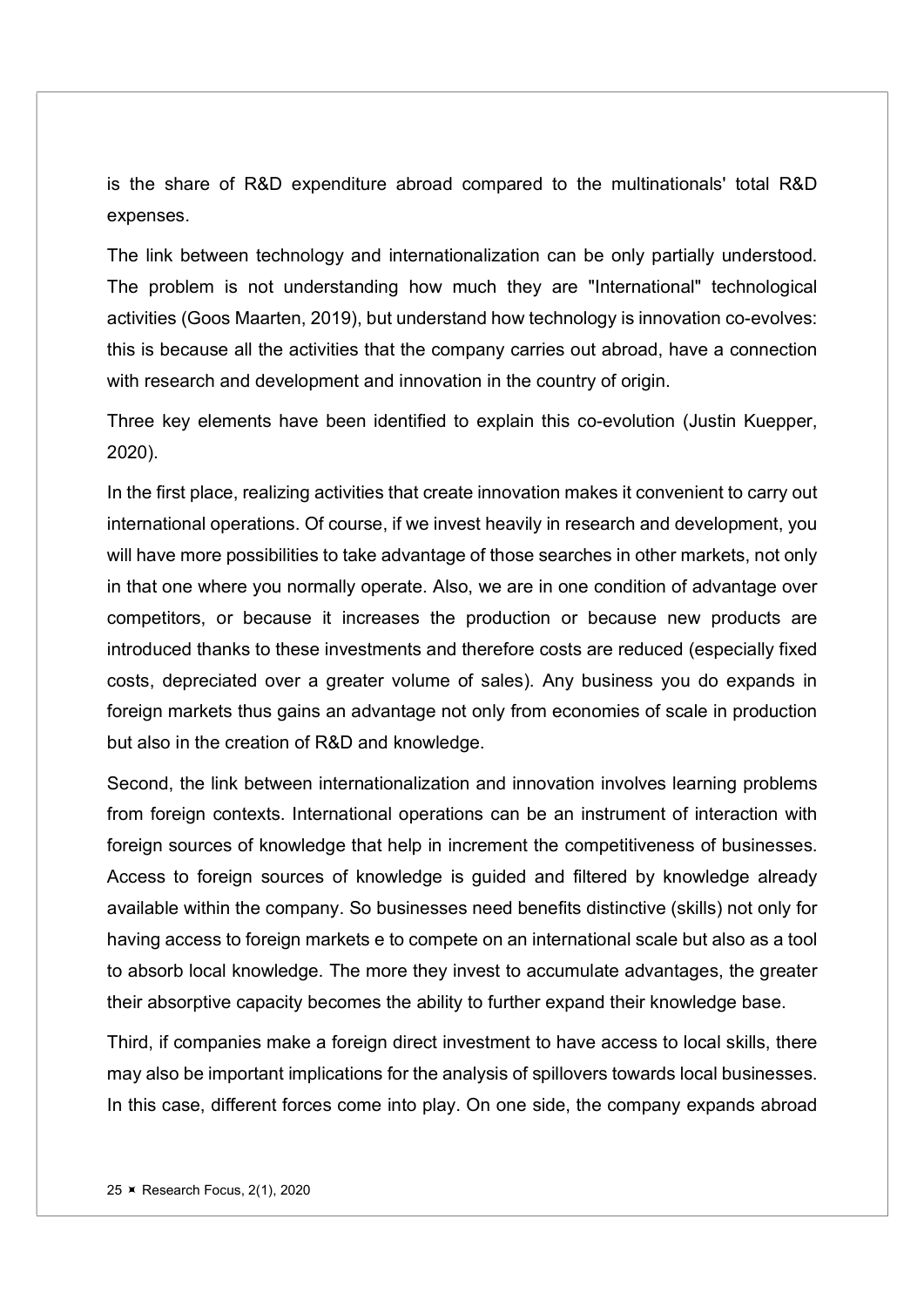through investments directed to access local resources, especially knowledge specifications of local companies. However, based on their own "Absorption capacity", even the local company will benefit from the resources and skills of the foreign company. This interdependence has strengthened over time: the foreign companies that have carried out direct investment become increasingly able to transfer knowledge to local businesses and institutions as they have access to skills in that area, vice versa plus companies locals are open to "absorbing" knowledge from foreign companies, more are willing to transfer their own (global, n.d.).

It is likely, however, that with multinational corporations, local businesses encounter more problems. It is not certain that this "reciprocity" of exchange of resources and knowledge can take place: local businesses they may not have easy access to complementary skills of multinationals. These could act as free riders and run away with technology as soon as they get hold of it. Therefore, direct investments aimed at accessing. Foreign knowledge does not necessarily generate (mortgages) spillovers.

Foreign companies must have something to do learning is something to be taught and the same is true for domestic businesses. Furthermore, this mutual exchange of knowledge between multinationals and local businesses needs for adequate Organization; this requires a serious commitment of the parties involved, as well as a favorable environment, especially for the creation of lasting and effective links between the parties and local institutions.

#### **Franchising**

The franchise strategy, born in the United States and France, starts to spread in Italy in the 70s. According to some research, the first franchise agreement has come stipulated in France, even if not with this name but only with the same characteristics (Adam Hayes, 2019).

In the United States, however, in the 1930s, the first contract of franchising was born in the automotive industry, from the need to circumvent the antitrust legislation that prohibited vertical integration between manufacturer and retailer: thus the general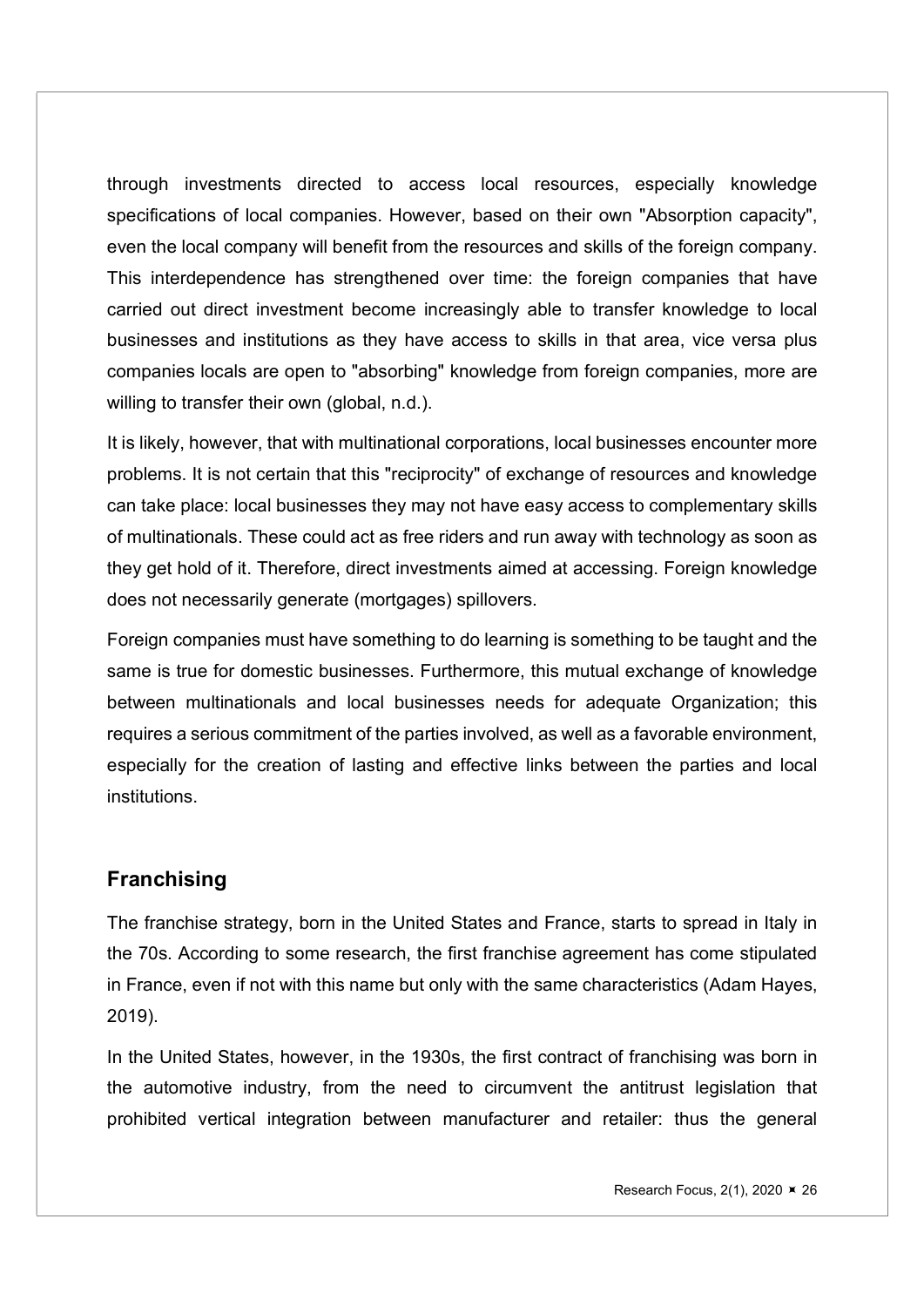manager of the General Motors, together with the company's lawyers, devised a contract linking dealers to the parent company, but it gave them greater autonomy compared to the actual integration.

Franchising is a system of selling products and services, based on a close collaboration between the two companies, the franchisor (company franchisor) and franchisees (affiliated company), which legally and financially are independent and distinct. The franchisor grants the franchisee the right to use its commercial formula, including the exploitation of its know-how and its distinctive signs. It also assists and by far other services that are necessary for the franchisee to manage his activities with the same image of the franchisor. The franchisee uses the sign and / or brand, knowledge, commercial methods, etc. of the franchisor, starting in this way an activity whose risk of failure is rather low.

A company that decides to create a franchise system will have to plan all the necessary strategic and operational efforts.

The firm must consider franchising as an alternative strategy and prepare a plan that involves both evaluating the potential of this choice and:

- Identify the objectives that can be achieved;

- Determine whether the franchise strategy is consistent with the environment in which it operates and with the resources it has;

- Plan strategic and operational paths necessary to implement it.

Internationally, the franchisor can obtain several advantages. For example, there is the possibility to enter foreign markets quickly and minimum financial commitment; the international diffusion of the brand; implement a standardized marketing policy in different countries; entry into geographic markets where it would be risky to operate with its distribution structure because they are little known.

It will, therefore, be possible to develop a franchising network international only in globalized markets where consumers can be satisfied by standardized products, or in the case in which the franchisor, having a wide range, manages to differentiate the products to be distributed to the different franchisees.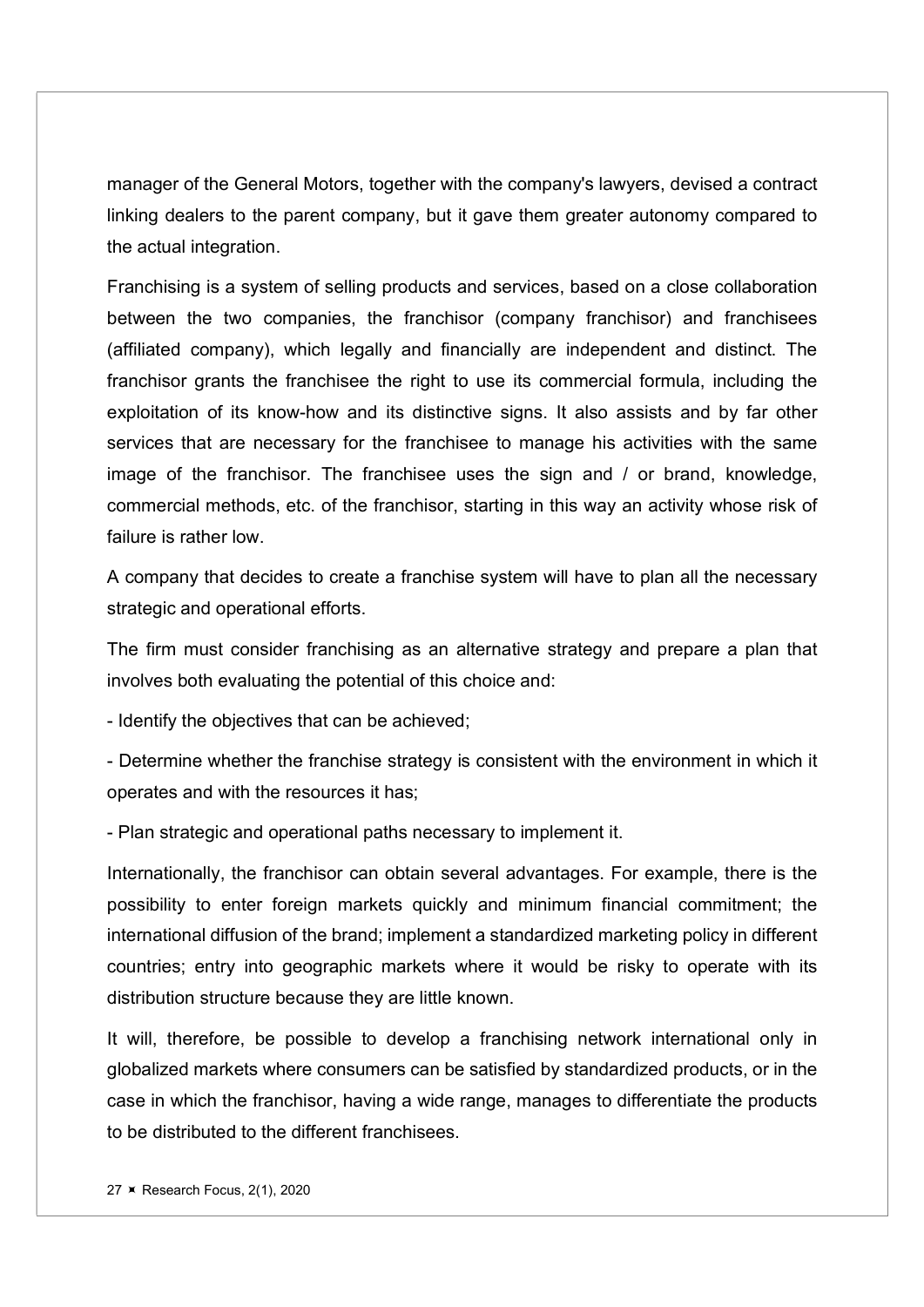#### Direct exports

There are two types of direct investment: one greenfield, which includes investments for the development of non-business activities existing in the area, and a brownfield, which contains the investments intended for mergers and acquisitions of existing businesses on the territory (the disposal of the business also falls into this category of a public company to a foreign private company) (Laurel Delaney, 2019).

Further classification of direct exports can be implemented considering the structure of the production company. In this case, it is possible to distinguish horizontal, vertical, and conglomerate direct exports. The first case refers to investments in the same sector in which the country operates of origin and are carried out to circumvent tariff barriers or for obtaining tax breaks and not (Ewan Roy, 2017). Vertical direct exports refer instead to investments in one or more phases of the production of the asset and often are carried out to reduce production costs by transferring abroad the most expensive stages. Conglomerate direct exports combine elements of both.

Therefore, it can be said that the objectives underlying a foreign direct investment may be different: an approach to the market, the reduction of production costs, the acquisition of resources. Direct exports can be implemented or by creating one in a foreign country new company, or by acquiring an already operating company.

In the latter case, the investor must keep in mind that he will go to clash with a pre-existing system of skills, with an already consolidated managerial culture, and with a certain degree of rigidity in the change.

The elements of the territory that attract direct investments of companies can be summarized as follows:

- localization opportunities in the area
- existence of operating conditions appropriate to the needs of the investor
- the complexity of the procedures for making the investment
- the current and potential value of the local market and the market reachable from that point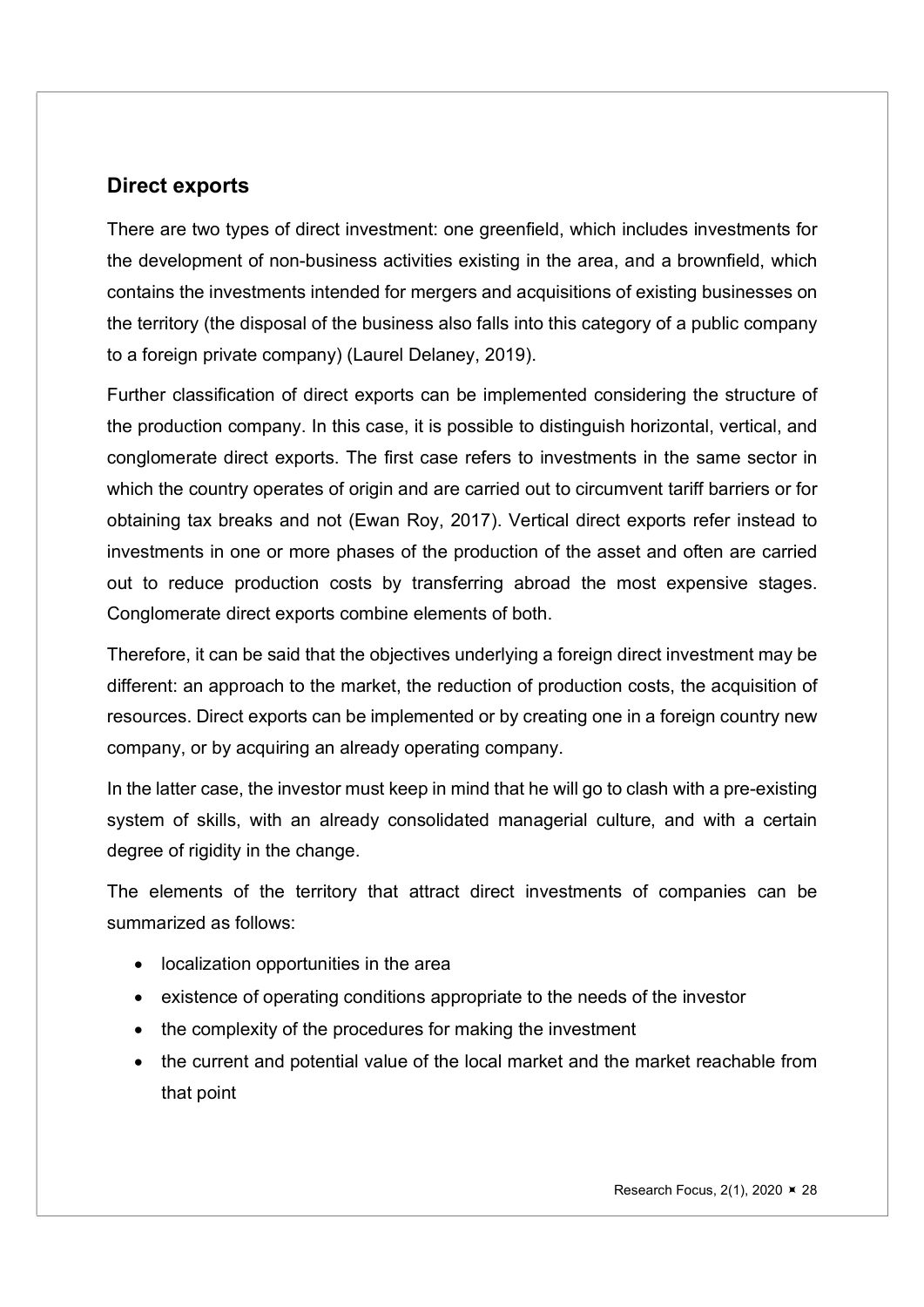differences in costs and productivity in carrying out the activities compared to other alternative territories.

In the small business, the choice is made by the entrepreneur together with the managers of the various areas/functions more directly involved in the investment.

In larger companies, however, they are involved more functions: management of the company, management of the unit of business involved in the investment, the direction of the subsidiaries already operating in the macro-region in which the investment is invested.

#### **Conclusions**

In an era such as the present one in which internationalization has become a strategic challenge that companies must face to continue to be competitive, the issue of the impact that this produces, not only on the companies themselves but on the entire economic system, has taken on considerable importance. It can be reasonably assumed that indirect impacts will unfold differently depending on the service sector - or even manufacturing considered and the geographical context analyzed and tend to be positive especially when the supplier companies are themselves highly competitive and able to respond to the changing needs of its manufacturing customers.

These different impacts must, therefore, be taken into consideration, as well as the factors that cause them, in order to transform potential negative effects into positive ones.

#### References

Azuayi Robert. (2016, September 29) https://www.omicsonline.org/openaccess/internationalizationstrategies-for-global-companies-a-case-study-of-arlafoodsdenmark-2168-96011000191.php?aid=80434 Adam Hayes. (2019, July 9). www.investopedia.com. Retrieved from www.investopedia.com: https://www.investopedia.com/terms/f/franchise.asp

Azuayi, R. (2016, September 29). omicsonline. Retrieved from www.omicsonline.org: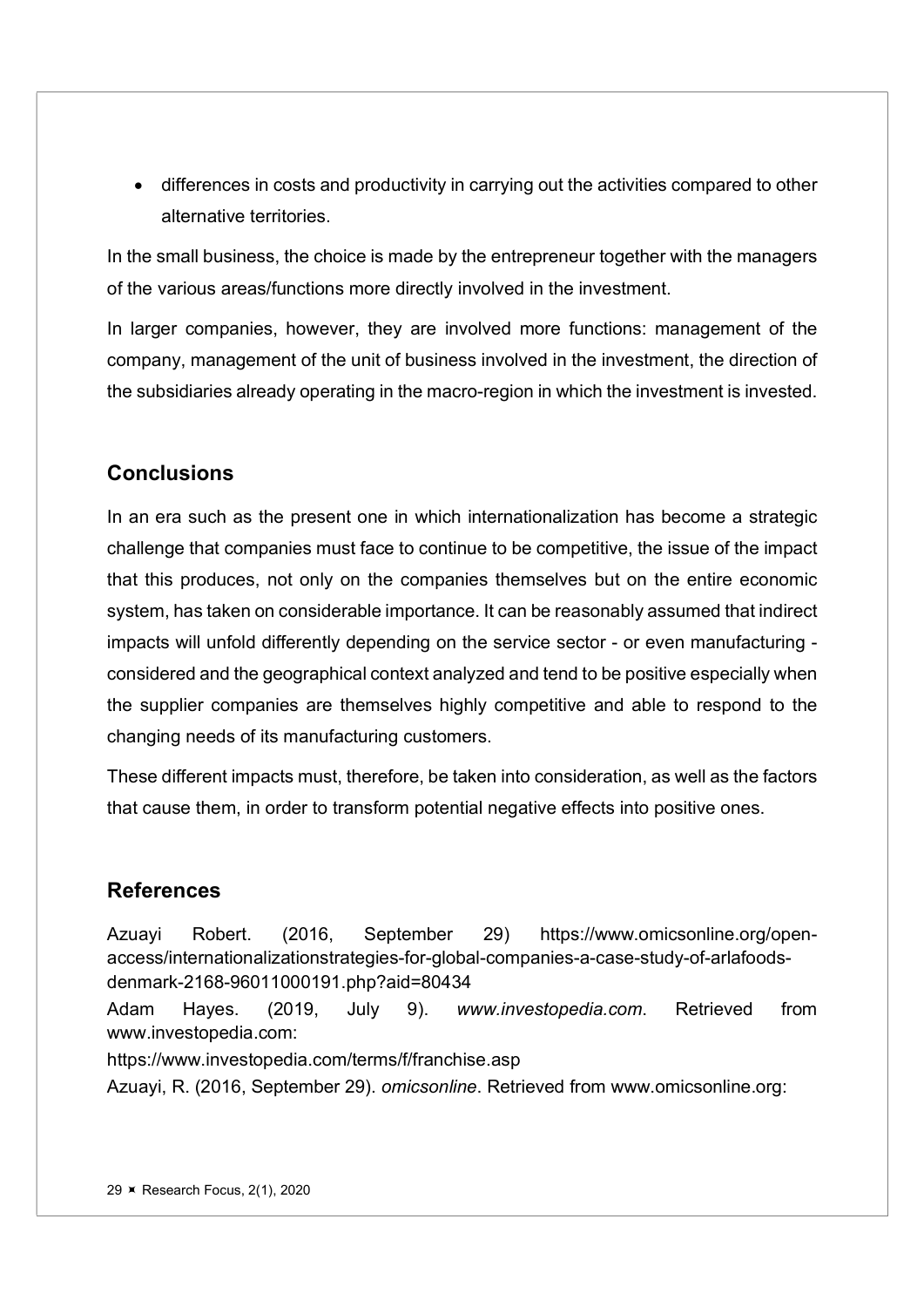https://www.omicsonline.org/open-access/internationalization-strategies-forglobalcompanies-a-case-study-of-arlafoods-denmark-2168-9601- 1000191.php?aid=80434

Ewan Roy. (2017, December 13). www.tradeready.ca. Retrieved from www.tradeready.ca:

http://www.tradeready.ca/2017/topics/market-entry-strategies/direct-indirect-exportingbestfit-business/

global, i. (n.d.). www.igi-global.com. Retrieved from www.igi-global.com: https://www.igiglobal.com/dictionary/media-streaming-technological-innovationhigher/29457

Goos Maarten. (2019). ec.europa.eu. Retrieved from ec.europa.eu:

https://ec.europa.eu/jrc/en/publication/eur-scientific-and-technical-research-

reports/impacttechnological-innovation-future-work

IESE Business School. (2015, April 20). Forbes. Tratto da Forbes:

https://www.forbes.com/sites/iese/2015/04/20/how-smes-

caninternationalize/#4711e2781eb8

Justin Kuepper. (2020, March 6). www.thebalance.com. Tratto da www.thebalance.com:

https://www.thebalance.com/globalization-and-its-impact-on-economic-growth-1978843

Karol M. Kopp. (2019, May 19). Retrieved from https://www.investopedia.com/terms/g/globalization.asp

Kyungsoo Kim and Young Kyung Suh. (n.d.). www.bis.org. Retrieved from www.bis.org: https://www.bis.org/repofficepubl/arpresearch200903.07.pdf

Laurel Delaney. (2019, July 19). www.thebalancesmb.com. Retrieved from www.thebalancesmb.com:

https://www.thebalancesmb.com/direct-exporting-advantages-and-disadvantages-1953310

Please cite this article as:

Berni, M. (2020). Internationalization of businesses: Analysis of the phenomenon and its expansion modalities. Research Focus, 2(1), 22-30. DOI: https://doi.org/10.36068/1.19

Research Focus,  $2(1)$ ,  $2020 \times 30$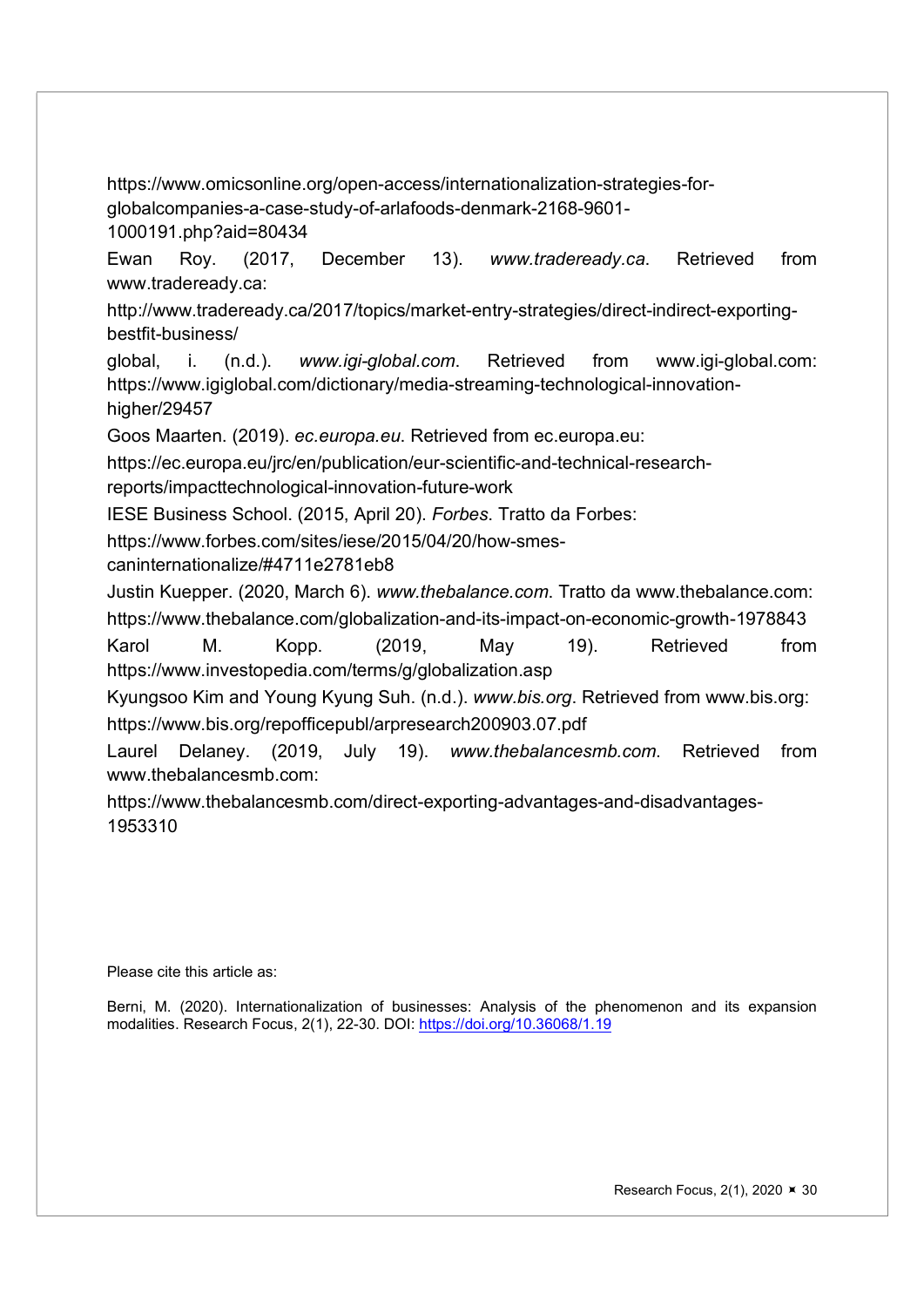

Photo by JR Korpa on Unsplash

## The impact of digital marketing

#### Raluca-Ioana PUTINICA

Computer Science for Business Management, Romanian-American University

#### Abstract

The digital era has a huge impact on every company. Nowadays, on the internet there can be found anything a person wishes for. Businesses tend to be more and more present into technology using social media or creating websites in order to advertise themselves in order to remain relevant in their industry. All of this can be made with the use of Digital Marketing. Digital Marketing can be seen as the component of Marketing in which are used digital technologies in order to promote products and services. Digital Marketing is an essential piece for every brand to succeed since there is a huge competition in each industry. One of the main objectives of digital marketing is brands interacting with the customers through digital media.

Keywords: Digital Marketing, Marketing, Technology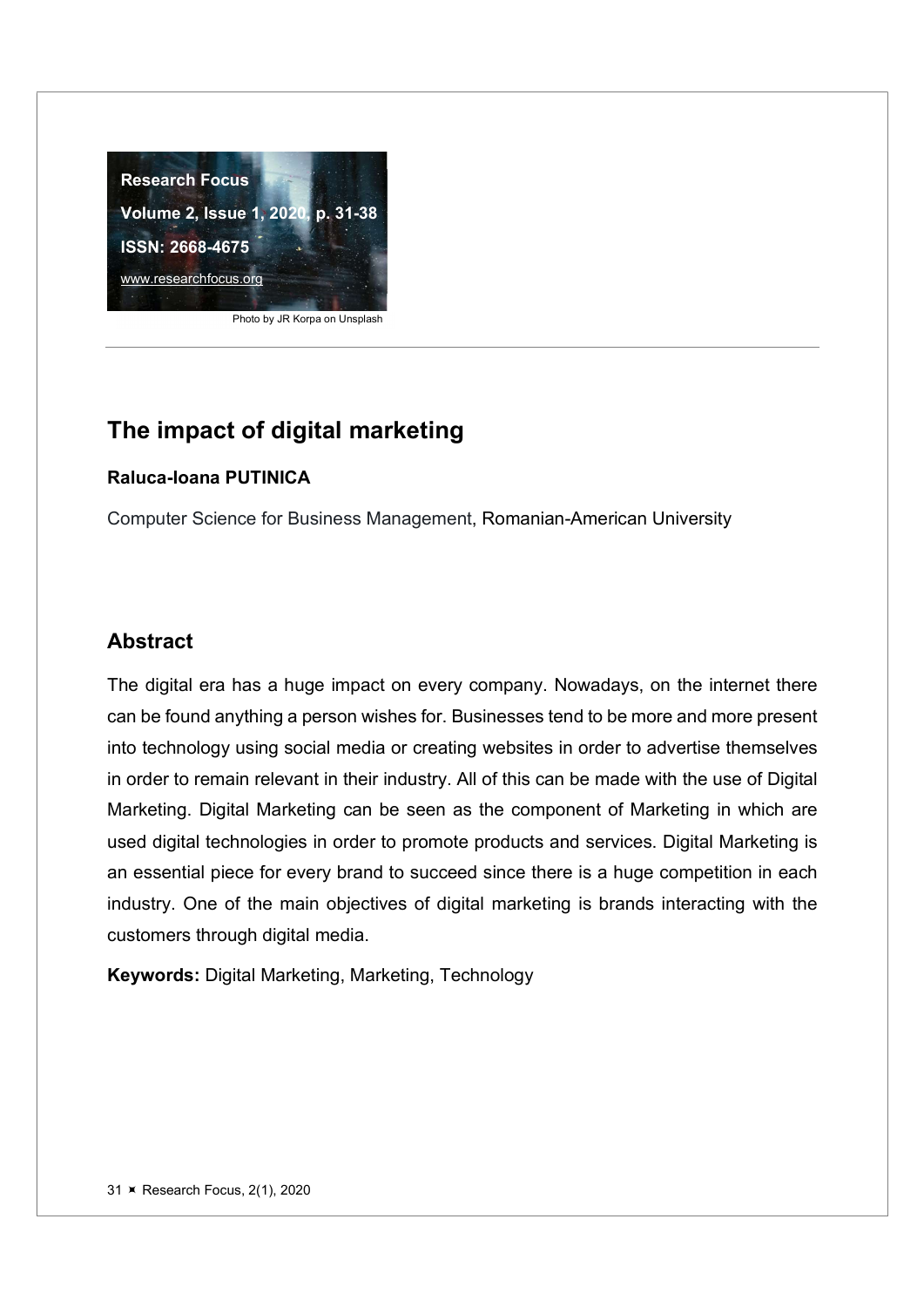#### **Introduction**

According to the generally accepted definition, marketing is the action, activity, and process for promoting, communicating, selling offerings (e.g. products and services) that have value for the society (American Marketing Association, n.d.).

Digital Marketing can be viewed as the offspring of Marketing from a lot of perspectives. For example, we use nowadays Internet Marketing, e-marketing or Web Marketing. With the constant evolution of technology, brands had to step up their game in advertising their offerings. Digital Marketing is very similar to traditional marketing, but uses emergent technology and devices (smartphones, tablets, computers etc.).

The main difference between traditional marketing and digital marketing could be a different way of doing advertisements (ads). In traditional marketing, ads are made by printing them, on billboards or via phone calls, whereas digital marketing is made online, using email, social media platforms or other new ways (Alexander L. , 2019).

In general, both techniques have the same objectives in the end, even if the ways of achieving them are different. Even if Digital Marketing seems to be new, it was first used in the 1990s when the internet was a new thing. It all started in 1993 when a clickable ad banner went live and from there it started to evolve with the growth of technology to the present day, where digital marketing implies social media, analytics and much more (Nayar, 2018).

There are many opportunities for buyers to interact with the brands and for the brands to know their clients with the help of the 5D's of Digital Marketing. Digital Devices are one of the five D's, because brands can interact with the consumer using a combination of devices like smartphones, smartwatches, computers, etc. Digital Platforms are mostly used on apps like Facebook or Twitter. Digital Media represents the communications channels that are used to interact with people through ads, emails, social media. Digital Data represents the data each brand collects about each person is allowing when interacting with the brand through media. And last, Digital Technology is about how brands create in-apps ads or email campaigns (Chaffey, 2019).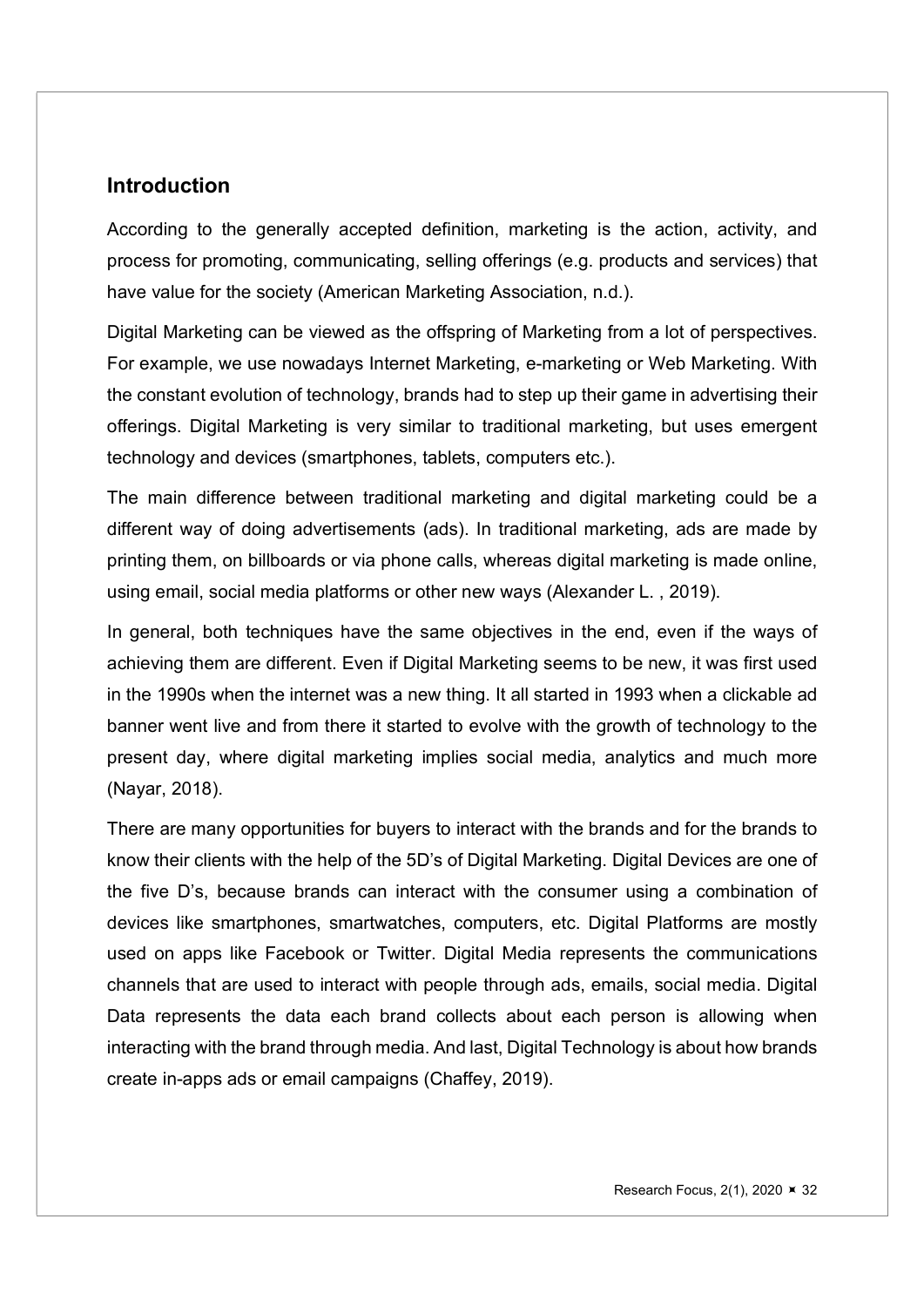#### Advantages and disadvantages of digital marketing

Compared to traditional marketing, Digital Marketing has many advantages. For example, a good digital marketing campaign can have a much lower cost than traditional marketing, because in order to do traditional marketing, it takes much more effort, people, materials (example: billboards or leaflets). A website can be accessed from anywhere on the globe, through the internet, which can make a company powerful enough to sell its products and services everywhere in the world.

In digital marketing, the duration of an ad can be permanent or as much as the company wants to keep it available and also people can see the ad anytime because it doesn't depend on the location or the time zone as it happens in traditional marketing. Additionally, Digital Marketing offers the solution of collaboration between companies and users with the help of chatbots, where any potential customer can ask about the product/service offered and receive real-time answers.

Digital marketing also offers the option of subscriptions to the news about services and products. There could be a subscriber policy where the company could send updates or newsletters anytime there are new products or sales. Also, there could be created personalized offers based on the customer profile (Todor, 2016).

The improvement of selling is gained using Digital Marketing because the customers can buy much quicker and easier the product/service they want rather than calling or going to the actual shop for buying what they want (Todor, 2016). Campaigns can be created with the use of content marketing. The content, for example, images, articles, vlogs etc., can help gain social currency from being passed from user to user in order to become viral (Develop a digital marketing plan, n.d.).

Digital marketing, however, brings also some important disadvantages. For instance, Digital Marketing is time-consuming when creating a digital campaign in order to become great and viral. Also, it can be copied very easily by competitors all over the world.

Every campaign is fully dependable on the internet, so if there is no internet connection, there is nothing. There are more and more legal considerations that a brand should be adapting to the rules regarding privacy; brands can collect data following the rules of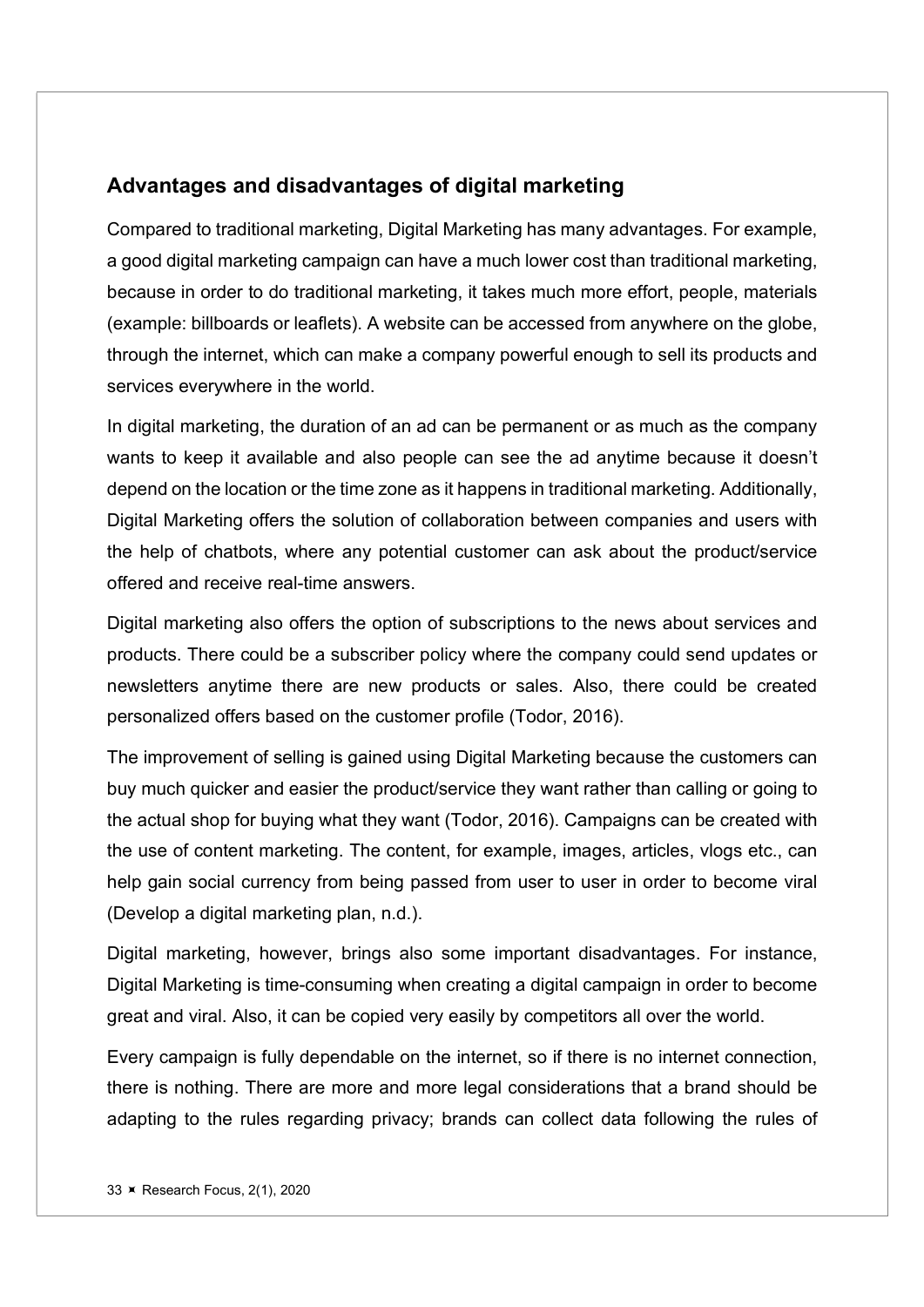privacy and data protection. In addition, online or mobile payments are not always secure, even if they are more secure now than they used to be. Hackers can always intervene in any of the processes, for example, ads, chatbots or payments. Moreover, a certain demographic is reluctant or simply not accustomed to buy services or products online, and for these customers the traditional marketing should still be in place.

In order to be involved in digital marketing campaigns, people need to have good knowledge of marketing in general, and tools that can help in actually doing the campaign or using the data acknowledged after the campaign. Because everything can be seen everywhere and anytime, all the negative feedback or criticism can be visible to the audience through social media. Bad reviews can lead to a bad reputation of the brand (Develop a digital marketing plan, n.d.).

#### Types of digital marketing

Digital Marketing is more than online ads, and it involves a lot of techniques and programs.

 Search Engine Optimization (SEO) is the process of getting traffic from search engines (10 Types of Digital Marketing [with Examples], n.d.). Search engine results appear after a user types a certain keyword. Each user can receive other results based on the words that they type in. It is probably the most important technique of the digital marketing because it refers to all search engines. With the right SEO, a lot of people can be attracted to a website. Most of the people go on the first link that they see on the page, so brands want to get the first spots to get their page viewed as often as possible. In order for brands to optimize their website to appear first or at least on the first page, they include the keywords in the website titles, descriptions or hashtags. Also, SEO is not as expensive as other Digital Marketing techniques.

Search Engine Marketing (SEM) is covering another ground on the search engine, but, unlike SEO, this technique is not free. With the use of SEM, brands purchase the advertisement space in order to appear the first on the page. A company can choose from more models like Pay-per-Click or Cost-per-Click or other methods. These links in the search engine look almost the same as SEO, but usually placed above, with a sign to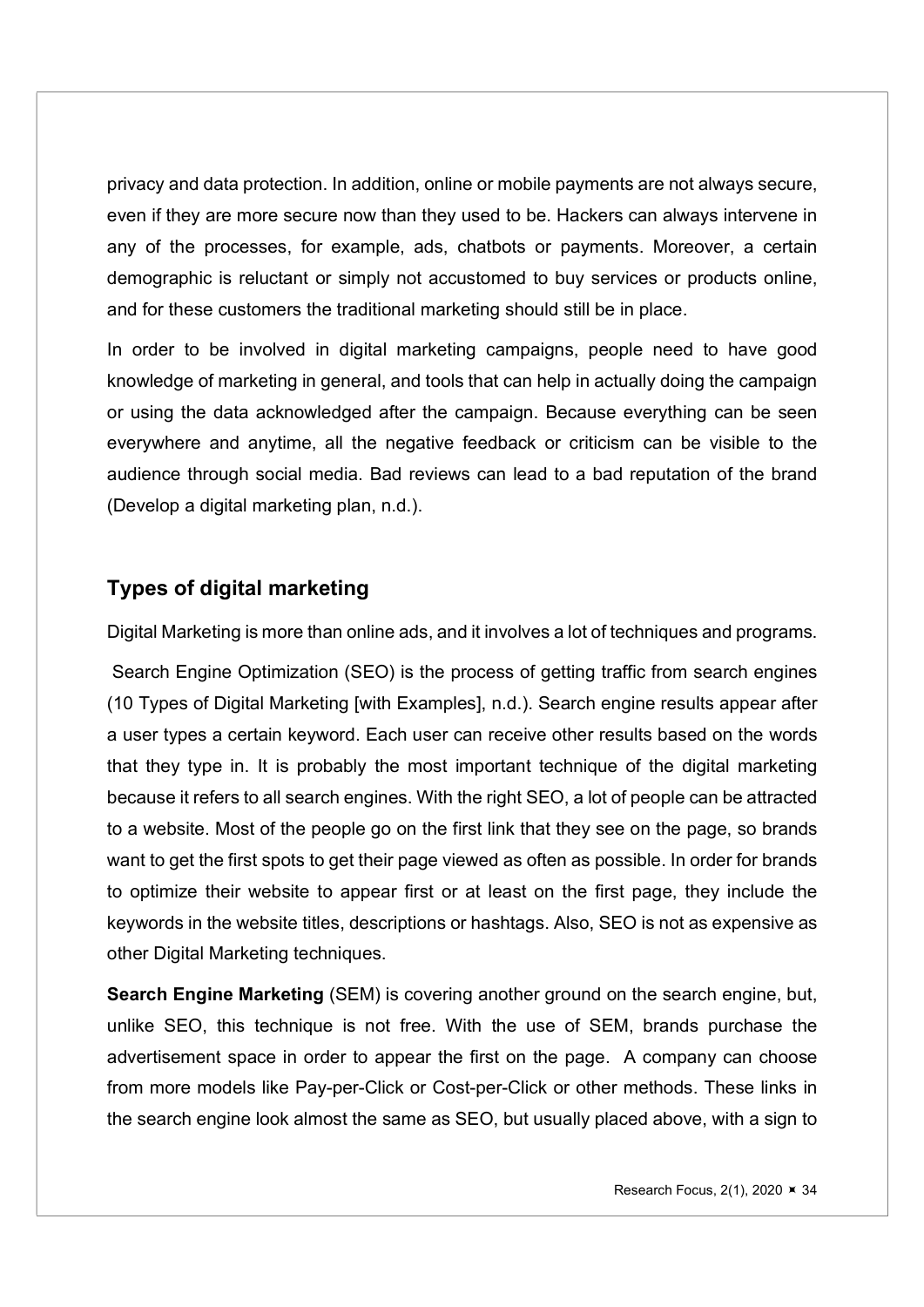show that they are paid. The most popular paid search service is Google AdWords because it allows buying ad spaces based on location or target words and even other types of data (10 Types of Digital Marketing [with Examples], n.d.).

Social Media Marketing (SMM). These days, social media is everywhere, everybody knows about it and almost everyone uses social media for different interests. For companies, social media is one of the most important types of digital marketing because it is one of the most efficient ways to promote B2C (Business to Consumer) businesses. There are plenty of social media platforms to choose from, for example, Facebook, Instagram, LinkedIn etc. With the use of these platforms, a company can engage very quickly with a lot of viewers and interested people and become one of the top brands in their field. The most used method of Social Media Marketing is paid ads. Paid ads can be found on every social media platform. Moreover, with social media, big companies can interact with the consumers by using direct messaging, polls, likes in order to see what the consumers like more and want more.

Content Marketing (CM) represents the creation of content and sharing not just to promote, but to be user-friendly enough to stimulate the interest of a potential customer. It may appear in websites, videos, webinars. The type of content depends mostly on the targeted audience (Sherman, 2019).

 Pay-per-click Advertising (PPC) is relatively similar to SEO, but instead of site optimization, brands can buy the advertising space on a search engine page, useful when a user types in certain keywords (Zovitsky, n.d.).

Affiliate Marketing is one of the best ways for online marketing because in this type of marketing, a person (usually a celebrity, but not only) can partner-up with a brand in order to advertise their products/services as much as possible (example: influencers on Instagram). Every time someone goes to the site of the brand and buys the product/service, the person affiliated gets a commission (10 Types of Digital Marketing [with Examples], n.d.).

Email Marketing is about building relationships with customers because, in order to get emails from a brand, they have to sign up for a newsletter. Additionally, customers can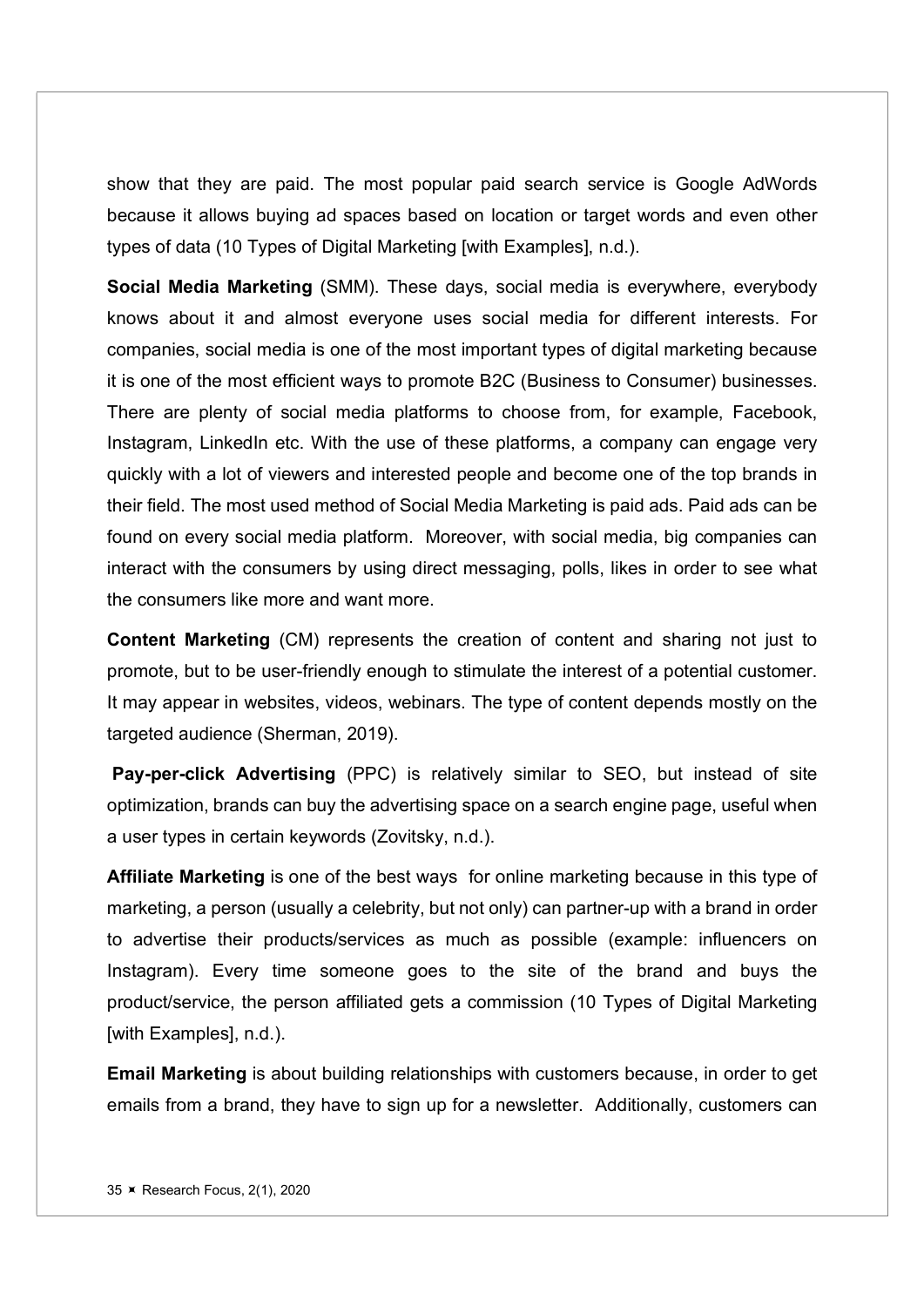communicate easily with the brands through e-mail, because for every brand there are employees that respond as soon as possible to these messages.

Instant Messaging Marketing. Because nowadays instant messaging is the most popular way to communicate, brands are using them to interact with clients. People are more perceptible to instant messages than SMS or even e-mails. Communicating with the customer through instant messages can vary from customer support to giving updates on products.

Social Media Advertising represents the ads everybody sees online on every website or application. Social media ads can come in many different ways, depending on the targeting audience. A brand must make campaigns on social media because it is the best way to be seen by many potential customers, and it can help to become viral. On social media, like Facebook or Instagram, even the smallest businesses can advertise using pages or groups that may want to help them grow. Most of the new brands start their businesses with the help of this kind of advertising (Sherman, 2019).

**Smartphone Marketing**. In today's world, most people have smartphones, which they use very frequently for different things. Brands are aware of this and choose to advertise their products through ads, notifications, instant messages or even by playing music (a lot of ads appear on Spotify or YouTube when there is no paid subscription made).

## **Conclusions**

Technology is evolving constantly and with the use of it, companies try to make their business more successful through techniques of digital marketing. Nowadays there is a big competition on most of the sectors in this world, from cars to work out plans that brands try to sell online through the use of digital marketing techniques. With the era changing and everything moving from a traditional perspective to more digital (online) perspectives, more and more companies create platforms, websites, web pages or maybe social media channels or accounts in order to get close with the potential customers. With the competition so high, customers tend to go to the product or service that is most beneficial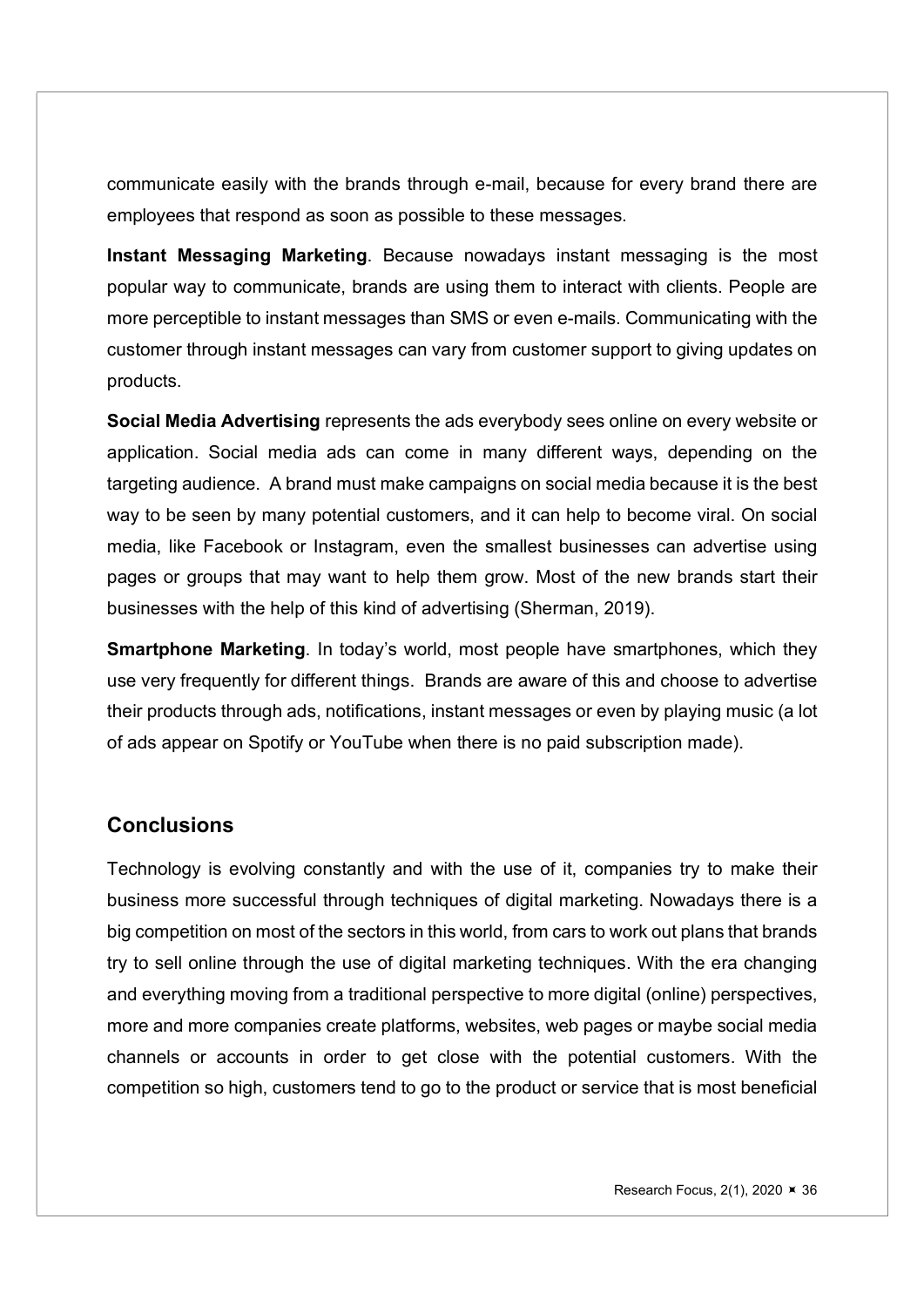to them in more than one way, so companies try with the use of digital marketing to get and keep their customers through their advertisements or personalized offers.

Because of the changes, brands need to constantly research new digital marketing techniques and adapt their offers for the needs of their consumers in order to remain relevant as a company.

### **References**

(n.d.). Retrieved from American Marketing Association: https://www.ama.org/thedefinition-of-marketing-what-is-marketing/

10 Types of Digital Marketing [with Examples]. (n.d.). Retrieved from Convertful: https://convertful.com/types-digital-marketing/

Alexander, L. (2019). The Who, What, Why, & How of Digital Marketing. Retrieved from HubSpot: https://blog.hubspot.com/marketing/what-is-digital-marketing

Benson, R. (n.d.). 9 Types of Digital Marketing (and How to Use Them!). Retrieved from SPARK LOGIX STUDIOS: https://www.sparklogix.com/9-types-of-digital-marketing-andhow-to-use-them/

Chaffey, D. (2019, November 25). What is Digital Marketing? A visual summary. Retrieved from Smart Insights: https://www.smartinsights.com/digital-marketing-strategy/what-isdigital-marketing/

Develop a digital marketing plan. (n.d.). Retrieved from NIBUSINESSINFO: https://www.nibusinessinfo.co.uk/content/advantages-and-disadvantages-digitalmarketing

Nayar, V. (2018, February). The History and Evolution of Digital Marketing. Retrieved from Avivdigital: https://avivdigital.in/history-of-digital-marketing/

Sherman. (2019, August). How To Know Which Types of Digital Marketing Are Best For Your Business. Retrieved from Lyfe Marketing: https://www.lyfemarketing.com/blog/types-of-digital-marketing/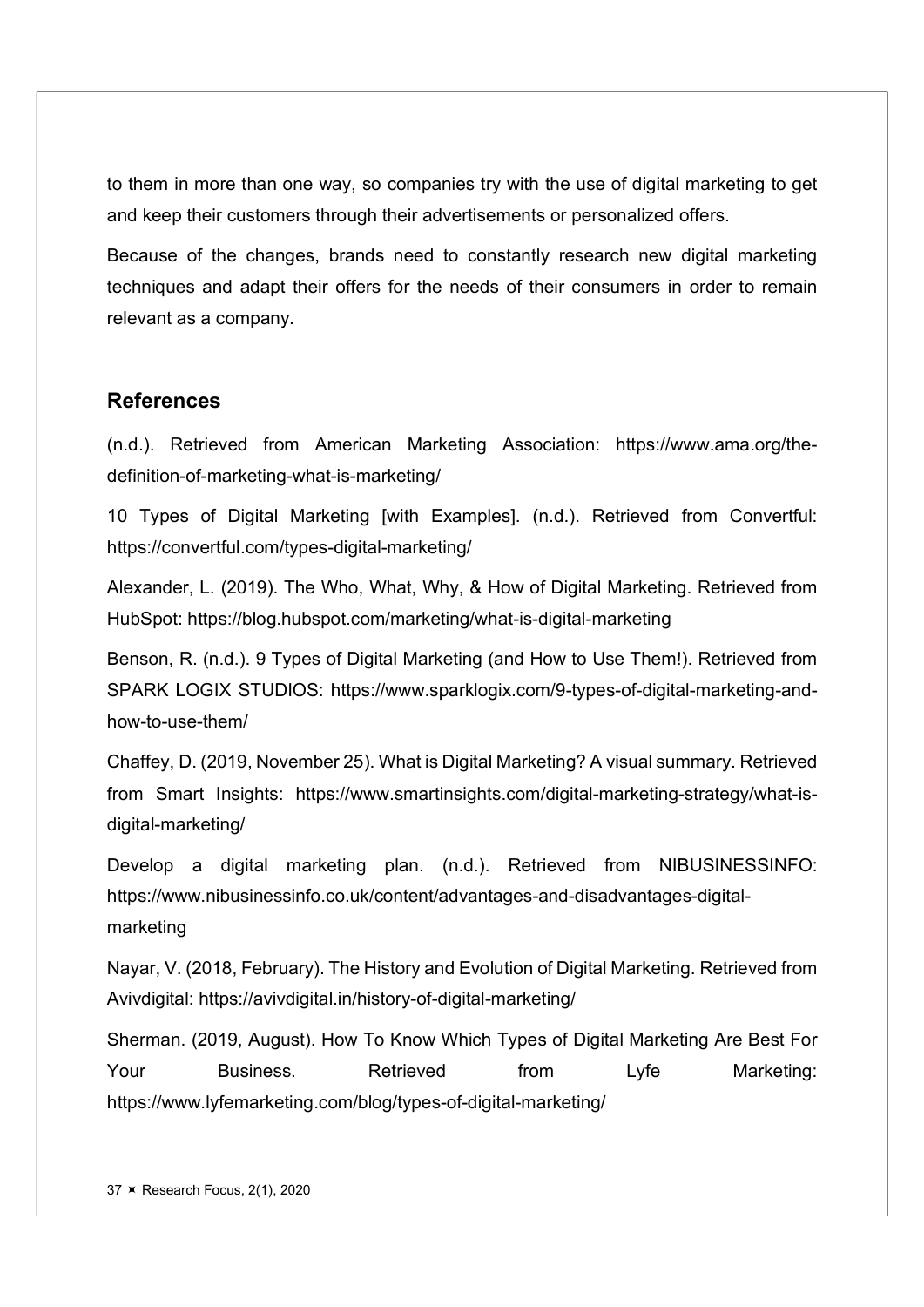Todor, R. D. (2016). Blending traditional and digital marketing. 1-3.

Zovitsky, K. (n.d.). 16 Types Of Digital Marketing Explained. Retrieved from Conversion Advantage:https://www.conversionadvantage.com/16-types-of-digital-marketingexplained/

Please cite this article as:

Putinica, R-I. (2020). The impact of digital marketing. Research Focus, 2(1), 31-38. DOI: https://doi.org/10.36068/1.20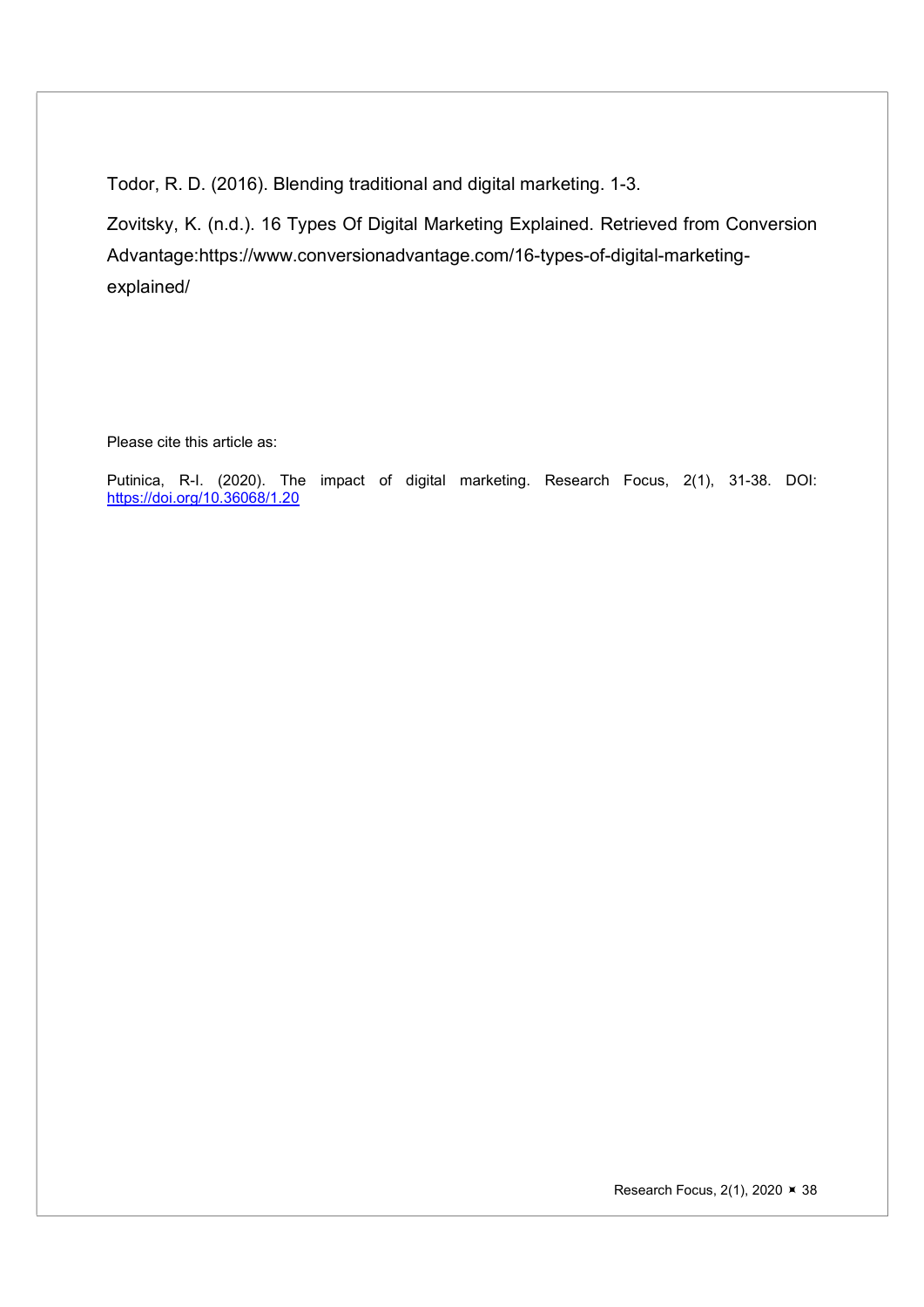

#### Photo by JR Korpa on Unsplash

#### Andreea-Oana RADU

Computer Science for Business Management, Romanian-American University

### Abstract

Business intelligence is a process that is based on technology that is used when you want to analyze a company's data to substantiate current decisions, tactics and ensuring control and short-term planning. It also offers managers complex and in-depth models of analysis to substantiate decisions, participates in the decision-making process by substantiating decision variants being used very frequently in the strategic and tactical management of the company, helping to make decisions as efficiently as possible. The present paper aims to analyze some aspects of Business Intelligence and also to present one of the top software tools for Business Intelligence.

Keywords: tool, business intelligence, strategic, Cognos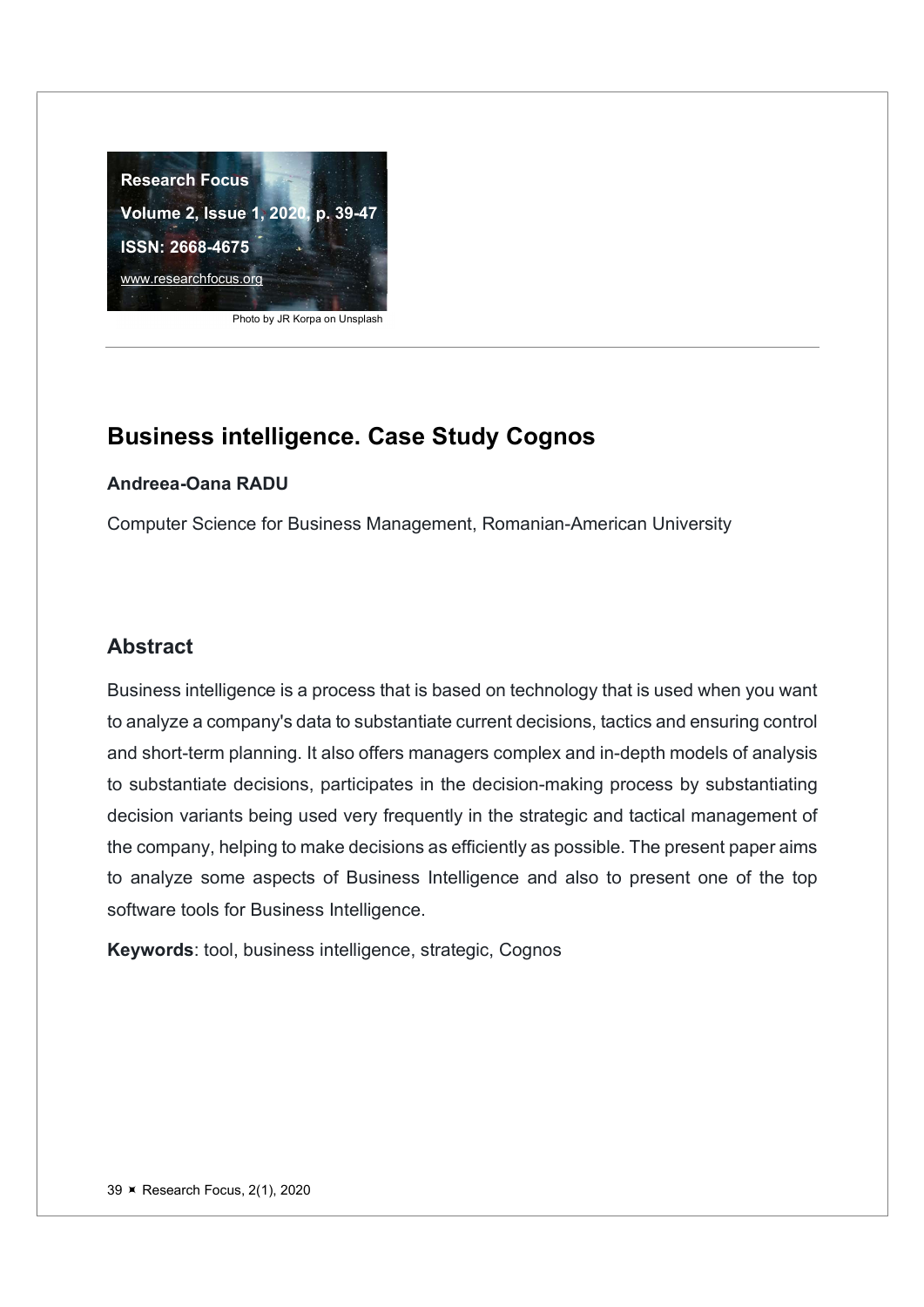#### **Introduction**

Business intelligence is a technology-based process for analyzing data and presenting information that can help executives, managers and other end users of the company make informed business decisions and act accordingly. Business intelligence includes a wide variety of tools, methodologies and applications that allow organizers to collect data from internal systems or external sources, prepare it for analysis, develop strategies and run queries with that data thus generating reports, dashboards and modes for data visualization that helps make analytical results available to corporate decision-makers as well as operational workers (Rouse, 2020).

Since 1960, there has been a need for an automated way to process information in the field of business intelligence, so much that the code has begun to be written on mainframe computers to extract data, analyze it and then offers a business solution to the manager or director but there were very few business automation options. Since then, we have tried to find the most efficient methods to create tools for working with the notions of business intelligence to facilitate decision-making by those who are in the management of the company. This growing need to provide development strategies for managers and directors of the company has helped to create IT systems for data extraction and processing in an easy way starting with 2010, these systems being called - "Business Systems Intelligence". These systems integrate the notion of an iterative process, the notion of exploration, the notion of analysis, the notion of structured information and data warehouse, the area of analysis or the object of analysis and the communication of results and making changes thus creating the company's strategies (Nava, 2020).

The automation of this business intelligence process has resulted in the production of several integrated tools that can manage these processes, such as ERP<sup>1</sup>. As they became more and more used in strategic management, various tools were introduced on the market, these being free such as JasperReports, Palo, Pentaho, Tactical, etc. or tools such as Tableau, OBI, Power BI and Cognos from IBM that will be presented in this paper (Dingeldein, 2019).

<sup>1</sup> Enterprise Resource Planning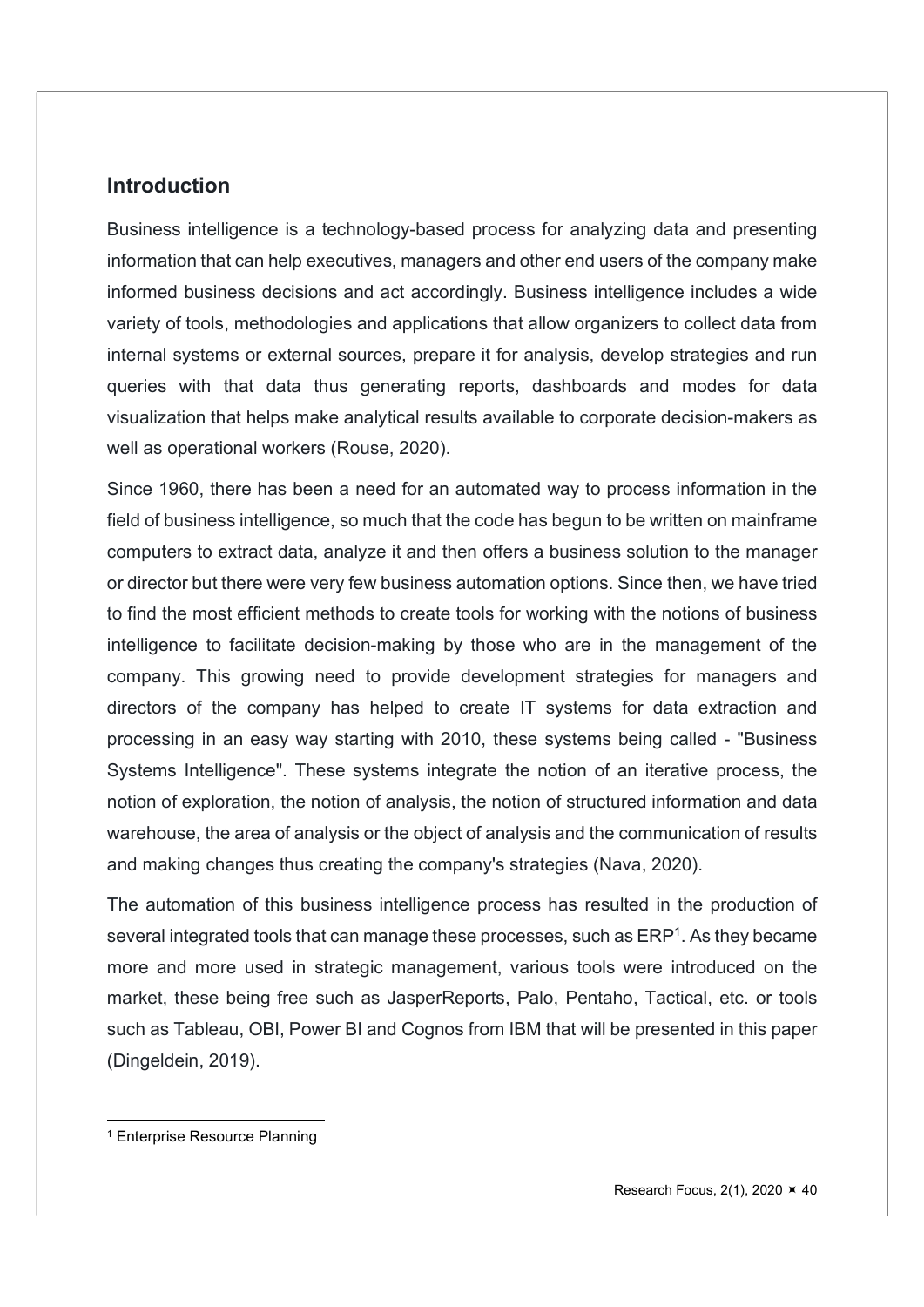#### What is business intelligence ?

Business intelligence is a set of processes, architectures and technologies that transform raw data into meaningful information that leads to profitable business actions. It is a suite of software and services that transforms data into actionable information and knowledge. Business intelligence has a direct impact on the strategic, tactical and operational business decisions of the organization. It supports fact-based decision making using historical data, rather than assumptions. These tools generated by business intelligence perform data analysis and create reports, summaries, dashboards, maps, and charts to provide users with detailed information about the nature of the business. The implementation of business intelligence systems implies that the raw data from the corporate databases are extracted, these can be spread on several heterogeneous systems, the data are cleaned and transformed into the data warehouse. The tables can be linked together, such as fact tables with dimension tables, and thus the data cube used in several fields such as large data volumes is formed. Then with the help of queries the user can request ad-hoc reports or can perform any other analysis or can generate strategies according to the data in the data warehouses that help in making decisions (What is Business Intelligence? Definition & Example, 2020).

Business Intelligence is a process that serves and supports the management of a business in order to make it more efficient with the help of timely, well-founded and correct decisions. In order to function, this process has, besides people, a set of specialized tools and software applications, such as Cognos. People in the business intelligence process have mainly the role to analyze the decisions and the people they come in contact with because the strategies and ideas based on the business past are analyzed by the specialized tools. In other words, the role of the employee in a company remains to be assigning the role of a decision maker. Gartner, the world leader in technology consulting, mentions the "democratization of BI" as the main trend in the business intelligence industry (BI) for 2011 (Softlead, 2016). This concept translates into the availability of information in real-time and from any location, access to the system for several categories of users and increased relevance. This business intelligence system helps the interactive viewing of data by the manager, director or by those who process the data in the system,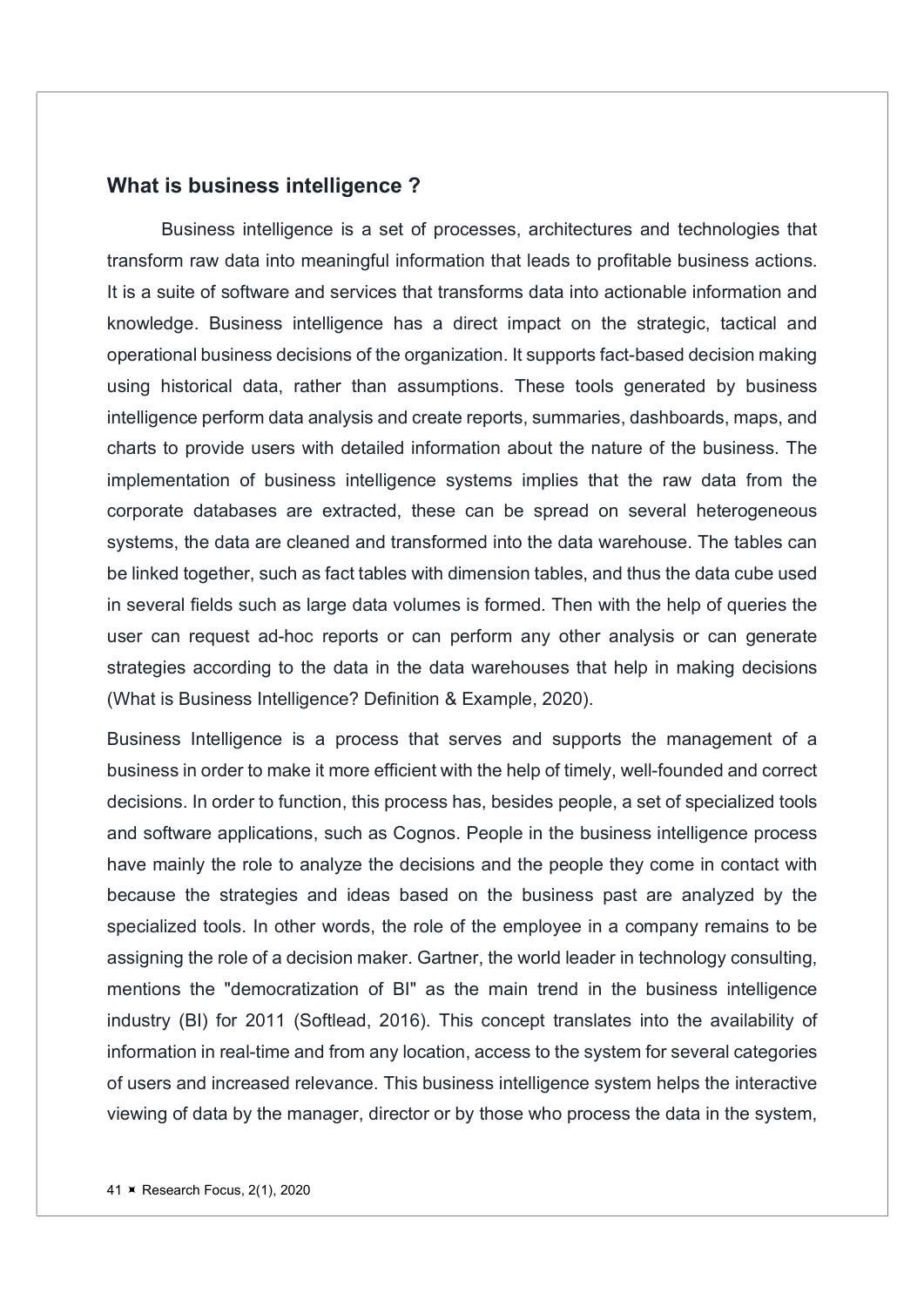provides easy access to the data even if the data is stored in data warehouses due to the large volume of data. A business intelligence system is simple, visual and easy to understand, giving people the freedom to answer questions as soon as they arise, the way the view can be changed with just one click. Communicating information can be easy and efficient in a very fast time only by generating a report that is necessary and printing it as a pdf. Business intelligence is an efficient decision-making system by the organization in question (Business intelligence, 2020).

## Features and benefits of business intelligence

A business intelligence system is a complex IT system that has a friendly interface and provides quick and direct access to accurate and relevant information on the main areas and activities of the business and allows the analysis of key performance indicators, helping to perform managerial functions and achieve the strategic objectives of the organization. The topic of Business Intelligence focuses on information systems that help make decisions within the company. Any company, regardless of the business time it is part of, focuses its attention on the decision-making process. Knowledge management is focused on three key concepts which are: Data, which represent concrete information about the facts that allow their knowledge and study, information, are defined as the result of organizing and processing data to produce meaning, knowledge, they represent a set of acquired information through experience or learning. Knowledge management is a technique that encompasses processes, people, content, and technology. Knowledge becomes valuable only if it is understandable to those who need it (Nava, 2020).

Business intelligence offers the ability to provide representative information for executive management, and with the help of the tools used, this is done quickly, thus helping strategic management to be able to make decisions that are as correct as possible and in the shortest possible time. It also supports strategic activities, such as setting goals for a company, planning, and forecasting. Business intelligence offers the possibility to gather, analyze and integrate internal and external data in dynamic profiles of key performance indicators. It offers the ability to access both historical data and real-time data through adhoc queries, depending on the information needs of each manager. These features of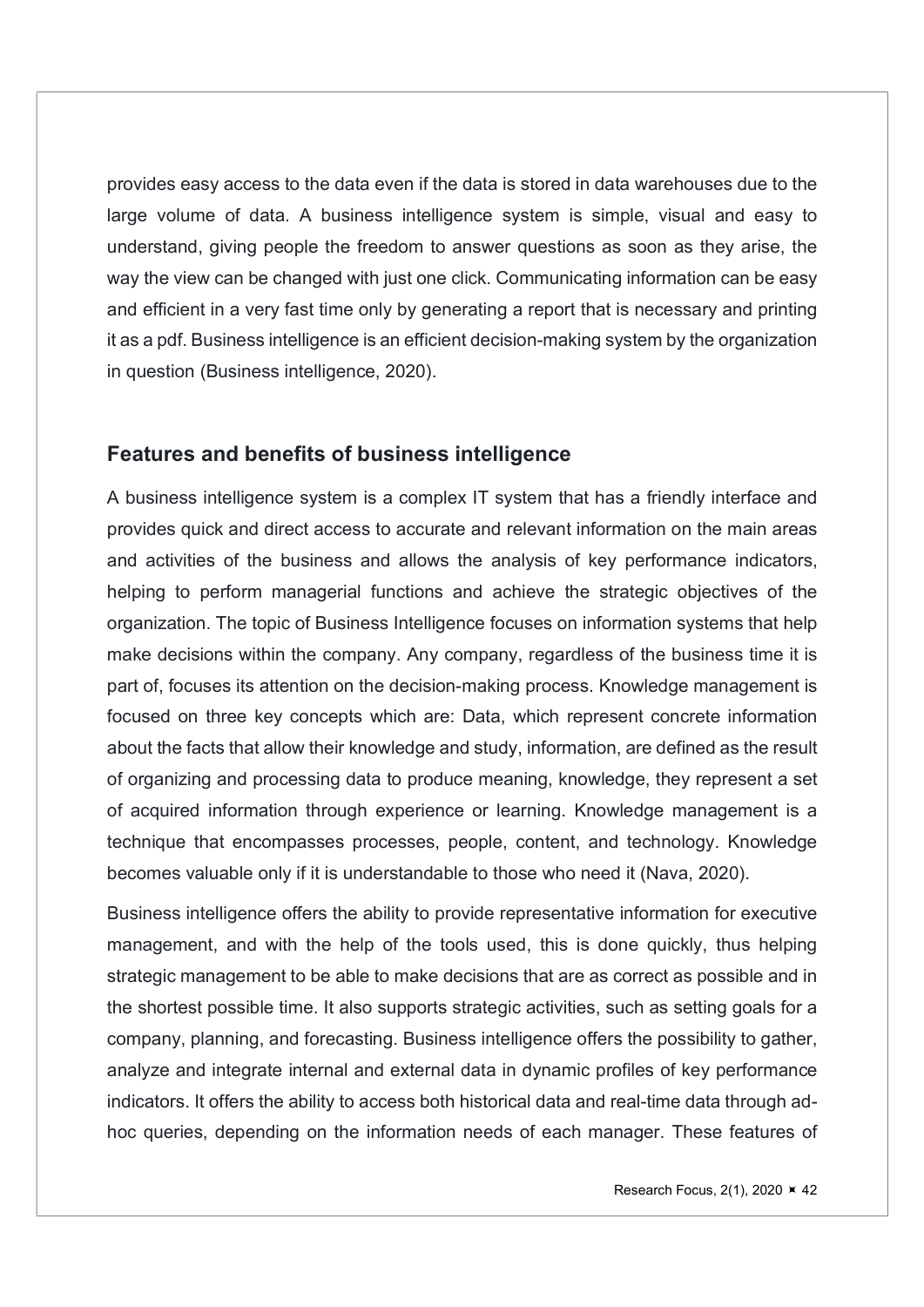Business intelligence help business managers, executives and those who work effectively with this strategy-generating tool that helps them make decisions efficiently and quickly (Intelligence business solutions for modern organizer management, 2020). Another feature of business intelligence is that it is easy to use, reports can be easily generated, the way data is displayed is understandable to everyone because diagrams, graphs, etc. are used. Another very important thing is that it is very flexible because the applications can be used on various types of software on devices, and the transition from one version to another is very easy to do. On the other hand, the data is stored on well-secured servers and is being encrypted to secure the information related to directories, reports, users, so the data is safe and given their security. The risks are minimized, which presupposes from an operational point of view the assurance of some functionalities for the analysis of the work typologies and of the information flows, the managers must be aware during the activities within the organization in order to minimize the risk and maximize the opportunities. It also helps to increase profitability, it is obtained with the help of techniques for identifying user profiles, segmentation based on investigating historical data from the company's data warehouse, so you can customize the offer to customers because it is known historically its interest or inclination of certain services of the company. Additionally, business intelligence tools allow the provision of services to ensure compliance with legal requirements and regulations and to create an environment for operational elements, data recording, and quality, for their storage for longer periods of time (Echipa Growth Center, 2019).

The benefits of using business intelligence systems are classified into management levels. A first benefit is that access to information is fast and it helps to achieve the organization's objectives, also with the help of key indicators increases the quality of decisions made and thus provides support for a competitive advantage, minimizes time for decision making and provides better control in the organization, also with the help of dynamic analyzes, business opportunities can be identified more quickly (Nava, 2020).

At the strategic level, the Business Intelligence Systems are support for establishing strategies and follow the achievement of objectives, allowing comparative reporting, tracking performance indicators, achieving simulations of economic growth or activity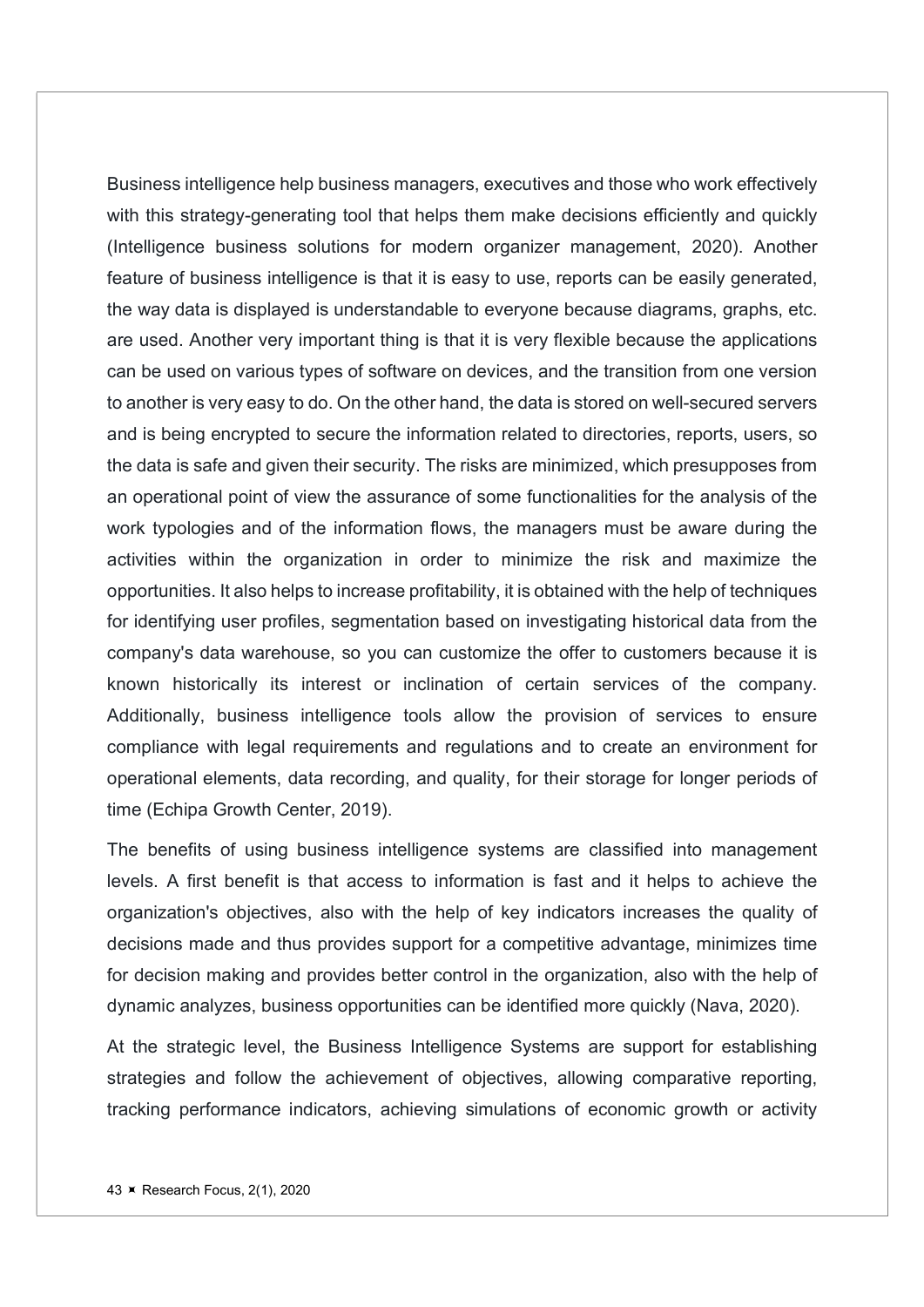forecast. For example, a general manager may have a dashboard on the screen with the most important indicators of the business he leads and thus can make decisions according to the strategies presented on the screen. At the tactical level, Business Intelligence Systems can provide a foundation for many areas, such as finance, marketing and or in supporting managerial decisions. At the same time the accountant can perform various financial and statistical analyzes based on economic data, the marketing specialist can extract useful data from analyzes about customers, their preferences, market trends, etc., and a sales professional can monitor which products are the best selling to whom, in the locations and in what period, can analyze the consumer's behavior in order to prevent with personalized offers (Mazareanu, 2020).

## Case Study Cognos

Cognos has traditionally been one of the best-known business intelligence products. It is best known for the "PowerPLay Cubes", which ensure that the instrument is perceived as very easily friendly. Together with Business Objects, Cognos has been the leading provider of Business Intelligence solutions for enterprises for years. Many organizations work with one of these two products. Cognos has undergone a series of upgrades which has helped it reach the top of the market for business intelligence systems. As a historian, Cognos Analytics was originally developed in the mid-1990s by Quasar Systems and later acquired by Cognos, which was taken over by IBM in 2008 (Cognos Analytics, 2020).

Cognos has traditionally been one of the best-known business intelligence products. It is best known for the "PowerPLay Cubes", which ensure that the instrument is perceived as very easily friendly. Together with Business Objects, Cognos has been the leading provider of Business Intelligence solutions for enterprises for years. Many organizations work with one of these two products. Cognos has undergone a series of upgrades which has helped it reach the top of the market for business intelligence systems. As a historian, Cognos Analytics was originally developed in the mid-1990s by Quasar Systems and later acquired by Cognos, which was taken over by IBM in 2008 (Cognos Analytics, 2020).

The main components of the Cognos interface are the following: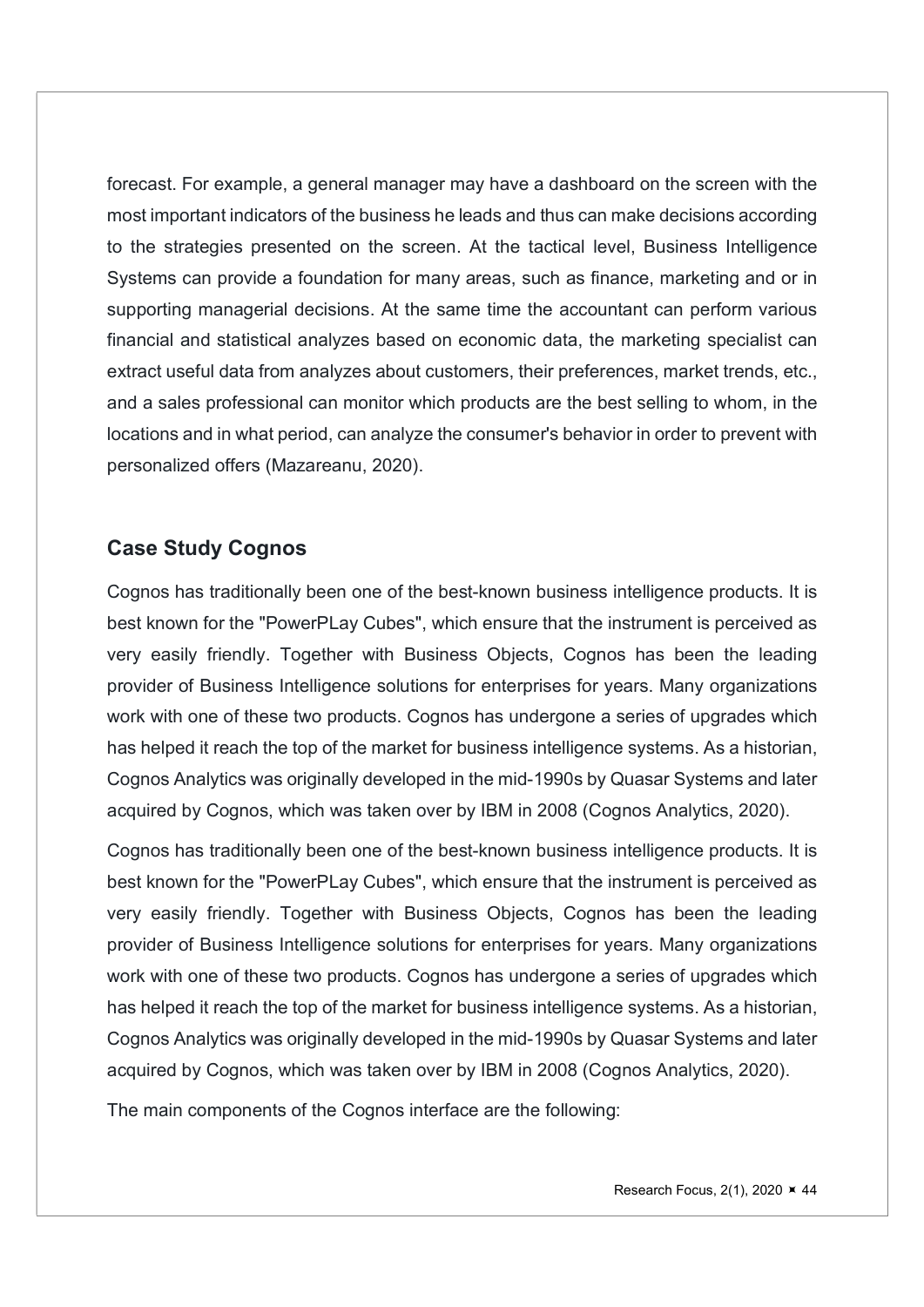- The welcome portal where the user can search in the content of the team or own content and choose either already created reports or create new reports or dashboards or stories. User access permissions can also be set from here (IBM, 2020).

- Reporting by accessing this option opens an interface where there is a wide range of professional reports that we can edit or even create using a predefined template (IBM, 2020).

- Dashboards and stories from where one can view, monitor and communicate information and analysis on data with dashboards and stories. One can assemble a view that contains views such as graphs, charts, tables, maps, or any other visual representation of the data (IBM, 2020).

- Modelers and administrators create modules and data packages that they make available to users for use with reports, dashboards and stories (IBM, 2020).

One can create and manage accounts (users, groups, and roles), programs or connections to the data server. It also performs tasks of configuring and customizing the experience of the products and the user interface (IBM, 2020).

As it can be seen, Cognos has a user-friendly interface so it can be purchased without the possibility that those who use the application can not handle it. Cognos has won numerous awards on the business intelligence market and thus has become the top market in recent times (Cognos, 2020).

#### **Conclusions**

Business intelligence is a method to help companies through the tools used by this technology to make decisions as efficiently as possible without delaying or anticipating the evolution of the company according to past data stored in data warehouses.

The Business Intelligence Systems represent an important factor for the strategic management of the company and also for the other users of the respective instrument, being able to be connected to the data and reports generated based on the company information. branches of activity. These tools help to define the business strategy based on past data, helping to execute business processes. The data is also collected from the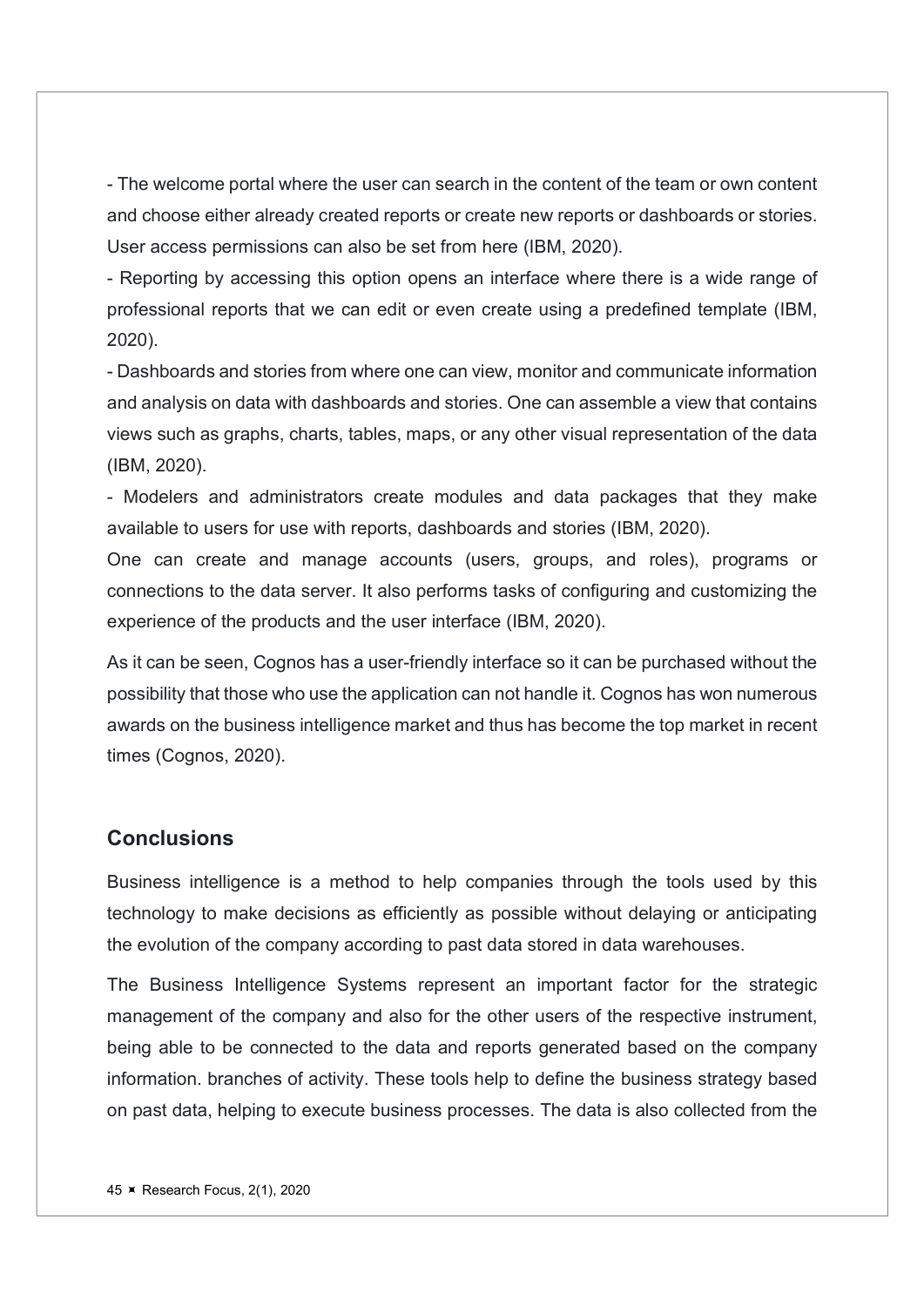company's business and integrated into a software tool that helps generate strategies for the company.

The tools used in business intelligence help the process of fast analysis of the company's data-generating information and knowledge starting from the analyzed data inside the company. These tools, such as Cognos from IBM, are needed to help the strategic management of the company make decisions in the shortest possible time that helps the good of the company by anticipating the wishes of the customer who has been in contact with the company and giving him exactly what he wants it depending on the history of his accessions.

Cognos is one of the working tools in the field of business intelligence that facilitates quick access to company data using a friendly interface and easy to use by anyone who wants to try this product. Also, this is an IBM brand product that has an increased competition market and they managed to bring Cognos to a top place for the competition on the Business Intelligence market.

## **References**

Business intelligence. (2020). Retrieved from https://ro.wikipedia.org/wiki/Business\_intelligence

Cognos. (2020). Retrieved from Wikipedia: https://en.wikipedia.org/wiki/Cognos

Cognos Analytics. (2020). Retrieved from Passionned.com: https://www.passionned.com/bi/tools/cognos/

Dingeldein, T. (2019, 08 24). 7 Best Free Business Intelligence (BI) Software Options. Retrieved from Blog Capterra: https://blog.capterra.com/top-8-free-and-open-sourcebusiness-intelligence-software/

Echipa Growth Center. (2019, 02 08). Find out what business intelligence capabilities you actually have. Retrieved from Microsoft: https://www.microsoft.com/ro-ro/microsoft-365/growth-center/resources/find-out-how-intelligent-your-business-intelligence-actuallyis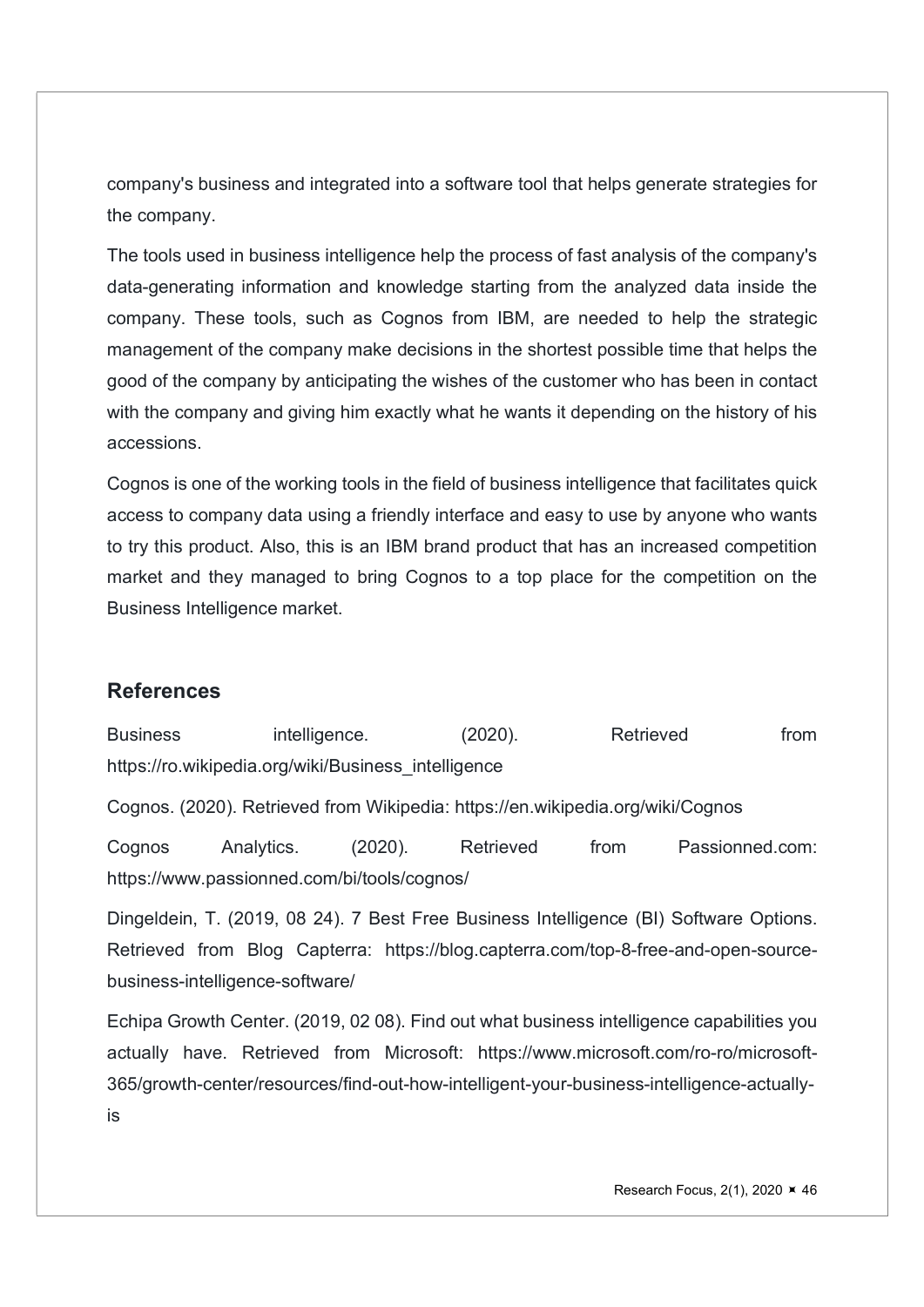IBM. (2020). Getting started in Cognos Analytics. Retrieved from ibm.com: https://www.ibm.com/support/knowledgecenter/en/SSEP7J\_11.0.0/com.ibm.swg.ba.cog nos.wig\_cr.doc/c\_gtstd\_ica\_overview.html?pos=2

Intelligence business solutions for modern organizer management. (2020). Retrieved from RegieLive: https://biblioteca.regielive.ro/referate/calculatoare/solutii-businessintelligence-pentru-managementul-modern-al-organizatiilor-311866.html

Mazareanu, V. (2020). "Inteligenta" in business intelligence. Retrieved from Researchgate.net:

https://www.researchgate.net/publication/23521413 Inteligenta in business intelligenc e

Nava, A. L. (2020). Sistemas de inteligencia de negocios. Retrieved from Gestiopolis: https://www.gestiopolis.com/sistemas-de-inteligencia-de-negocios/

Rouse, M. (2020). Business intelligence. Retrieved from Search Business Analytics: https://searchbusinessanalytics.techtarget.com/definition/business-intelligence-BI

Softlead. (2016, February 10). Gartner Announces Business Intelligence (BI) and Analytics (A) Markets to Reach \$ 16.9 Billion in 2016. Retrieved from Softlead.ro: https://www.softlead.ro/noutati-it-c/gartner-anunta-ca-piata-aplicatiilor-businessintelligence--bi--si-analytics--a--va-atinge-169-miliarde-de-dolari-in-anul-2016.html

What is Business Intelligence? Definition & Example. (2020, 03 25). Retrieved from https://www.guru99.com/business-intelligence-definition-example.html

Please cite this article as:

Radu, A-O. (2020). Business intelligence. Case study Cognos. Research Focus, 2(1), 39-47. DOI: https://doi.org/10.36068/1.21

47 **K** Research Focus, 2(1), 2020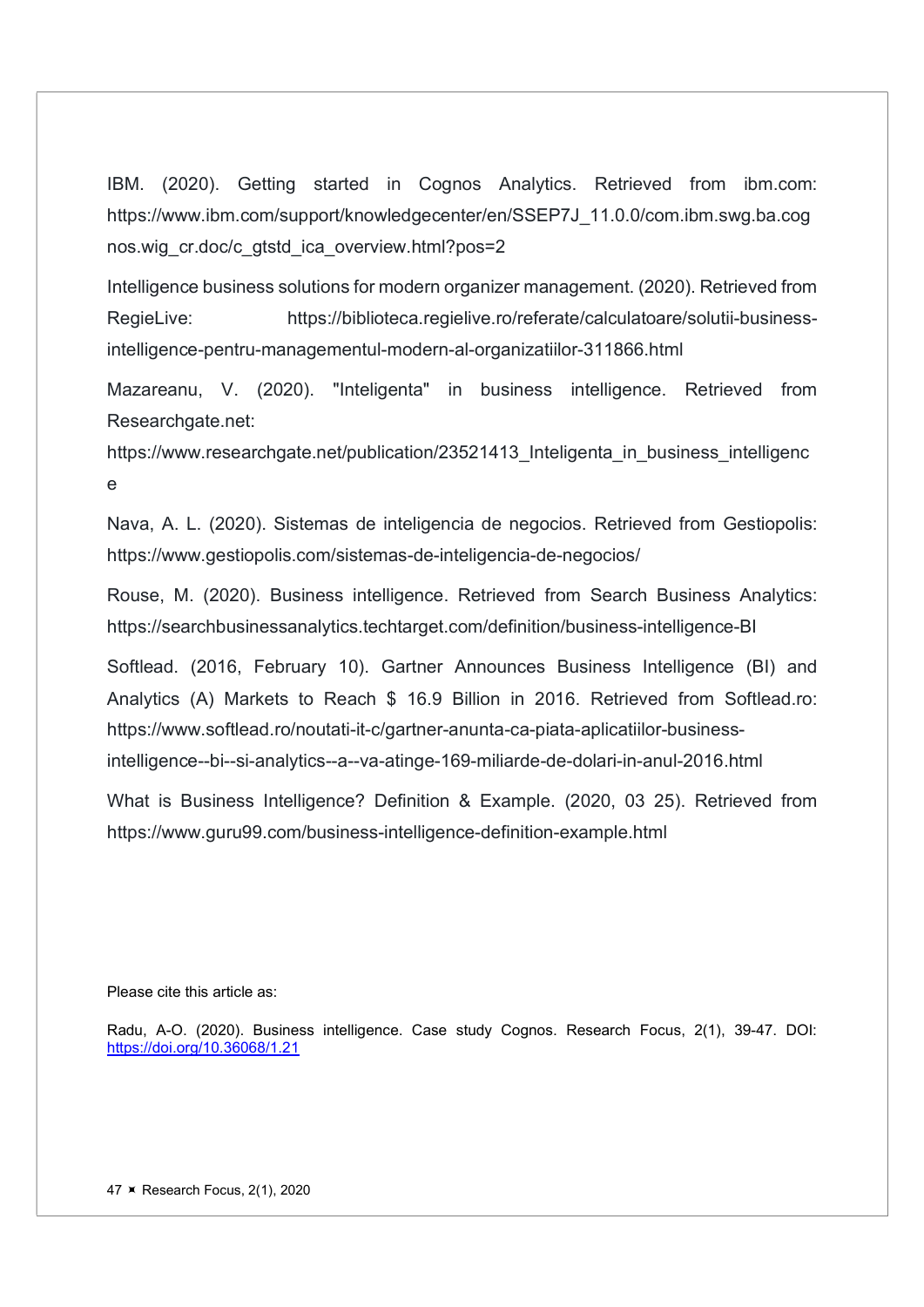

Photo by JR Korpa on Unsplash

## The cryptocurrencies, currencies of the future?

#### Thibaut MEINERAD

Economics and International Business, Romanian American University

## Abstract

Cryptocurrencies are widely used on the internet. Many studies are very specific in a particular area of cryptocurrency. The present paper tries to gather all the important information about those studies and tries to explain them. This paper examines how this kind of currency works, how it can be used, and the effects it has on our world.

Keywords: cryptocurrencies, bitcoin, operation, blockchain, environment effects

### Introduction

Since the beginning of humanity, peoples traded some physical assets as money. Nowadays, our money system is governed by a centralized authority, and thanks to it we trade bills and coins but also digital money when we make a transfer and card payments. In 2009, Satoshi Nakamoto came up with the idea of creating a currency control by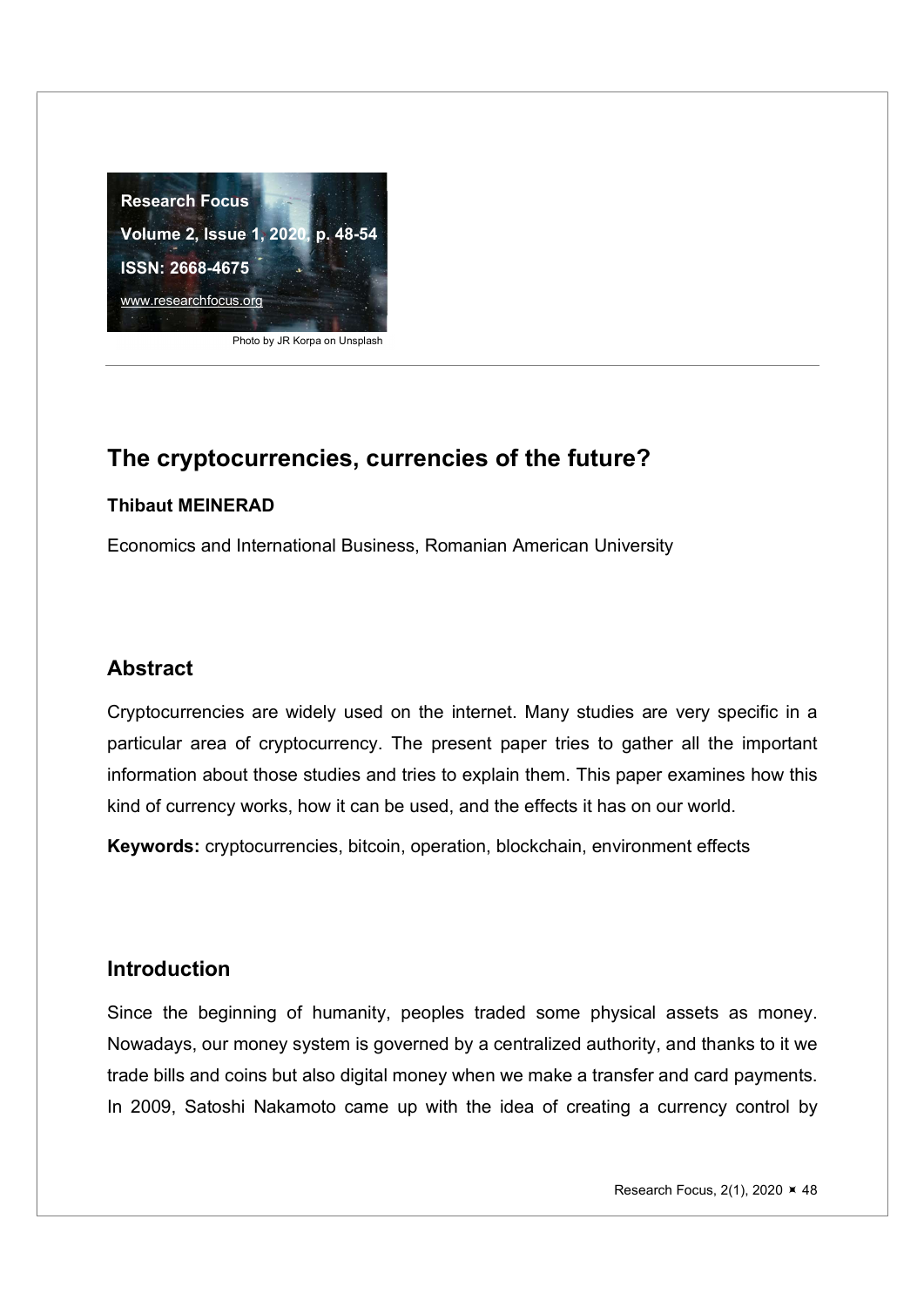calculation rather than the government (Mining, 2020). Nakamoto created the best-known cryptocurrency, the Bitcoin. Since Bitcoin creation, a lot of other cryptocurrencies have sprung up. Cryptocurrency users love those benefits because there is no political dependence and there is a high-performance security system. On the other hand, there are some drawbacks, for example, the volatility of the value, the fact that some people use them for black market transactions. Finally, the security system requires a lot of energy to work, and at the time of ecological transition, it can be a problem (Martucci, 2020).

## **Definition**

When we talk about cryptocurrency a lot of people think only about Bitcoin, but there are over 1,500 cryptocurrencies in circulation and new ones are being created every week.

These currencies are only digital, which means there are no coins or banknotes. They are decentralized, i.e. they don't have a central server that controls the transaction. Additionally, crypto-currencies work in peer-to-peer, being passed from user to user. This peer-to-peer system, in combination with the encryption of user data, does not allow other users to access to their information. This encryption, called cryptography, is almost impossible to hack. Furthermore, you don't have to give personal information to buy and use cryptocurrencies. This aspect doesn't appeal to everyone because it facilitates black market transactions. Last but not least, cryptocurrencies are global, they can be sent all around the world more easily than any other currency (Bitdegree, 2020).

### How does it work?

The security system of cryptocurrencies is very efficient. Cryptocurrencies use a validation system called "proof of work". This proof is provided by "miners", i.e. people who use the power of their computers to solve complex mathematical problems that are the key to the verification process. The mining system is open-source, which means that everyone can confirm a transaction. Moreover, cryptocurrencies are managed by a register that can be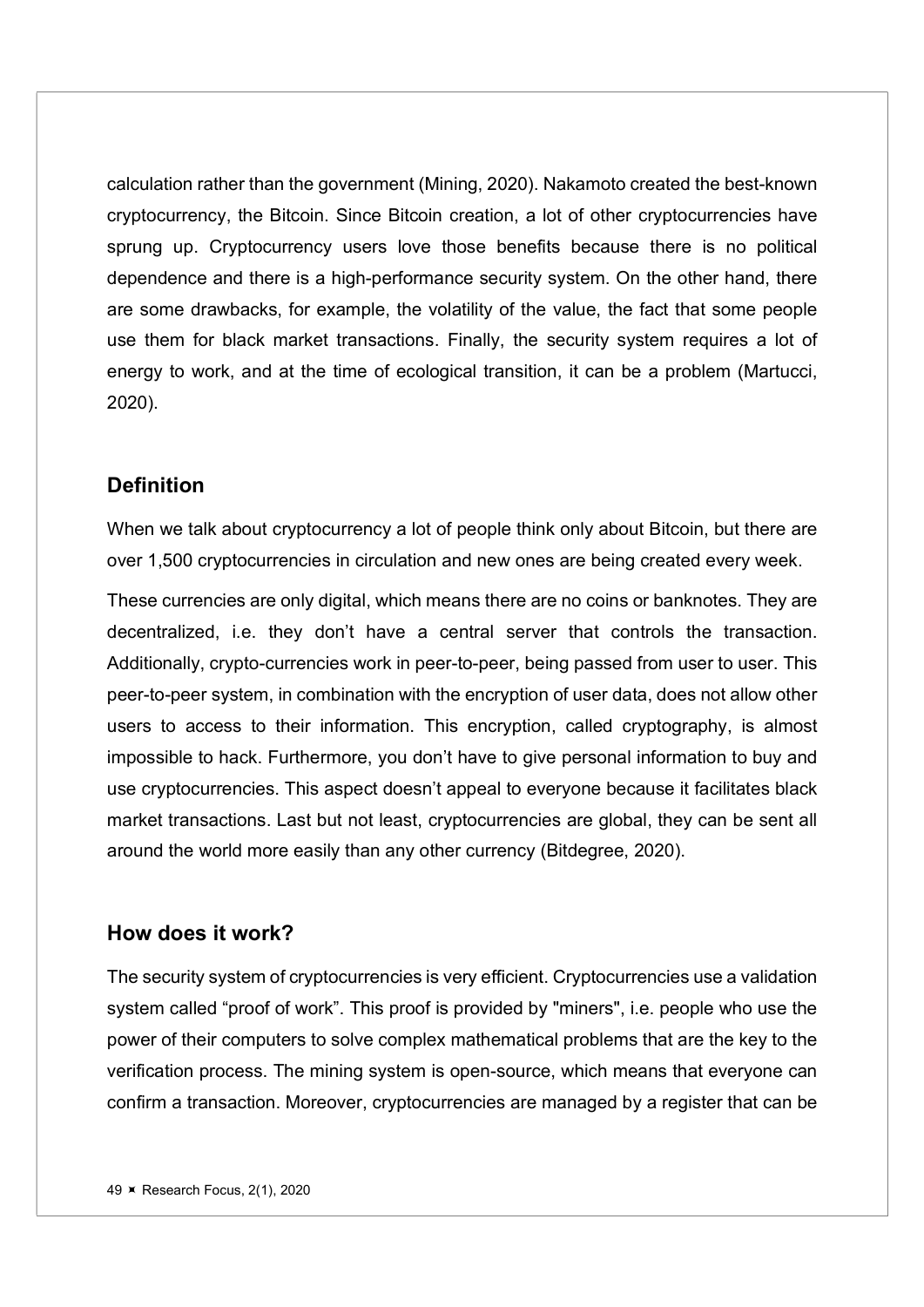consulted by everyone, called the blockchain, which lists all transactions since the first cryptocurrency transactions.

It is almost impossible to fake a cryptocurrency transaction in the blockchain because they use hash functions. When a transaction is recorded in the blockchain, they will not write, for example, "Jordan gave 2 coins to Léo" but an encrypted sentence like "93m25qg245dsg615efe12dh22grehs11gnj". When someone is watching the blockchain, he can't know what this string of letters and numbers means but he can change it, that is why after each record it is inserted a hash generated from the transaction and the last hash. If someone wants to change a transaction, he has to change all the previous transactions. Because this may be possible, it was decided to add a number, called "nonce" at the end of each record. As such, it's almost impossible to hack the transaction (Cointelegraph, 2020).

When there is a transactions request, the following steps take place:

- The transaction requests
- Broadcast to the network (miner's network)
- Miners network verifies and records the transaction in the blockchain
- Transaction is approved

In exchange, the miner's network will receive a financial gift in Bitcoin; if the network mines Ethereum, the miners will receive Ethereum currency as gifts.

With some exceptions, most cryptocurrencies are created with some units of money not available at the beginning, but only through mining. At the same time, for most of them, there should be defined a ceiling on the quantities that will be in circulation. For example, the issue of Bitcoins is limited to 21 million units, as provided in the initial code. This cap is intended to mimic the scarcity of precious metals and to avoid hyperinflation.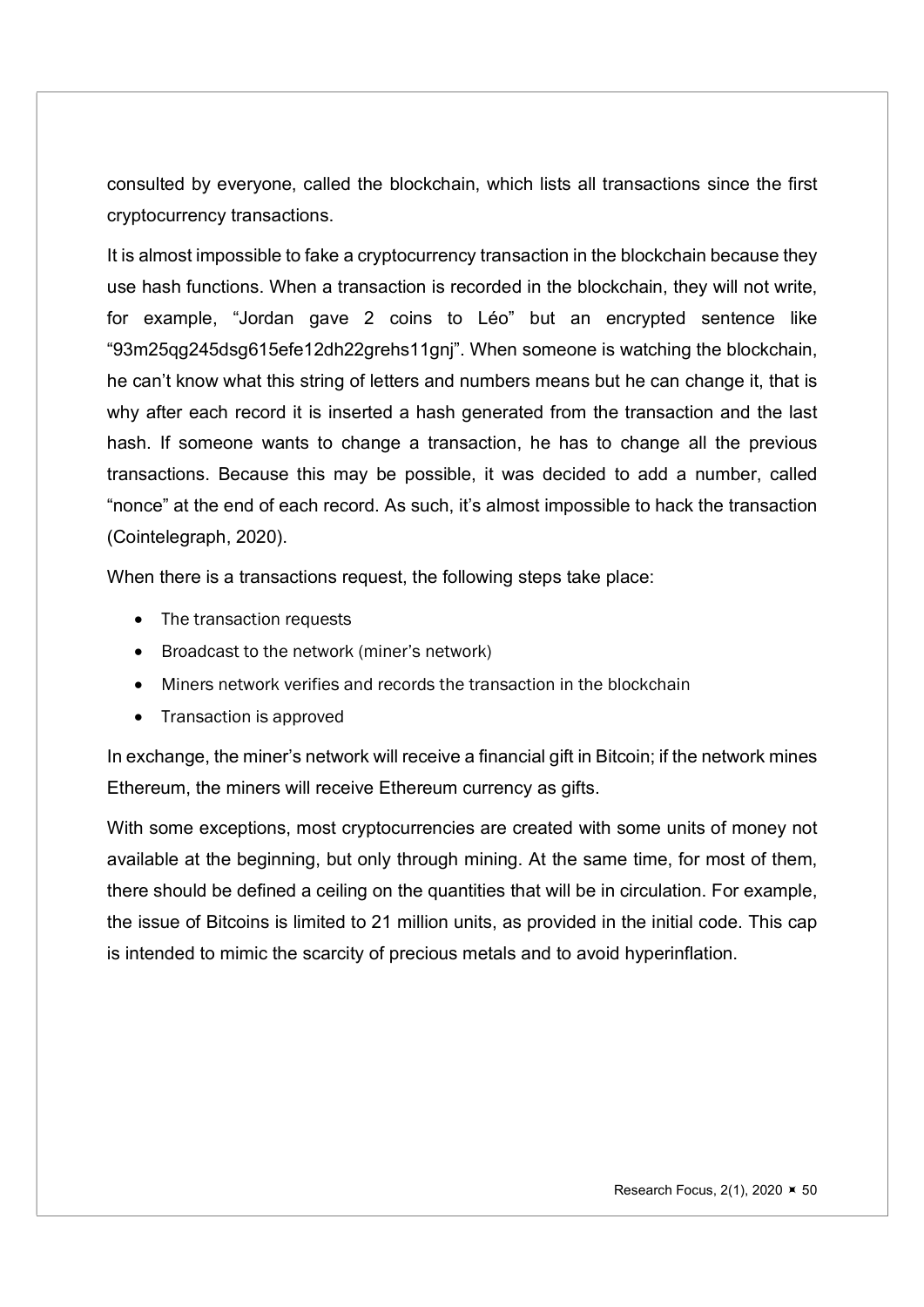## Payments with cryptocurrencies

Wallet. There is no account for cryptocurrencies, like there are bank accounts. To obtain Bitcoins, you have to own a wallet. There are several ways to get a wallet, and the three most important ones are discussed below.

First, the most secure way but the more expensive is the "hardware wallet". These are devices offering an optimal level of security in that they store private keys on an embedded chip, the processor being the only one able, independently of a computer, to carry out the signing of a transaction. Only "whales", a nickname given to holders of large portfolios of cryptographic currencies, have this kind of wallet.

A second way is a software that you install on your personal computer. This is called a "desktop wallet". Whatever the level of security of this type of wallet, the user must always make sure that his computer is not vulnerable to viruses and malware.

The last way to get a wallet is the most common because it's really easy. You just have to open an account on a trading platform (there are about a hundred of them in the world today), Coinbase. This practical solution allows you to make online purchases, but also in the physical world, from merchants accepting payment in cryptocurrencies (if the platform has a mobile application) (Vakhnenko, 2019).

Buying cryptocurrencies. Unfortunately, to buy cryptocurrencies you have to own fiat currencies. You have to go on trading platforms and buy with your fiat currencies the cryptocurrencies you want. To finish, send it to your wallet.

Using cryptocurrencies in real life. In 2010 it was already possible to buy things in real life using cryptocurrencies. On May 22nd, 2010, the first-time real property was acquired thanks to cryptocurrencies: a man decided to buy two pizza for 10.000 Bitcoins. If he had kept this 10.000 of Bitcoin, in 2018 he would have the equivalent of 55 million Euros (Wong, 2018).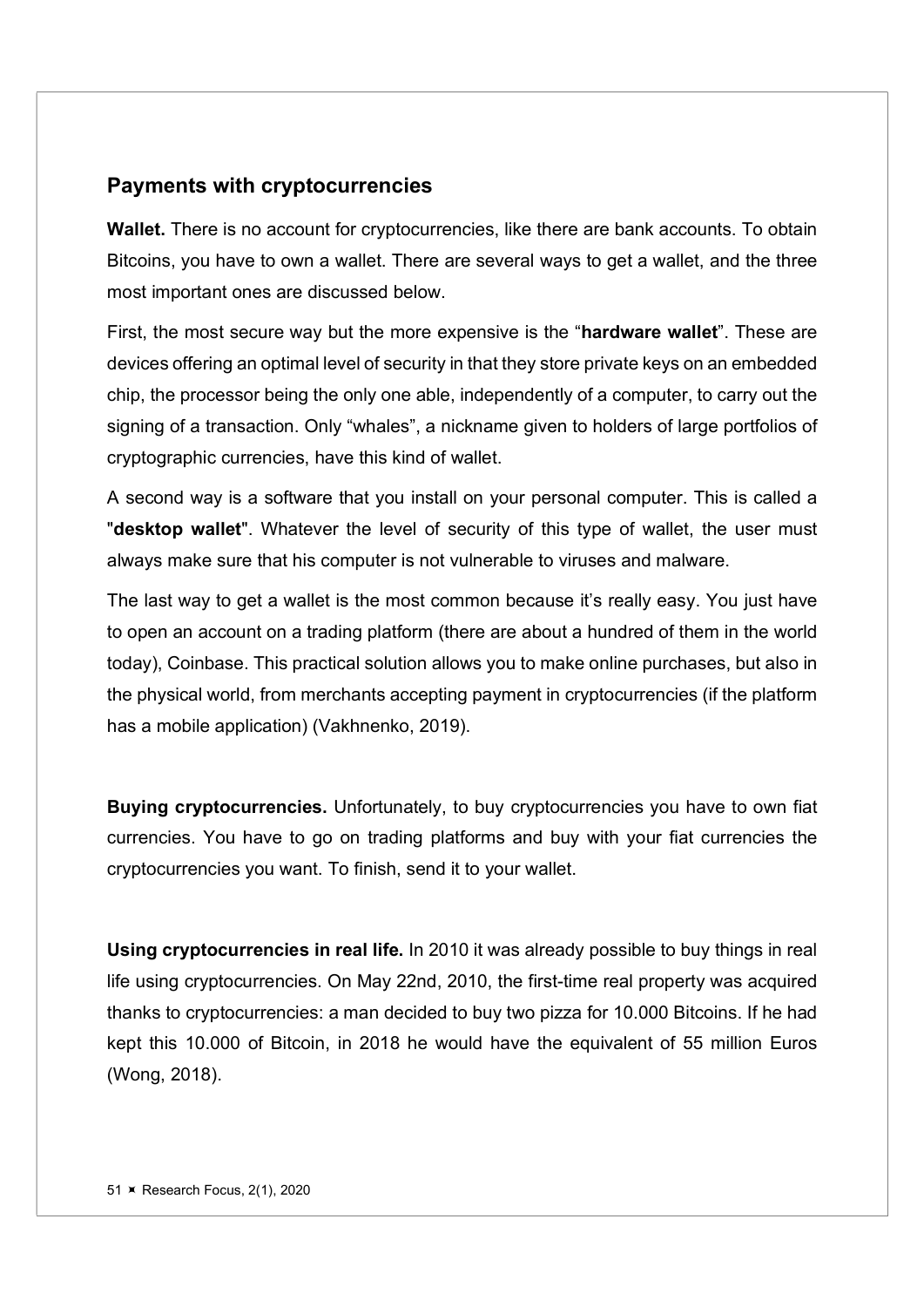Nowadays it is possible to purchase almost everything using Bitcoin, for example, buy a beverage in several bars, buy professional services, get a taxi, pay for plastic surgery, donate to charity, buy food in a restaurant, and even pay taxes. Much less common is the transaction for buying a house; the biggest Bitcoin transaction ever was made by Michael Komaransky, who decided to sell his house and accept only Bitcoin for the transaction. Buying flights and booking/paying for hotels with some cryptocurrencies is possible thanks to Expedia.com, one of the most visited websites of the world (Taylor, 2019).

In this field, Switzerland and the United States are precursors, most of the examples mentioned above being registered principally in these countries. As an example, in Switzerland, following the example set by the municipality of Zug in 2016, the city of Zermatt now accepts Bitcoin as an official payment for municipal taxes and counter transactions. No complication for the municipality because the Bitcoin that is collected is then immediately converted into Swiss francs by the company Bitcoin Switzerland (Partz, 2020).

## Impact of cryptocurrencies

The blockchain technology allows decentralization. Therefore, many mining farms exist all over the world. But when we add up the energy used by all of them, the result is huge. According to a calculation made by the site Bitcoin.fr, the Bitcoin network had consumed in 2018 about 40 terawatt-hours. To give you an idea, this energy could supply electricity to 2,400,000 French people. This Bitcoin network consumption is higher even than the consumption of countries such as Slovenia or Latvia.

To understand what these data mean, it should be compared to the consumption of the banking system. According to an estimation, one Bitcoin transaction is almost equivalent to 100,000 VISA transactions. But it's not as easy to compare, banks need different technologies in order to operate: production of bank cards and cash, the institutionalization of the system, and so on, whilst the Bitcoin is self-sufficient. In addition to this, Bitcoin can be managed remotely by a small team of developers, a small group of individuals from anywhere in the world. The banking sector requires a lot of employees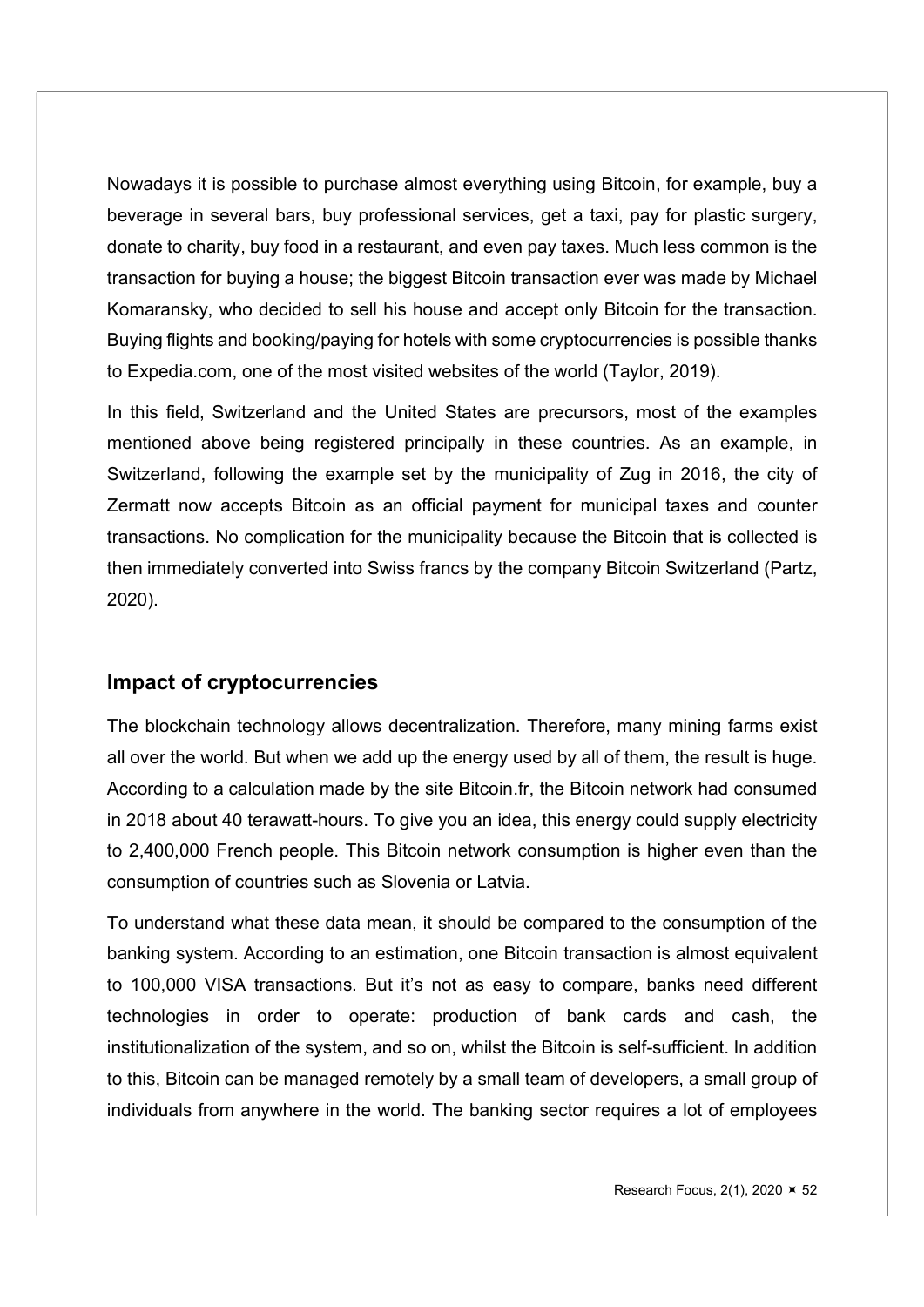who will have to use transportation to go to work or meetings, use heating in winter, and send millions of e-mails, etc. However, some approximate calculations show that the consumption of the banking sector is about 100 terawatt-hours per year, i.e. only two times more than Bitcoin (Berné, 2020). But this is only the visible face of the iceberg. The bank energy consumption data showed before only includes servers, agency, and distributor networks, but the production of physical money, especially coins, should also be taken into account. This production requires the extraction of gold. It should be noted that gold mining requires the use of chemicals, which are particularly toxic. This is the case with mercury, which is used in gold mining to separate gold from other minerals. This heavy metal also causes serious illnesses and has a terrible impact on populations when it is in the air. The same for cyanide, which harms the environment, tends to seep into soils, waterways and ecosystems, and can poison food. Water pollution, deforestation, chemical damage, etc., the environmental consequences of uncontrolled gold mining can be catastrophic, not to mention the damage to workers' health (Theworldcounts, 2019).

Bitcoin is a new way to make transactions. Its energy consumption may decrease as technology evolves. In addition, many serious cryptocurrencies projects are in progress, with new ways of thinking. Maybe one day one of them could meet all the criteria to compete with fiat currencies.

#### **Conclusions**

Even if cryptocurrency has a lot of advantages, this technology is too new to be trusted. Moreover, it has some drawbacks like its energy consumption. One day surely a cryptocurrency will be able to offer us a revolutionary technology. That will allow having a currency without volatility and with a low energy consumption. The digital space is just at the beginning. So, we can think that one day a cryptocurrency could take the place of our fiat currencies.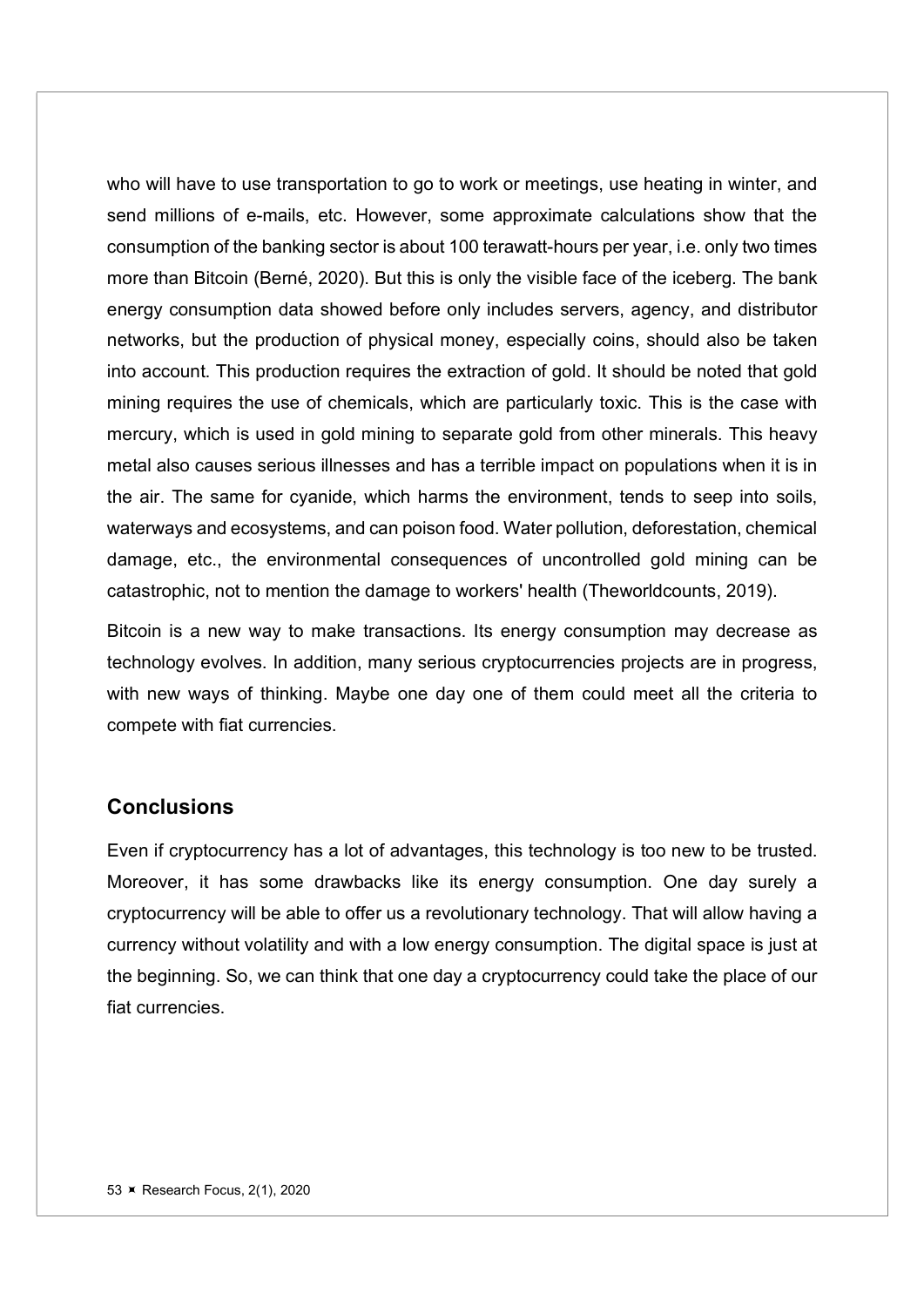#### References

Berné, R. (2020). on https://cryptoast.fr/bitcoin-source-de-pollution/

bitdegree. (2020). on https://www.bitdegree.org/tutorials/what-is-cryptocurrency/

Cointelegraph. (2020). on https://cointelegraph.com/bitcoin-for-beginners/howblockchain-technology-works-guide-for-beginners

Martucci, B. (2020). on https://www.moneycrashers.com/cryptocurrency-history-bitcoinalternatives/

Mining, G. (2020). on https://www.genesis-mining.com/how-cryptocurrency-works

Partz, H. (2020). on https://cointelegraph.com/news/city-of-zermatt-switzerland-nowaccepts-tax-payments-in-bitcoin

taylor, A. (2019). on https://bitemycoin.com/guides/how-to-use-bitcoin-in-real-life/

theworldcounts. (2019). on https://www.theworldcounts.com/challenges/planetearth/mining/environmental-effects-of-gold-mining

Vakhnenko, H. (2019). on https://agilie.com/en/blog/digital-wallets-types-ideas-andfuture-of-such-products

Wong, J. I. (2018). on https://qz.com/1285209/bitcoin-pizza-day-2018-eight-years-agosomeone-bought-two-pizzas-with-bitcoins-now-worth-82-million/

#### Please cite this article as:

Meinerad, T. (2020). The cryptocurrencies, currencies of the future. Research Focus, 2(1), 48-54. DOI: https://doi.org/10.36068/1.22

Research Focus, 2(1), 2020  $\times$  54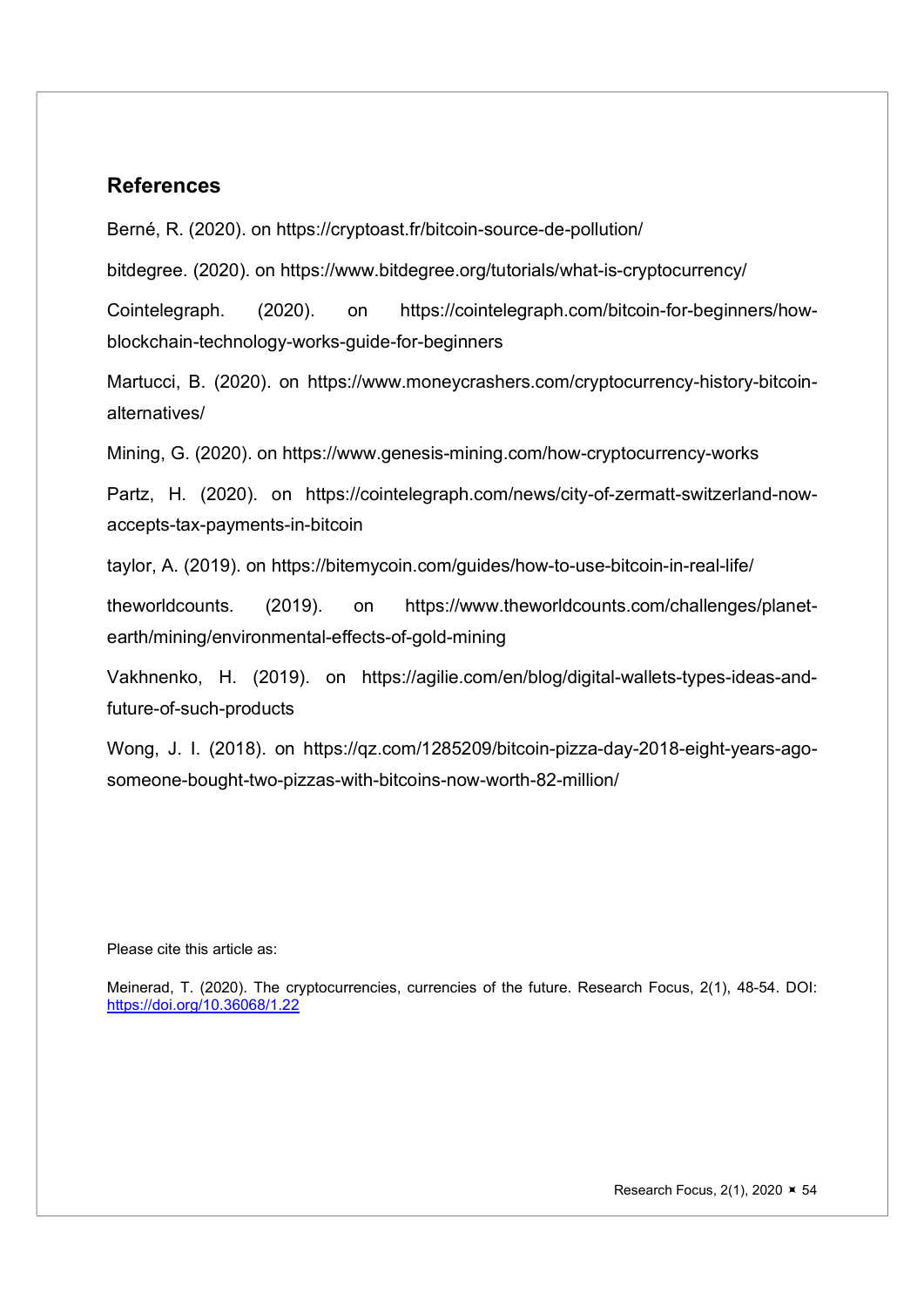

Photo by JR Korpa on Unsplash

#### Liliana G. DUMITRACHE

Management – Marketing, Romanian-American University

## Abstract

The risk may have a big footprint on a loan business either as an effect that is felt in registered direct losses, and effects that are felt on customers, personnel, business partners and even the bank power. Banking risks are those risks that banks face in applying ongoing operations and not only particular risks of normal banking. Bank risk is the grade of waste suffered by a bank where the counterparty (the consumer) goes in insolvency without being capable to pay its debts to the bank. Banks concur that the most important origin of losses was the exorbitant concentration of risk on a customer, business or economic sector, a country. It is vital that a trusted bank strategy is to include plans and procedures regarding the control of banking risks in order to minimize the probability that inherent vulnerability risks to influence the bank.

Keywords: banking risk, bank management, bank contamination, manifestation of risk, credit risk, operational risk, market risk.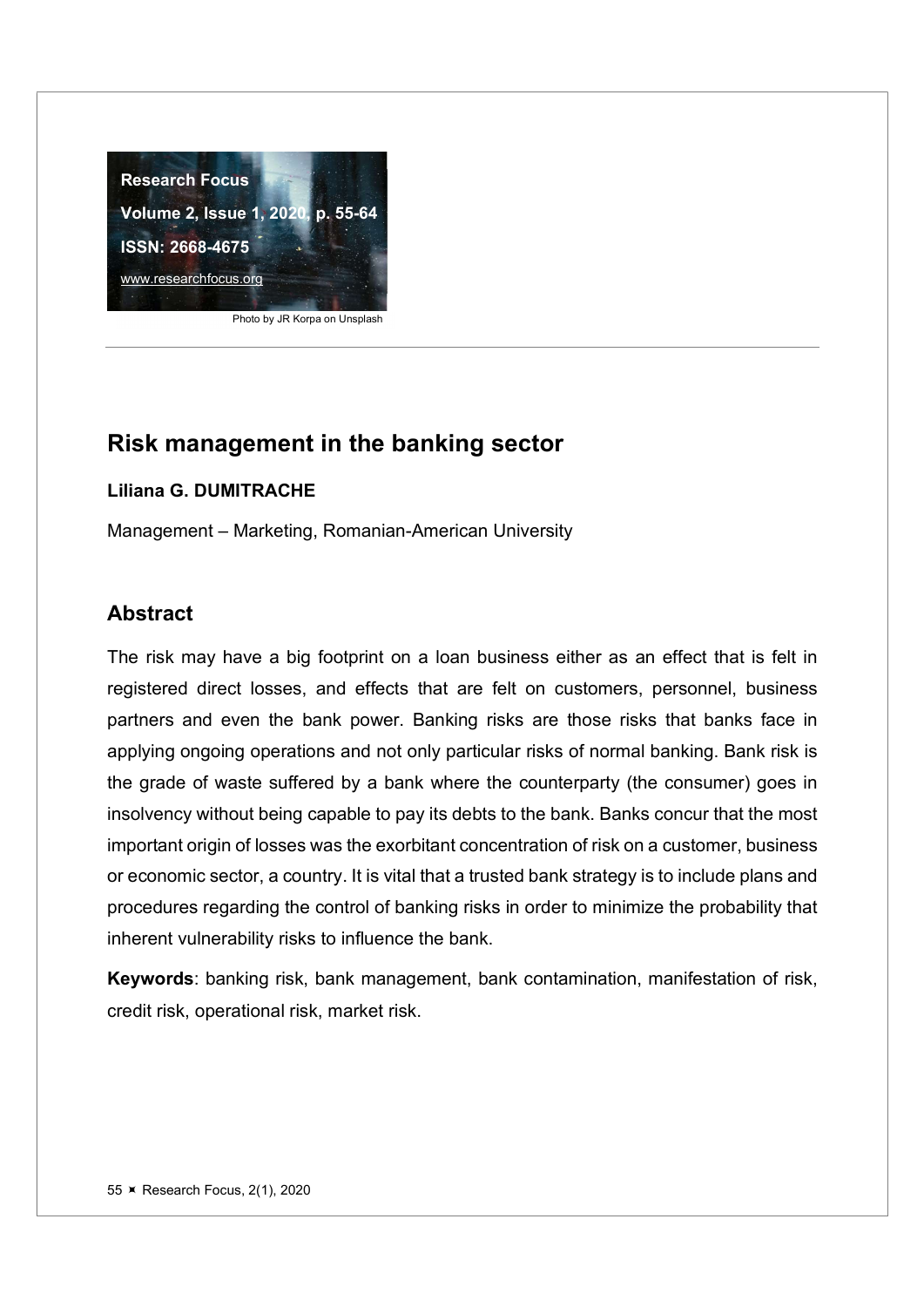## Introduction

The complexity and diversity of banking risks have evolved lately upward due to increased competition between banks, due to the growth of markets financial but also due to the increasing number of financial products and services The changes that have taken place in the banking financial markets in recent years have led to major changes in risk in banking institutions. The role played by these within the financial sector, economic growth and financial stability, is extremely important, which is why financial risk management has become more important as never before.

Because of the subjectivism of the accurate assessment and measurement of the risks in the banking enterprise, describe the risk of the banking activity is difficult. This term does not have a single accepted definition.

However, most of the specialists in the field agree that it can be characterized among the main features: causes of instability risk, critical action for the manifestation of banking risks, and the possibility that the objectives are not achieved.

Risk is an unavoidable part of any human activity, business included. Companies, banks too, try to reduce the impact of risks while keeping or increasing the profit (Mehran, 2012).

## 1. Types of banking risk

In the BNR<sup>2</sup> regulation no. 18 of September 17, 2009 regarding the management framework of the movements of the credit institutions, the internal process of checking the competence of the capital to the risks and the conditions for outsourcing their activities, defines the significant risks, with an impact on the bank's patrimonial and reputational situation as follows:

- credit risk - act like the existing or future risk that could adversely affect the profits and the capital as a result of the debtor's incapability to deliver the contractual duties.

<sup>2</sup> BNR = Banca Nationala a Romaniei (Romanian Central Bank)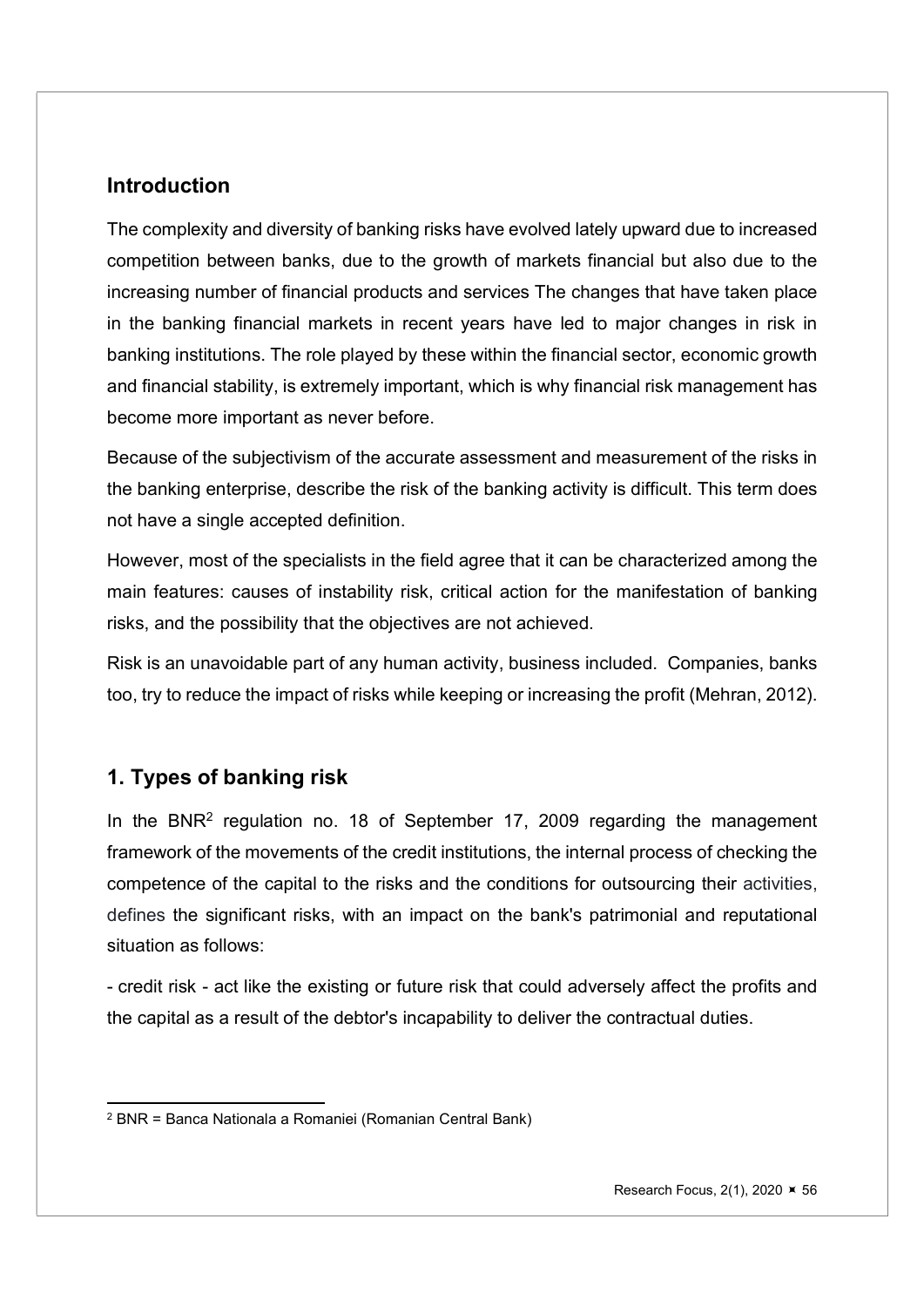- liquidity risk - the existing or future risk that could adversely affect the profits and the capital, driven by the lack of ability of the credit institution to respect its maturity obligations.

- interest rate risk - the existing or future risk that could adversely affect profits and capital as a result of opposite changes in interest rates.

- market risk - the present or future risk of a negative impact on profits and capital caused by market fluctuations in capital stock prices and interest rates in terms of trading portfolio activities, as well as currency and price fluctuations goods for the entire activity of the credit institution.

- country risk - the risk associated with credit risk, which is determined by the economic, social and political conditions of the country of origin of the borrower.

- transfer risk – a part of the country risk, determined by differences in currencies between countries.

- risk related to information technology - a sub-category of operational risk that refers to the current or future risk of negatively affecting profits and capital, determined by the inadequacy of IT strategy and policy, information technology and information processing, with regard to management capacity, integrity , its controllability and continuity, or the improper use of technology.

- reputational risk - the present or future risk of negatively shock profits and capital decisive by the unfavorable perception on the image of a credit institution by clients, counterparties, shareholders, investors or supervisory authorities.

- strategic risk - the current or future risk of unfavorable affecting profits and capital caused by diversity in the business climate or conflicting business decisions, inadequate implementation of decisions or absence of reaction to changes in the business environment.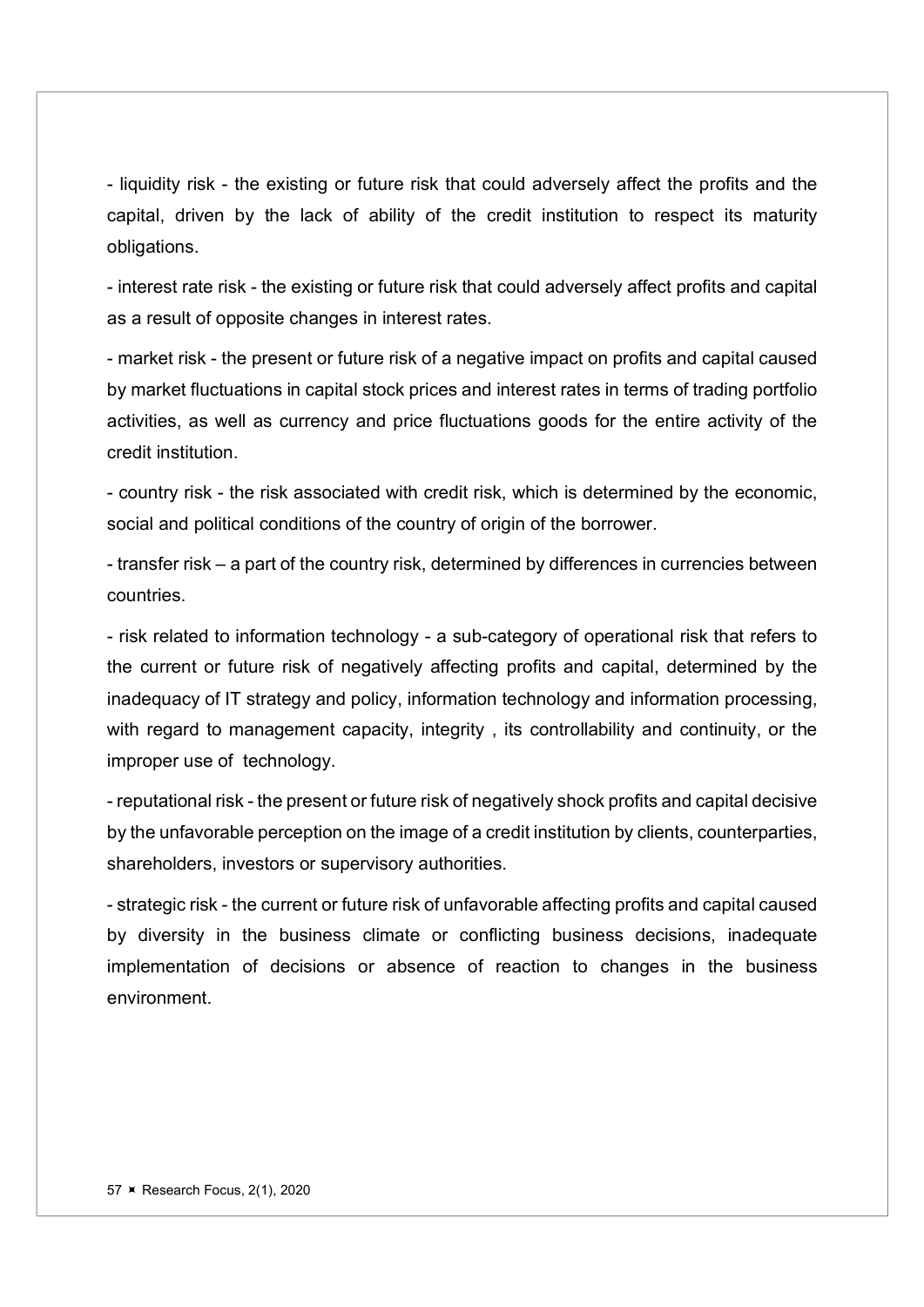#### Principles of risk management according to ISO

According to ISO 31000<sup>3</sup>, risk management should create value. The resources spent on risk reduction should be smaller than the impact of inaction, be an essential part of organizational processes, and be a component of the decision-making process. Besides, they should explicitly address uncertainty and assumptions, be a systematic and structured process, and rely on the best information available. They should be adaptable, take human factors into account, be transparent, and be re-evaluated continuously or periodically.

#### The importance of risk management

Banks should combine performance programs and risk management strategies in order to reduce the bank's exposure to risks (Gates, 2012). This strategy should be integrated, however, with the main objective of a bank (of any company, for that matter), which is to minimize the bank losses and realize profit for shareholders (Aebi, 2012).

The banking risk highlights the possibility that in a certain transaction the expected profit will not be obtained, or a loss may occur. Thus, banking risk is a specific form of application of risk theory in the field of banking activity.

But not always these two objectives - general and sectoral - agree. In some situations, the cost associated with the management of the risks may be even higher than the exposure to those risks (Lai, 2014). The different methods of application in it should not be made only by the efficiency that it implies but by the method of evolution and the percentage in which it is performed properly.

In other cases, the bank may take certain risks intentionally but in this case the decision should take into account both losses caused by the risks themselves and the costs of mitigation measures (Doherty, 2000). But minimizing the risks should not turn into an objective in itself. Moreover, the objectives of banking management are three: maximizing the profitability, minimizing the risk exposure and respecting the banking regulations in force.

<sup>3</sup> http://isoupdate.com/standards/iso-31000/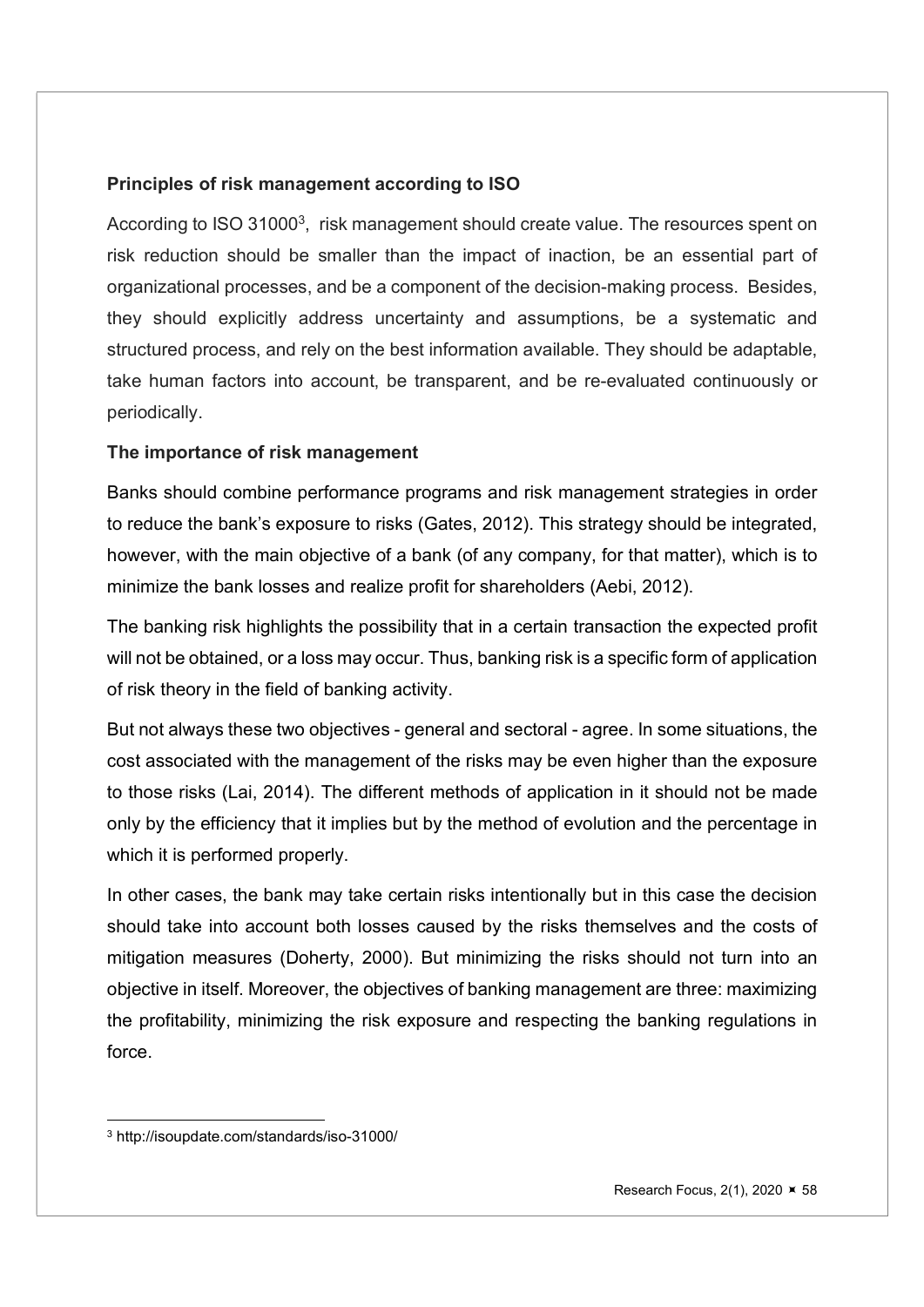The importance of bank management is not only to minimize costs. The permanent concern of the management to minimize the risk exposure has positive effects on the behavior of the employees who become more rigorous and more costly in fulfilling the tasks of service, "the psychological effect of discouraging fraudulent activities is not to be neglected either." (Molyneux, 2006) The existence of adequate programs for the prevention and control of banking risks also contributes to the institution's imposition within the banking community, not least the existence of such programs conditional on the admission or participation of the respective bank. interbank associations or obtaining higher qualifications from the banking authorities.

#### Exposure of the bank to risk

Banks are subject to a wide range of risks during their operations, talking about a system of risks that often act simultaneously and interdependently. In general, the risks of banking are divided into several categories: financial risks, operational risks, risks business, accidental risks. Financial risks include two types of risk: "pure risks - including liquidity, credit and credit risk" (Drigă, 2012) they can generate losses for the bank if the management is not appropriate, and speculative risks, based on financial arbitrage, can produce a profit in if the arbitration is correct, or they can generate losses if it is not done correctly. Many more categories of speculative risk refer to taxes, currency and value market risk.

#### Innovation in the banking environment

The analysis and management of economic risk in the banking field are always two problems current and extremely important. Every financial institution is trying to get one high-level organization in line with current realities related to economic changes and of financial markets. This approach emphasizes the responsibility of the main participants, the care is represented by the treasurers, monetary institutions in order to have a governance function, correlating with the management of the different dimensions of the financing risk.

In the last decade, innovations in the financial market and internationalization of financial consequences cause the appearance of the bank unrecognizable. Technical progress and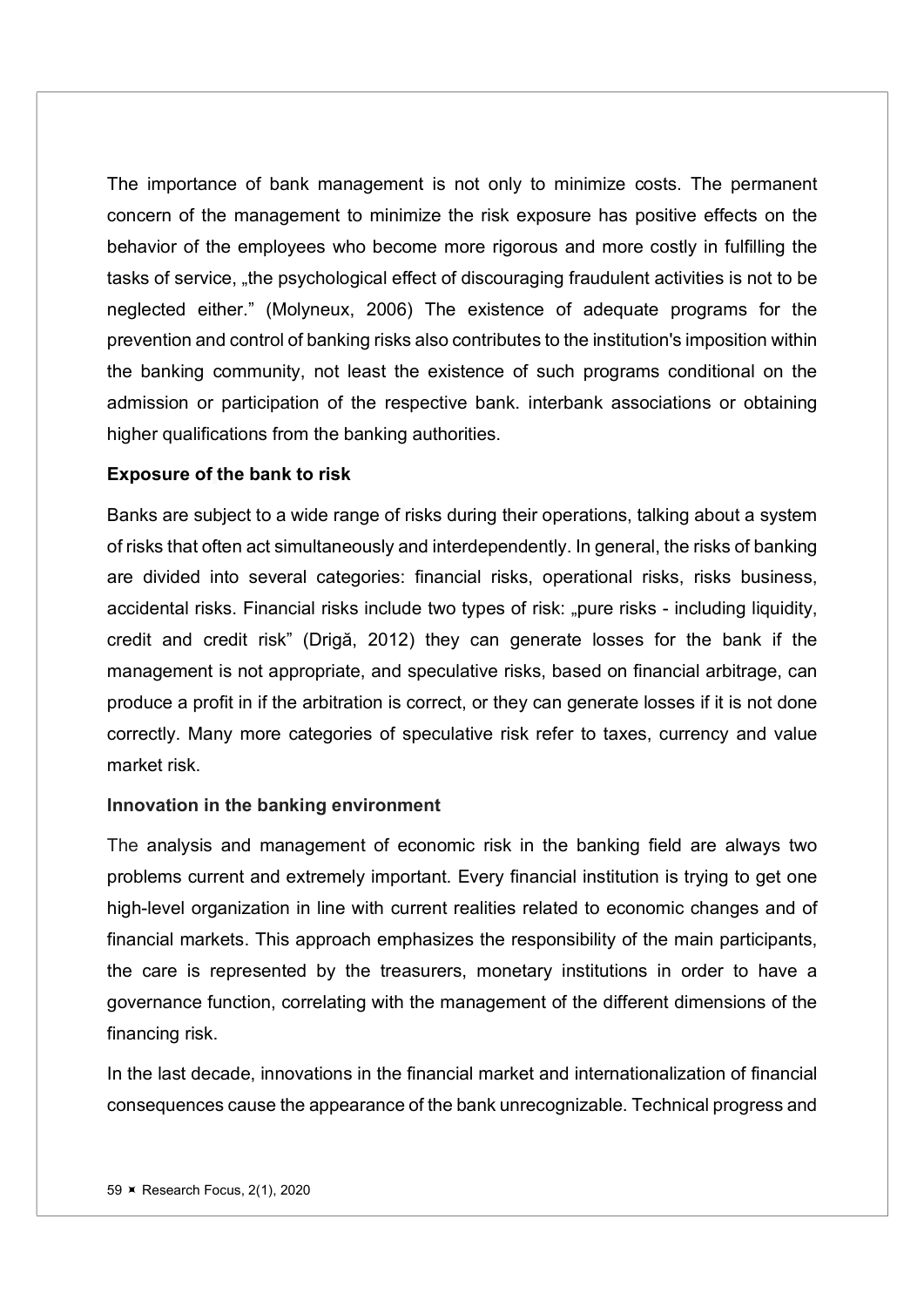Market disruptions together give new opportunities in the banking field under the conditions increasing the pressure of competition between banks and beyond.

Financial innovation also meant increasing market orientation and profitability in the markets banking, especially the introduction of new concepts, of "new operations mainly of transactions with securities, stock market speculation, hedging operations, etc." (Philipp Härle, 2008) This process was possible using profit from mortgages, leasing, and external loans, a step back into what regards security for sales, a known process of securitization.

The first motivation for innovation was the introduction of the conditions related to capital prudence, materialized in the transformation of new types of financial instruments outside balance. Besides, the association of profit with any of these very volatile instruments are important because they are similar to the financial markets in which come expose banks to high levels of risk.

#### Risk-based on bank analysis

The management of the bank, which is based on the information provided by the financial statements and the specific analyzes generated by the data contained therein, continue to be a key factor in maintaining stability and confidentiality in the financial system. The methodology used in reviewing banks, during and outside the management process, is similar to that used in the private sector. The evaluation of the bank in a competitive and uncertain market environment, involves a process complex. In addition to the management and supervision itself, others are needed factors to establish the security of banking institutions and the balance of the financial system and the financial market.

#### The main techniques for financial risk analysis are the review of the bank risk

The basic bank includes important qualitative factors and places the financial reports in the risks of taxation, the risk of driving, the trends of change like that risks, and highlighting relevant issues. Such aspects include quality and style governing and governing body, proportionality, complexity and consistency internal control, the opportunity and accuracy of the information management system and informational support. Without support,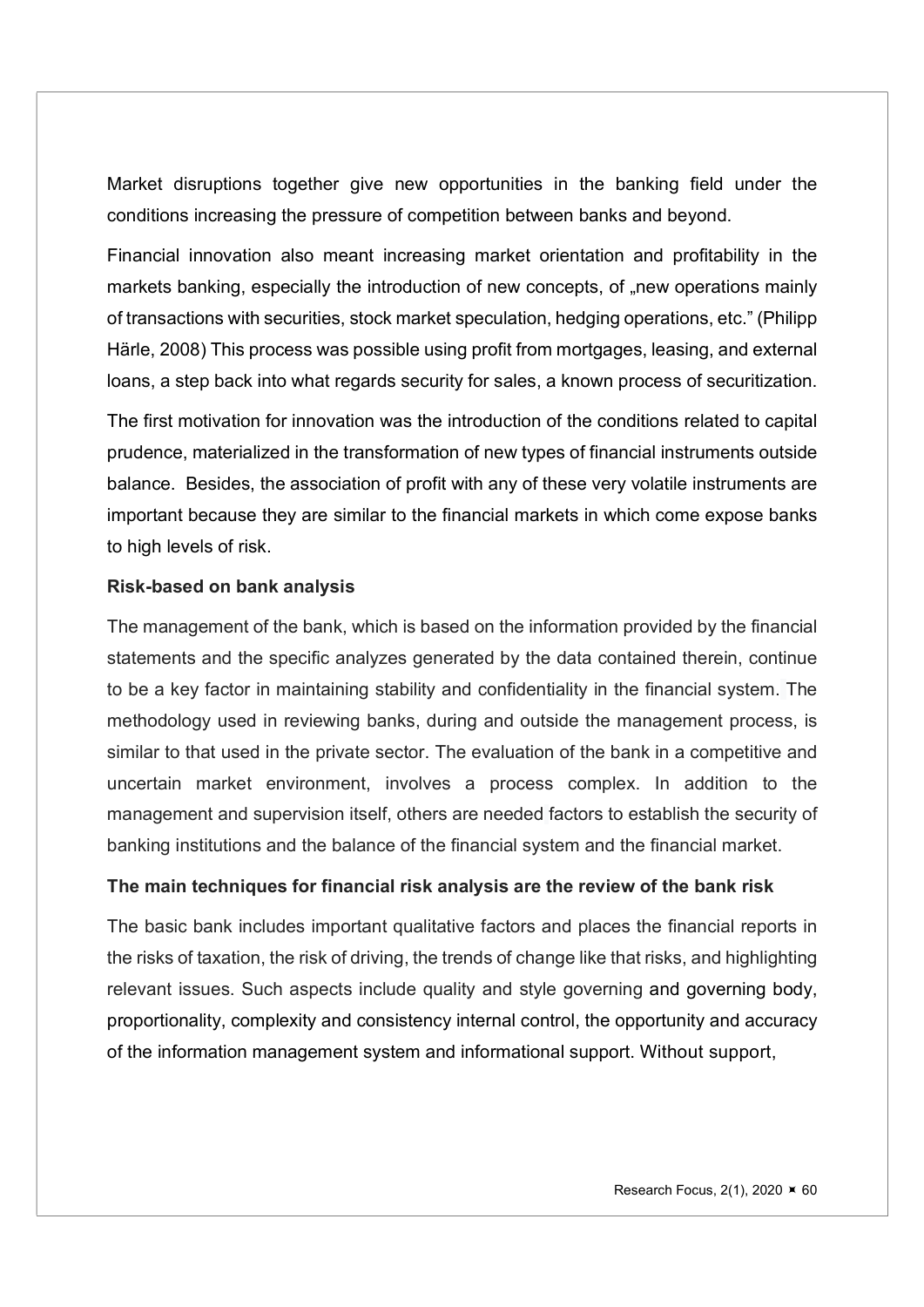commitment, capabilities, and knowledge of the top management, the program cannot succeed find top management support (Adams, Governance of banking institutions, in corporate governance: A synthesis of theory, research, and practice, 2010).

## 2. Risk management in central banks

Central banks admit choices and restraints that disagree with those of individual banks. The targets of central banks are characterized in their acts, which generally indicate the care of cost stability as their initial mandate. Risks taken in central banking activities need to be analyzed in a holistic manner, considering the interaction of different portfolios and operations. For that purpose, an up to date extensive risk monitoring and reporting framework is required, capable of "providing decision-making bodies with convenient risk management input." (Alexander C. , 2005) As a fundamental part of the risk management objective at a central bank, the major control of requirements needs to be attended, both in terms of the illustrate lines and organization of the risk management function.

#### Romania's situation regarding the risk

In Romania, banks faced all the uncertainty factors in the context of general fluctuation caused by changes in statutes and operation frameworks, competition from investment funds and other financial institutions, as well as a general decline of large accounts (Bowling and Rieger, 2005). Under these conditions, it is imperative that banks adopt efficient risk strategies and mitigation actions, combined with a more integrated use of risk management tools.

## 3. The meaning of risk in the context of banking financial crises

The issue of financial crises is extremely broad, it can encompass a multitude of factors of financial, economic, social, ethical, technological and human nature, which through association may influence financial activities at the level of a country or region that covers several countries.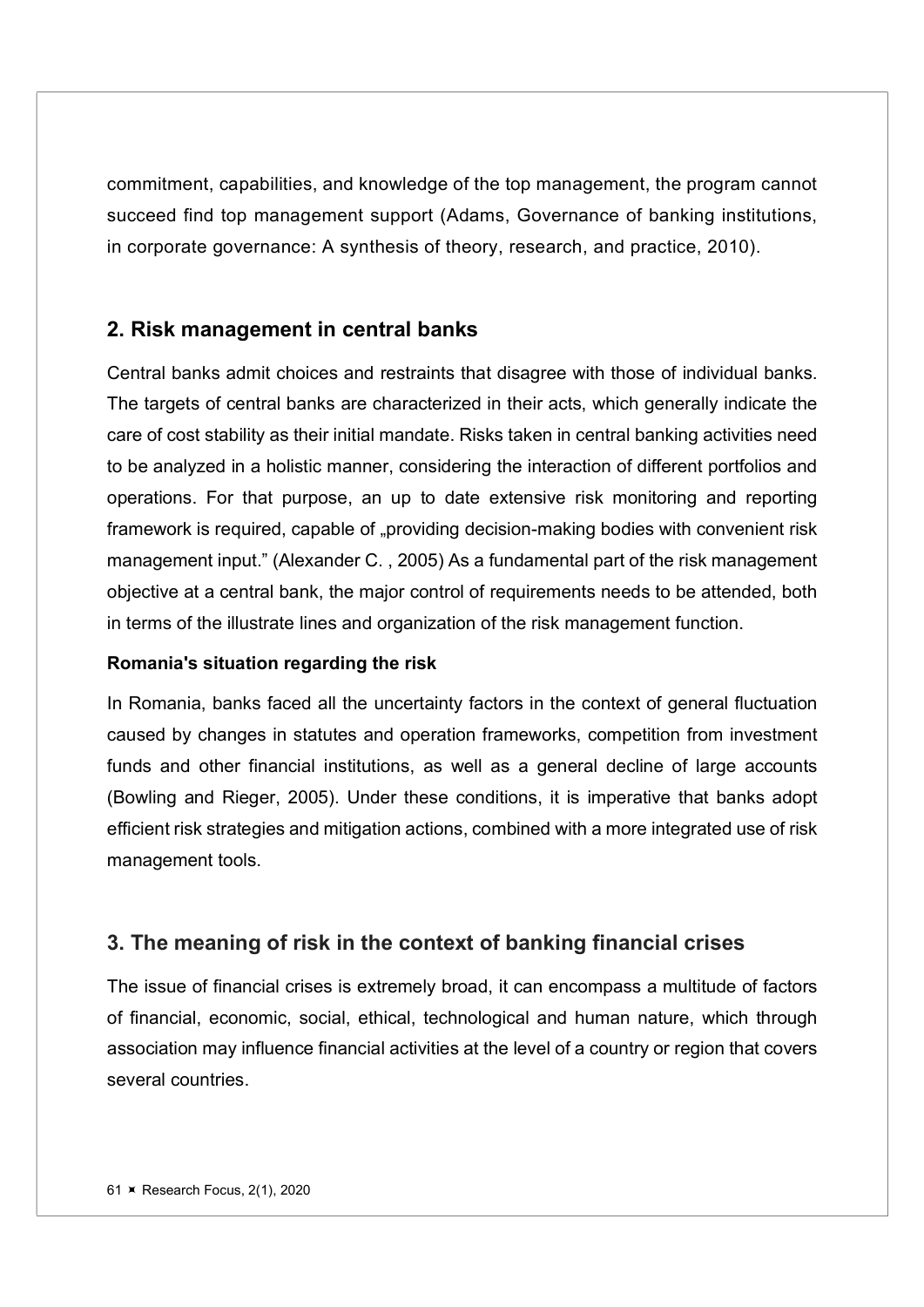Financial crises, the result of one's irrational exuberance or several markets, they are not recent phenomena. These appeared with the evolution of money and the development of financial markets, and some of them even succeeded remains in history. A retrospective look at the major financial crises they have experienced place in history it can be seen that these financial crises have a degree of internationalization more and more and more and more and more widespread.

## Under the current conditions the banking system during the crisis caused by COVID-19 pandemic.

The explosion of the COVID-19 (Coronavirus) epidemic and its global spread since February 2020 created immediate significant societal challenges and risks to the economic outlook. "Although the long-term magnitude of the economic shock cannot yet be quantified, economic activity is likely to be curtailed" (National Bank of Romania, 2020).

Since the financial crisis, European banks have concentrated their capital position, accumulated substantially reserves of liquidity and revised the quality of stocks in their balance line. EU banks have realized measures to establish the continuity of activity and services that are appropriate to customers but are facing operational threats, as a deduction they need to focus on their core operations and critical functions. Supervisors work with banks to maintain support for the population and business sectors, especially small and medium-sized enterprises, and to ensure that the basic needs of their clients are met.

The Romanian Central Bank (BNR) developed amendments to the prudential banking regulations, in line with the European and international recommendations. , Moreover, BNR worked diligently to ensure efficient functioning of the payment and settlement systems in national currency and the flow of commercial and financial transactions, regardless of the evolution caused by the pandemic..

The Romanian Central Bank constantly monitors the internal and international developments and the impact of the COVID-19 pandemic on the financial markets and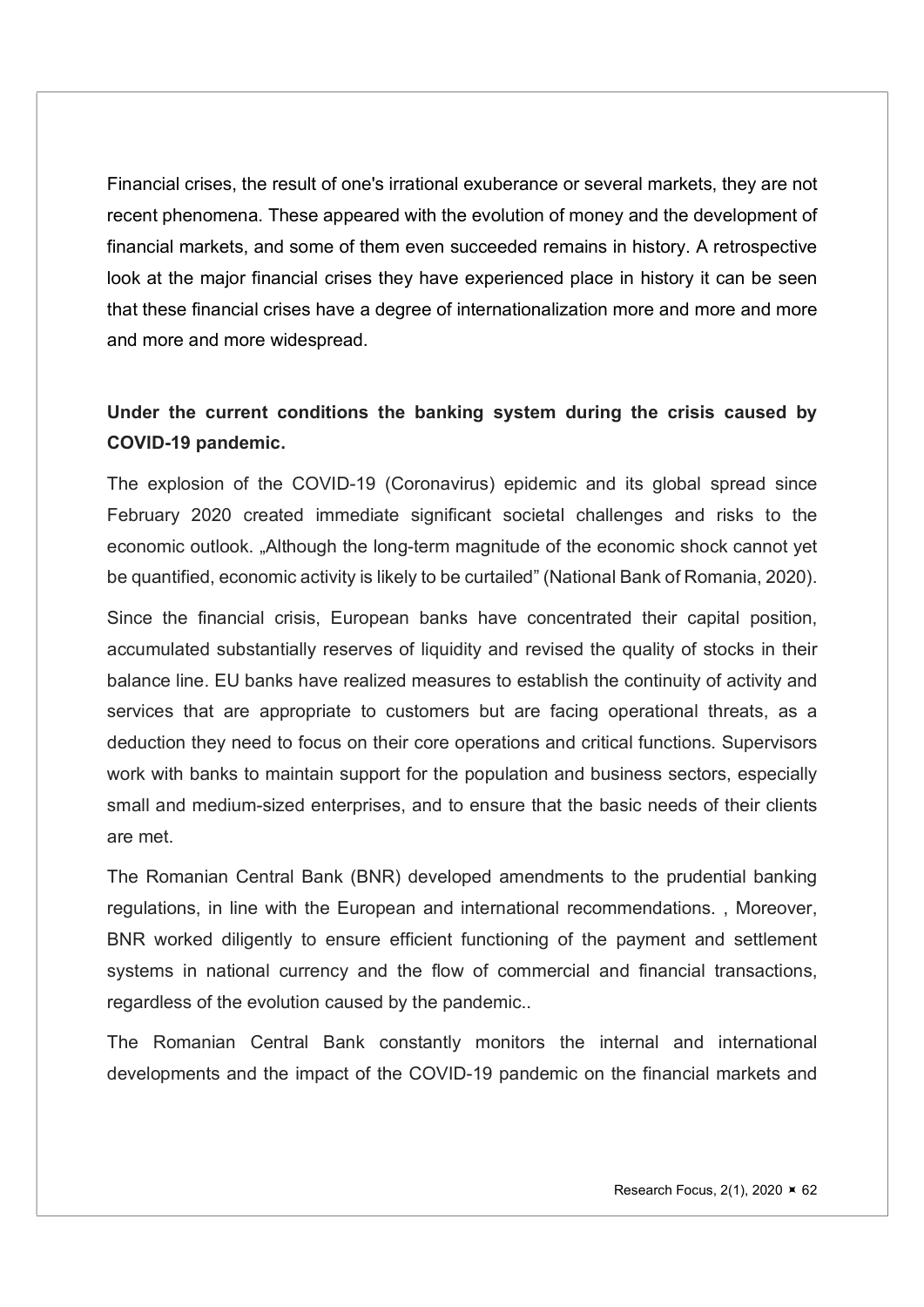the national economy, thus taking in real-time the necessary measures to ensure financial and economic stability and the liquidity of the banking sector.

## **Conclusions**

The analysis of the aspects related to the economic content of the risks demonstrated the lack of a unique approach to the notion of risk, generally accepted by most economists. Of also at present, there is no rigorous delimitation of all types of banking risk.

The diversity of risks that a bank may face, as well as the multitude in situations that generate risks, it makes impossible a unique classification of them. I identified some of the causes that have generated a variety of forms of banking risk, between these, the most representative are the phenomenon of globalization and the process of innovation. The existence and management of banking risks are inherent in the activities carried out by banks and banks as financial intermediaries.

Investigation of aspects relevant to the development of current trends in banking risk management has shown the importance that corporate governance must have as well as the need for implementation principles of sustainable banking management. the need for correlation credit risk management. In this background, it shows up decisive to analysis the adjustments international banks in the posture of banking risk by repeatedly readjusting the methods of risk management for economic realities, as well as the preparation by each bank institution of a liquidity plan that is always subjected to stress tests, to be able to identify early on the existence of disturbing factors.

The current difficult economic environment and the social and political changes represent the premises increasing the role and impact of non-financial banking risks on the activity of institutions banking. Banks can successfully manage banking risks if they recognize the role strategically of the rating models if they use the evaluation, analysis, and management in view improving the quality of bank examination.

Banks can only profitably take care banking risks if they perceive the strategic role of risk management, if use analysis and management to increase efficiency, if adopts precise measures to adapt the performance to the risk and, if they will create mechanisms risk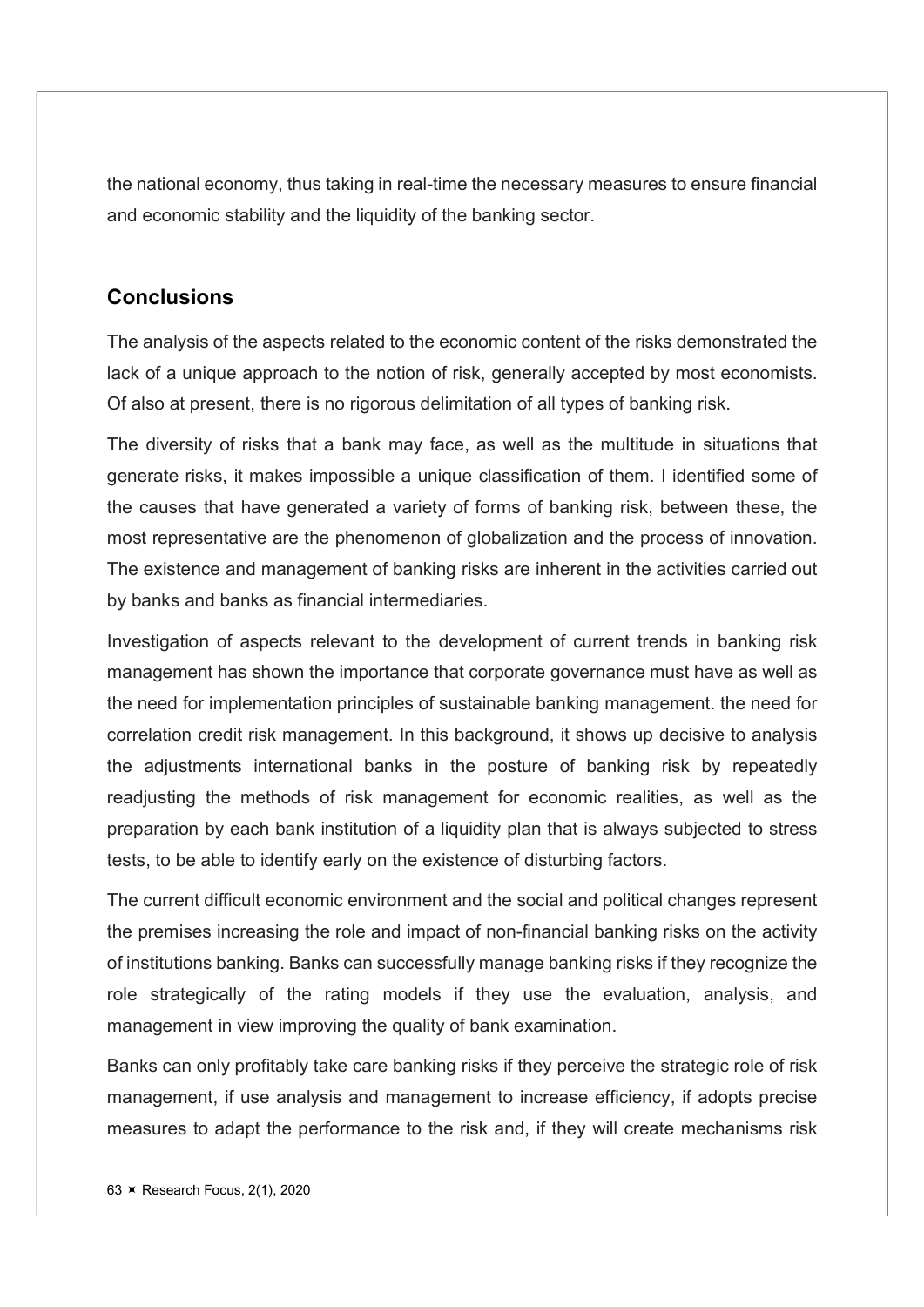performance reporting, to ensure that investors understand the impact of risk management on the value of the banking institution.

## **References**

National Bank of Romania. (2020). Retrieved from https://www.bnr.ro/: https://www.bnr.ro/page.aspx?prid=17556, accessed on 25.03.2020

Adams, R. (2010). Governance of banking institutions, in corporate governance: A synthesis of theory, research, and practice.

Aebi, G. S. (2012). Risk management, corporate governance, and bank performance in the financial crisis., Journal of Banking & Finance, 36 (2012)

Alexander, C., (2005). The Present and Future of Financial Risk Management. Journal of Financial Econometrics.

Bowling and Rieger, D. B. (2005). Success factors for implementing enterprise risk management, Bank Accounting and Finance.

Doherty, N. A. (2000). Doherty, Integrated risk management: Techniques and strategies for reducing risk. McGraw-Hill, New York, NY.

Drigă, I. (2012). Financial risks analysis for a commercial bank in the Romanian banking system. Annales Universitatis Apulensis Series Oeconomica.

Gates, J. N. (2012). Enterprise risk management: A process for enhanced management and improved performance. Management Accounting Quarterly.

Lai, F. W. (2014). Examining the dimensions of enterprise risk management implementation, its challenges and benefits.

Mehran, H. (2012). Corporate Governance of Financial Institutions. Retrieved from https://www.newyorkfed.org/:

https://www.newyorkfed.org/medialibrary/media/research/staff\_reports/sr539.html Molyneux, B. C. (2006). Introduction to banking. Pretience Hall. Retrieved from http://ilt.edu.vn/upload/files/thu-vien/tai-chinh-ngan-hang/introduction-to-banking.pdf Philipp Härle, A. H. (2008). The-future-of-bank-risk-management. Retrieved from https://www.mckinsey.com/business-functions/risk/our-insights/the-future-of-bank-riskmanagement

Please cite this article as:

Dumitrache, L-D. (2020). Risk management in the banking sector. Research Focus, 2(1), 55-64. DOI: https://doi.org/10.36068/1.23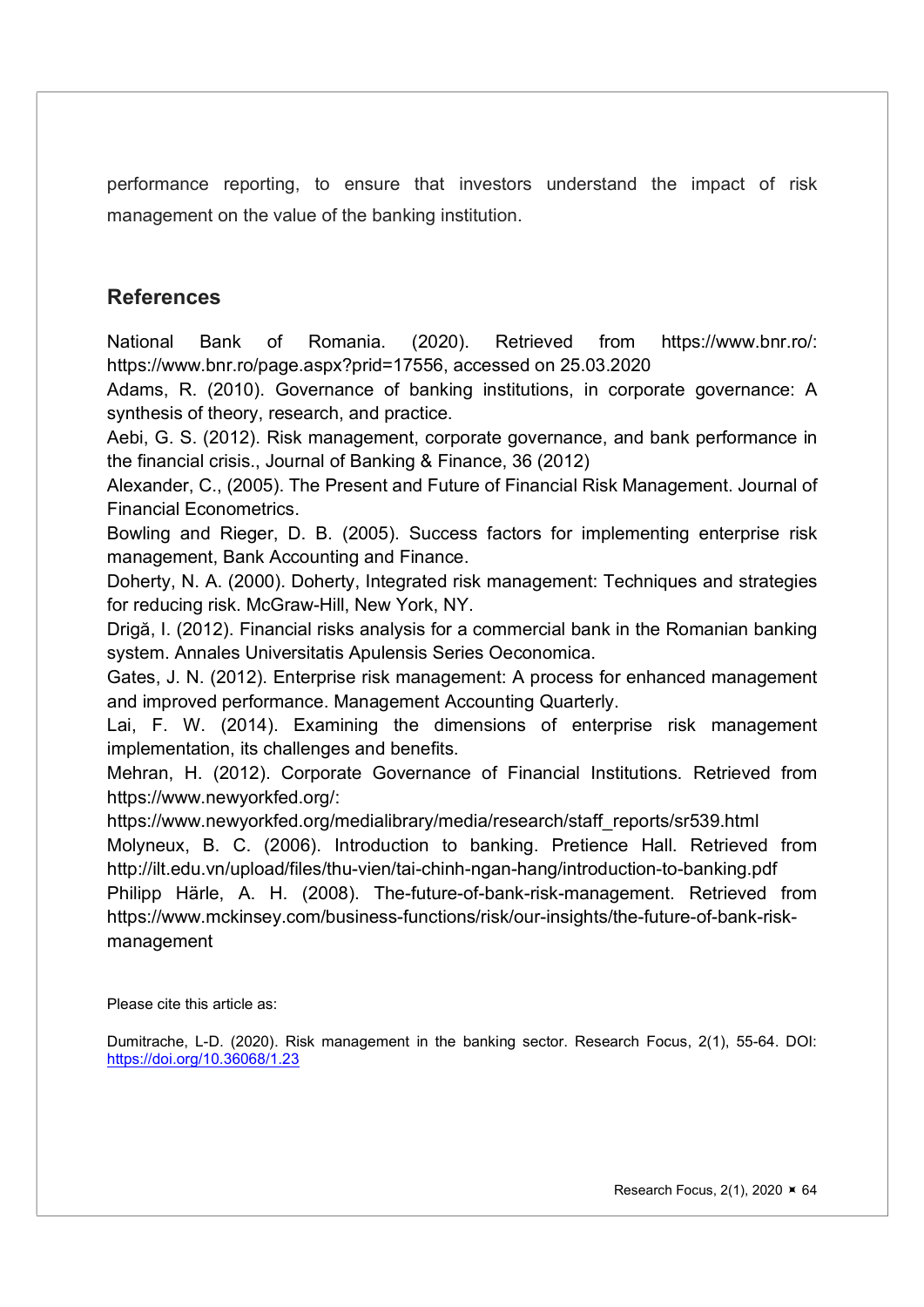

Photo by JR Korpa on Unsplash

# Storing memories: how to safely keep photos, videos and documents for decades

Andreea-Elena POTECASU

Computer Science for Business Management, Romanian-American University

## Abstract

Long term storage of personal photos, video and documents is an actual issue that most people face. There are plenty of methods to realize this, ranging from printed photos and storage on local computers to using cloud services with artificial intelligence. Each method comes with advantages and disadvantages when considering time, money, security, privacy, accessibility, integrity, etc. This paper describes all methods emphasizing the major pluses and minuses of each of them. It also concludes how data can be stored to realize its main goal: bringing memories back to life!

Keywords: photos, videos, storage, backup, SD, hard driver, NAS, cloud.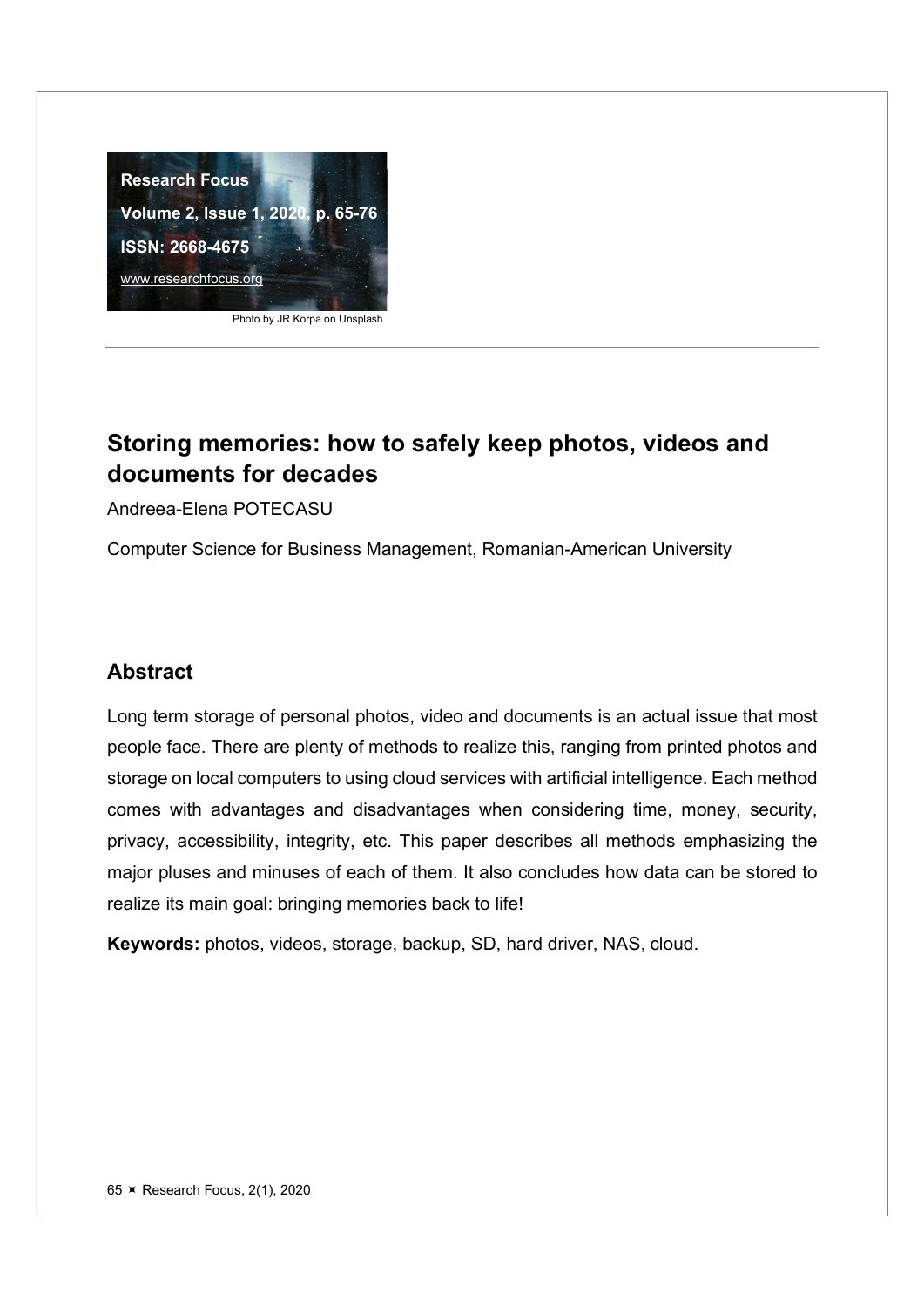#### Introduction

Year by year the technology is cheaper, and it reaches more people around the word. This is true especially for computers, mobile phones, and internet related devices. As a direct result, the access to image and video recording becomes easier every day. It means that people have access to a bigger quantity of pictures and videos as compared to the past. It is a serious and complex issue how to store all of them. The questions arise from multiple perspectives: where to store this big amount of data, how to ensure easy access (to store and then to retrieve the data), how to allow remote access, how to realize backup of this data, how to force privacy and secure access to the data, how to ensure the file formats are recognized over decades, how to easily search and retrieve desired data/files, what are the best methods for the paid price, and most importantly how to ensure that all of this last for decades with minimum effort from the user (owner of data) side. This papers analysis various literatures work, research and reports and answers all this concerns. The estimations consider 50 years of storage for a family generating in a year 1000 photos, 200 videos of 5 minutes each, and 500 documents of 1 MB each. The analysis focuses on memories and only tangentially on professional photographers, video makers and documents libraries.

## Printed documents

The traditional way is to print the photographs (or a selection of them) and store them in hard copy albums for example. There are plenty of formats (sizes) available for the printed pictures. It requires some time to select the pictures and it is also not so cheap. Many individuals capture around hundreds of pictures per month, which is around one thousand pictures per year. Printing 200 pictures means 20% of them. Aside from the price, this method gives one album per year, 50 albums in total which is manageable.

As mentioned by Schofield (2018) choosing printed photos might be one of the options because digital data is a particular problem. Storage formats change all the time and also the operating systems, software and file formats keep changing. This means that at some time in the future the user might not be able to open (see) the content of a file. Happily,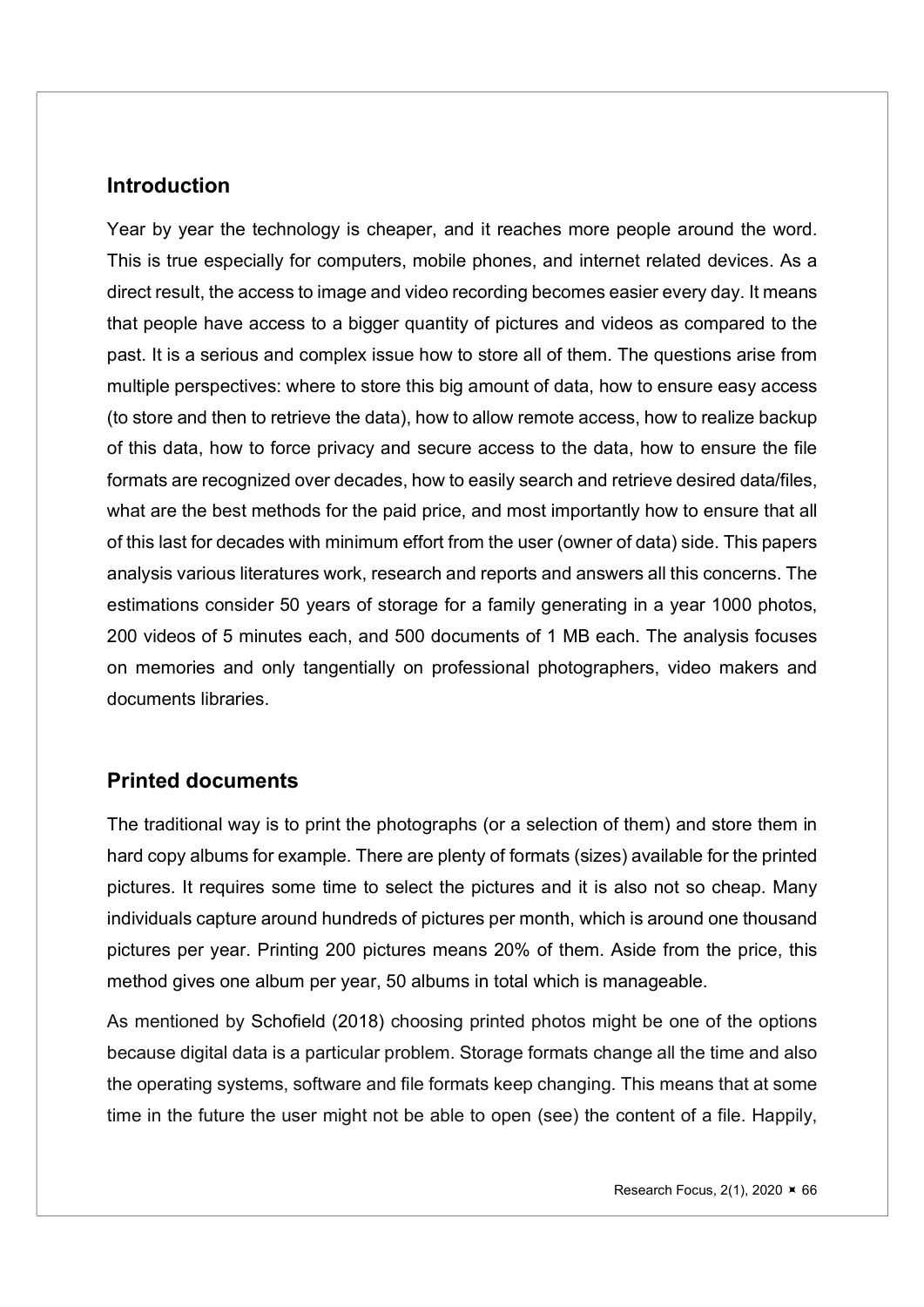the well-known and commonly used .jpg/jpeg picture file format, described by Ștefănoiu (2003), pp. 432-449, may last for decades despite efforts to replace it with JPEG 2000, PNG (Portable Network Graphics), and many others, as specified by Schofield (2018).

Although it is possible to print ordinary documents (Microsoft Word and PDF files), there is no common way to store "printed" videos. In addition, storing printed documents may be quite costly (money and storage place) if we consider thousands of documents of hundreds of pages.

#### Store on computers

The second option is to keep these files on the computer's hard drives. This is extremely convenient because the files are copied initially on those locations (i.e. people first copy pictures on their computers, laptops, etc.) and then backed up elsewhere. The big disadvantage is that the computer hard disks tend to fail often, as emphasized by Sullivan (2018). That's a very big risk to lose all the files. Backups can be created on additional hard disk, but this increases the cost and involves regulars check to verify the integrity of those hard disks. Alternatively, backups can be created with a NAS device or in cloud as shown below.

#### Removable disks storage

A good option is to store the files on removable disks (CDs, DVDs, Blue-Rays, etc.). The good thing is that these disks occupy small space for store (small thin covers can be chosen for CDs, DVDs, etc. or they can be kept in paper covers), but they require time to be written. That is because, according to Plumridge (2019), errors might occur while burning CDs or DVDs. When burning a CD or DVD, it is advisable to close all other programs, and use the verification option at the end of the process. Optical disks require usually a bigger time to write and read. For safety reasons, from time to time, let's say every couple of years, all optical disks need to be read back to ensure the data is still readable. This is big time consuming because each disk has to be manually operated, inserted with care in a reader device, etc. Storing optical disks requires also some care,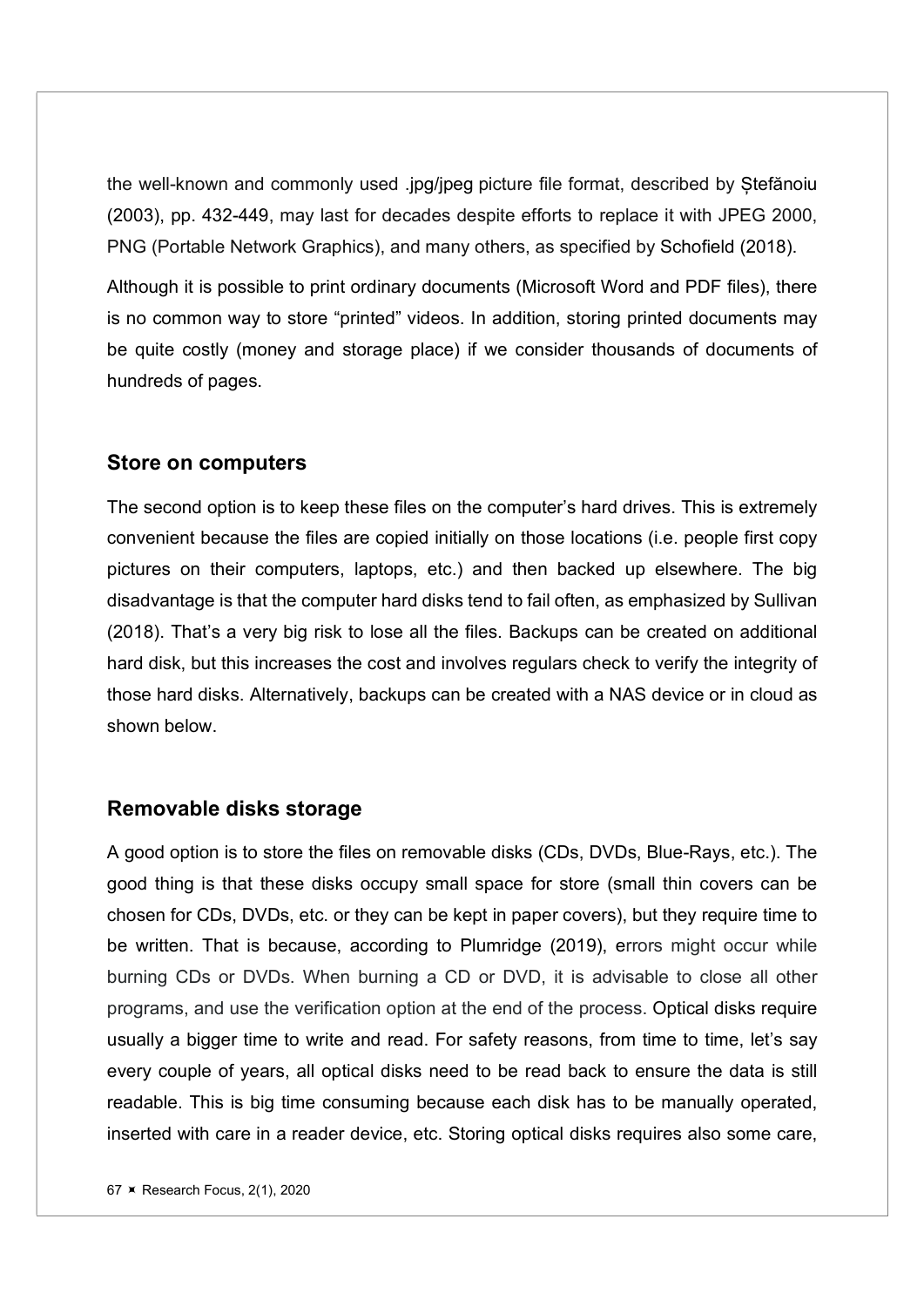high temperatures and direct sun light can damage them, as mentioned by Schofield (2018).

External hard disks or SSDs can be use, but again they require effort for making the copies. Each device has to be individually connected to the computer and then carefully disconnected. Failing to do this safely might damage the disk. According to Plumridge (2019) and to Schofield (2018) the biggest drawback to external hard drives is their vulnerability to physical damage, such as from a fire or some other disaster. Also, magnetic drives rely on physical moving parts, making them more vulnerable to mechanical failure than SSDs. Many photographers who use hard drives store a second drive at an additional secure location. The big advantage is the store capacity. External hard disks of 2 TB or 4 TB can be purchased for reasonable price. This come also with some risks: experience showed that bigger hard disks tend to be more complicated to handle when data recovery is attempt. In other words, if a big 4 TB hard disk fails, and then there are big chances to not be able to recover the data. The counter measures for this are: use smaller capacity hard disks, duplicate the data on multiple big hard disks, and periodically check the integrity of the disks and their data.

Krajeski (2019) made a research and showed the best options for external hard drives. According to the research the 2 TB Seagate Backup Plus Slim is the best option because it is reliable (based on the largest sample of Amazon reviews) while still providing fast performance.

Recently, the price for the Secure Digital (SD) cards decreased significantly. Additionally, they have bigger capacities (128 or 256 GB can be bought at affordable prices). From time to time there are offers when people can buy big capacity memories (256 GB or bigger) at small prices. And last, but also very important, these SD memories are very small in size. In a recipient where we store one CD (700 MB) or one DVD (4.7 GB) one can store tens of 256 GB SD memories. The entire life can be stored in a CD cover filled with SD memories. As pointed by Plumridge (2019) these cards are small, suitable for portability, but his also makes them easy to lose or misplace. Also, as Plumridge (2019) mentions, they have limited lifespan, specified as power-on/off cycles and cheap SD cards are more prone to failure than those from well-known brand names.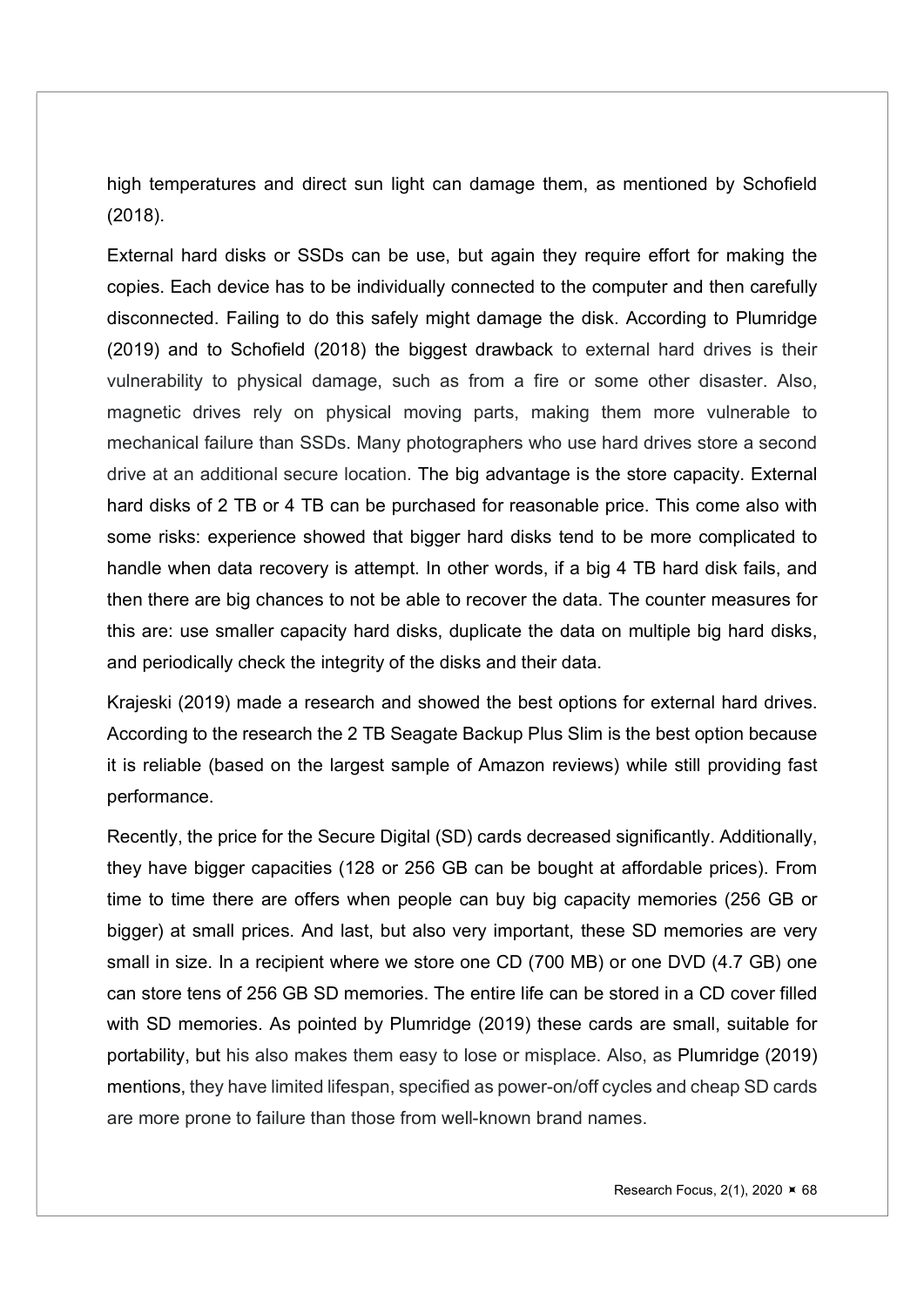According to Plumridge (2019) flash drives are extremely convenient ways to store and transport files. They can also be easily damaged or lost.

Both SD cards and USB flash drives are not suitable for long term usage because the charge decays over long periods as specified by Schofield (2018). To be safe, they should be refreshed every four or five years (using for example the Windows checkdisk command).

### Storage in the cloud

Apparently, there are many advantages using this storage method. It is not so expensive. There are also many companies offering storage space for free (or at least a reasonable amount of storage for free). It is easily accessible over internet from a multitude of devices (mobile phones, tablets, laptops, computers and others) and operating systems. It offers archive features, classification of data, multiple and flexible search options, tagging of the location, etc. It occupies no physical space (at the location of the data owner). File format conversion is automatically executed, but this is mainly done for saving storage, as mentioned by Plumridge (2019) who refers to the case of Google Photos that compresses to 16 MB all photos uploaded to the free accounts.

There are also costs and disadvantages. In order to get a bigger amount of storage, let's say enough to store pictures and video recordings for 5 or 10 years, then the user have to pay. Also, in order to not get the pictures compressed and keep the original format, there is also payment. Another disadvantage is due to security issues. Unless the data is store solely on your own device in a protected location and with restricted access, there might be security issues. Unauthorized access might be possible. Of course, companies are allocating great efforts to ensure data privacy and protection, but from time to time some security issue leaks to the media.

A study made by Ait Ouahman (2014) showed that the unauthorized access to cloud data may come from inside of from outside the cloud company. A dishonest administrator may still the data. A single customer may access data and compose services from multiple cloud providers using a mobile application or a browser. According to Ait Ouahman (2014)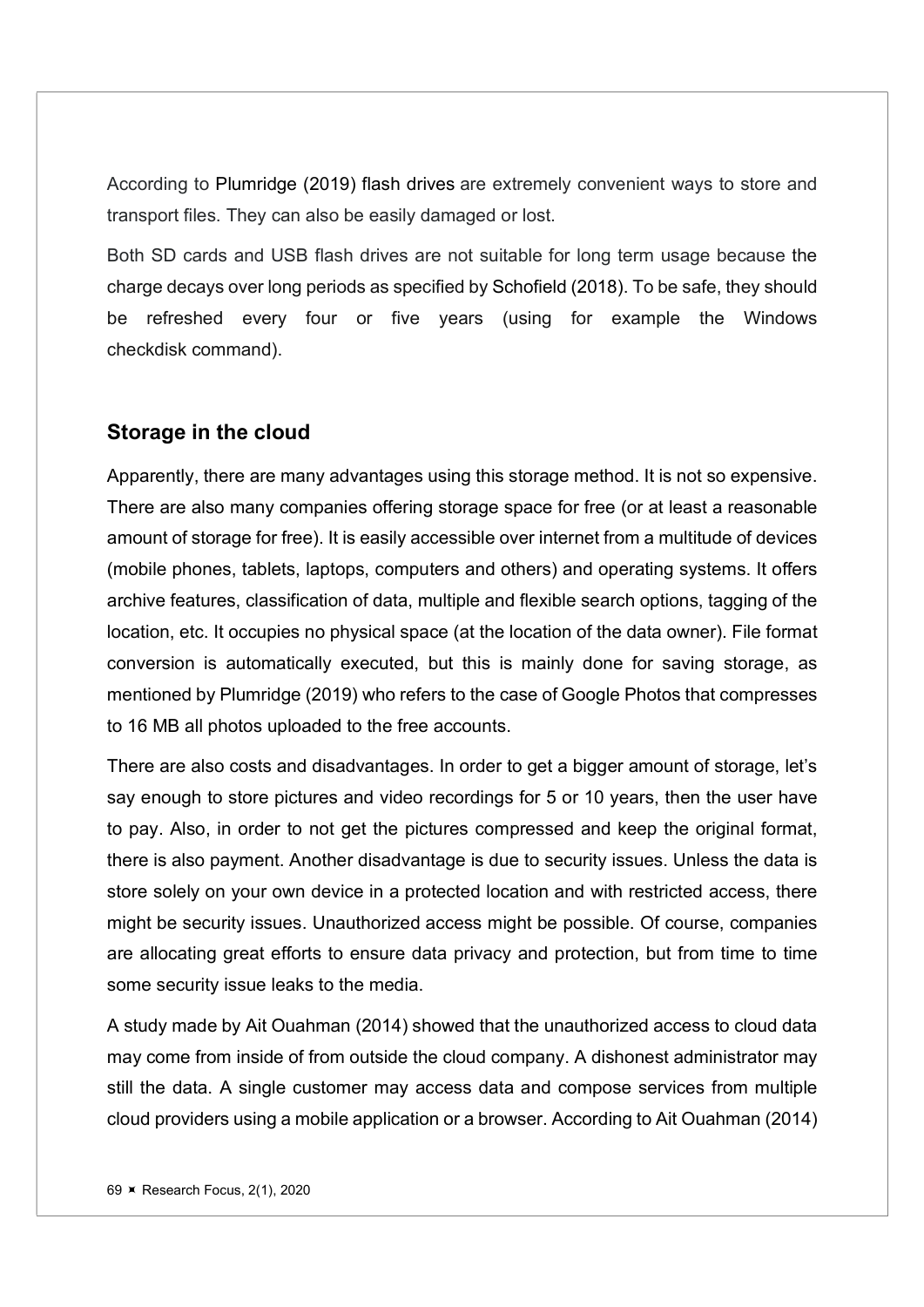this kind of access brings in an inherent level of risk and this risk has been called privileged user access. Unauthorized access can be executed through the web browsers. This brings into attention the security provided by the web browsers, the need for updates and antivirus software.

Ait Ouahman (2014) also emphasis the biggest challenges when it is about storing data into cloud: data redundancy, data loss and leakage, data location, data recovery, data privacy, data protection and data availability. Denial of Service (DoS) attacks is the most common and it means that the data cannot be accessed (temporarily or permanently). Phishing attack is another common way of stilling data and it is based on social engineering techniques.

Kodak functioned for decades as a powerful and lucrative photography company. Sullivan (2018) emphasizes that the company declared bankruptcy in 2012 and many photographers lost their photos stored in the Kodak Gallery.

Coming back to advantages, the easiest way to backup photos and videos for users with smart phones is to use Google Photos. According to Hildenbrand, Symons, & Johnson (2020) with a few settings the application will safely and smoothly upload the user's data to the account allocated storage. All necessary settings and steps are described by Hildenbrand et al. (2020). Google Drive gives you 15GB of storage for free. Purchasing one of the most powerful smart phones for taking photos as recommended by Hildenbrand et al. (2020) not only gives the user the possibility to take instant great photos, but also comes with bigger amount of free space on Google account.

Using DropBox for storing data (including photos) is another great cloud option, as recommended by Moreau (2019) and Sullivan (2018). However, care has to be taken, as some companies deny the access to DropBox servers for their employees due to security issues. For professional photographers and also for users with special needs Moreau (2019) lists the best 10 cloud image hosting sites with pros and cons.

There are many options when choosing cloud storage. Microsoft OneDrive is another solution. Samsung offers good cloud storage for people who bought their smart phones and tables.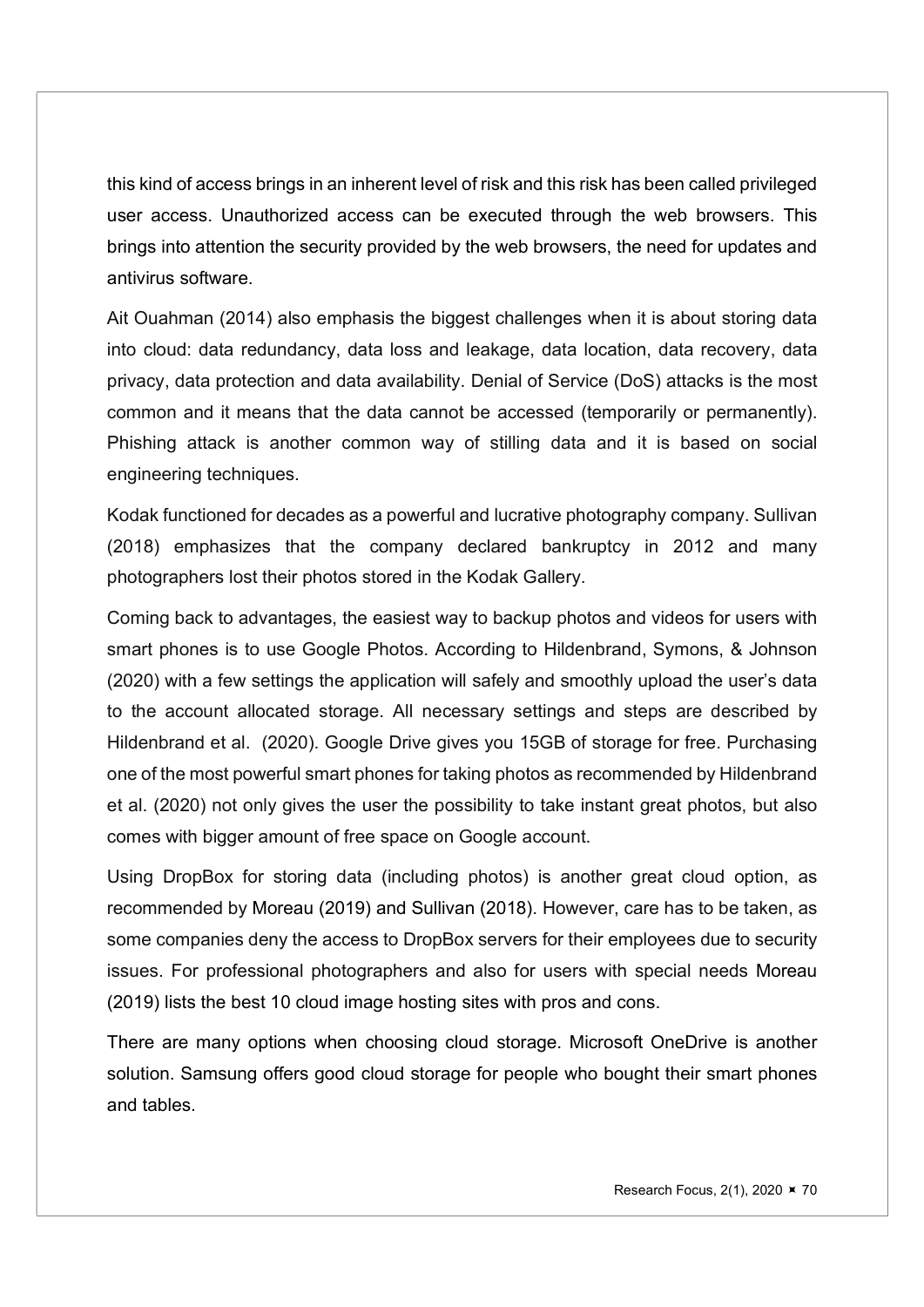## Retrieving the data

There are several aspects to be considered when retrieving the data over time. First, there is the file format. In 10 years from now, some of the file formats that are now put to storage may not be available for view anymore. There might be no tool to read those files. People might need to convert all their files to newer formats. Second, if files are stored on tens or even hundreds of locations (external disks, CDs, etc.) there is a big effort to retrieve a certain file, unless the files structure is well created and documented. Even if the structure is good enough, it might be too costly to access hundreds of locations to take some files. Third, people might need to search into their files database for certain data. A search engine might not work if the files are spread into hundreds of locations. Let's take for example the face recognition feature. If someone wants to search for a certain person in all locations, then access to all of them is needed.

Popescu (2001) specifies simple image algorithms that can be applied to the photos. Ștefănoiu (2003), pp. 350-362, describes various algorithms and Linux tools that can be used to compress data. However, more complex image processing can be executed with customized Python scripts. They are be used to create albums (also using the location tag), categorize by data when the photo was taken, etc. Russ & Brent Neal (2016), pp. 164-170, pp. 174-177 specify algorithms to adjust the colors and to do nosy correction. However, this implies that the user needs to use specialized software and execute those operations manually on each photo. Many cloud services may do this automatically, saving this processing time.

Care must be taken, according to Schofield (2018), when choosing cloud storage because data might be easy to upload, but not so easy to download. Schofield (2018) and Sullivan (2018) raise the awareness that file format and file metadata can be lost when storing to the cloud.

### The raise of artificial intelligence

Cloud services come sometimes with pro-active actions, like for example selecting interesting photos from the past and showing them to the user. Considering that the main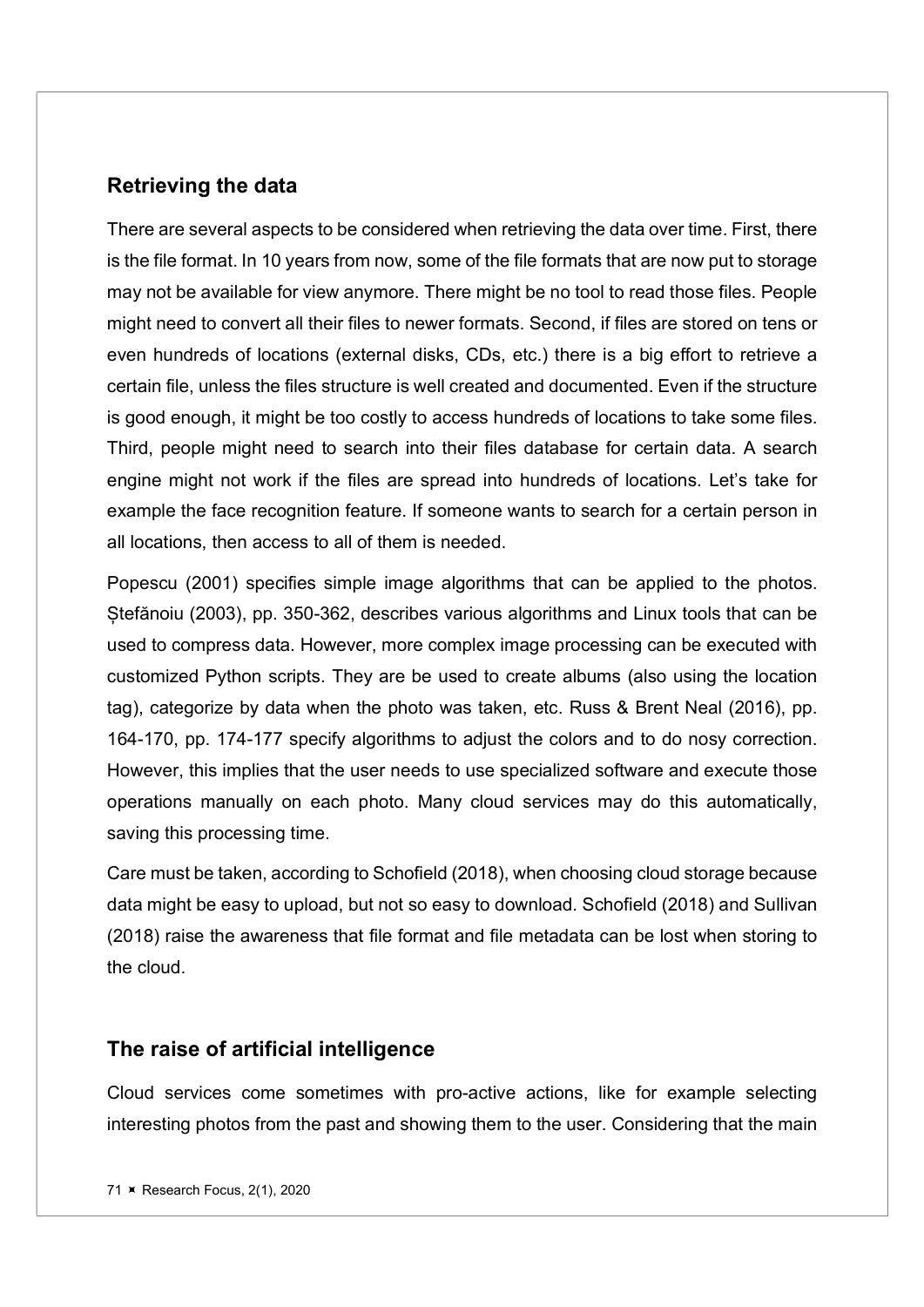purpose of storing photos is to look at them in the future, this pro-active feature might to extremely valuable for some users.

According to Knight (2017) AI will make it possible to search by the meaning of the content not by specific keywords. Google also provides algorithms to recognize thousands of everyday objects in the uploaded photos.

Features that will make the user life better include: automatic classification of photos, videos and documents based on the subjects (persons appearing in those files), locations and other topics (birthdays, celebrations, traveling, landscapes, family, etc.), automatic creation of albums, facilities to easily search and retrieve documents (mainly photos) out of thousands, removal of duplicated and similar photos, automatic color enhancement, and many others.

## Use network attached storage

According to Schofield (2018) to be really safe, you should have more than one copy of each photo, stored in more than one way in more than one place. A year before, Schofield (2017) already explained that a NAS is basically a computer with the slowest processor and smallest memory that the manufacturer can get away with but has bays to hold from one to four hard drives. He pointed that a NAS acts as a backup only if it has at least two copies. If the NAS is used only to free up space on the working computer or laptop, then the data is again in only one place and another backup is needed.

According to Gnanasundaram & Shrivastava, 2012, pp. 51-70 users can take advantage of disk mirroring, also known as RAID 1, which is the replication of data to two or more disks. Disk mirroring is a good choice for applications that require high performance and high availability. Personal memories (like photos and videos) require high availability. However, Schofield (2017) argues against using RAID 1 because this method means putting all data in one single place. NAS software is usually used to synchronize with the working computers. If data is deleted from these working computers, then the synchronization software deletes it also from the NAS.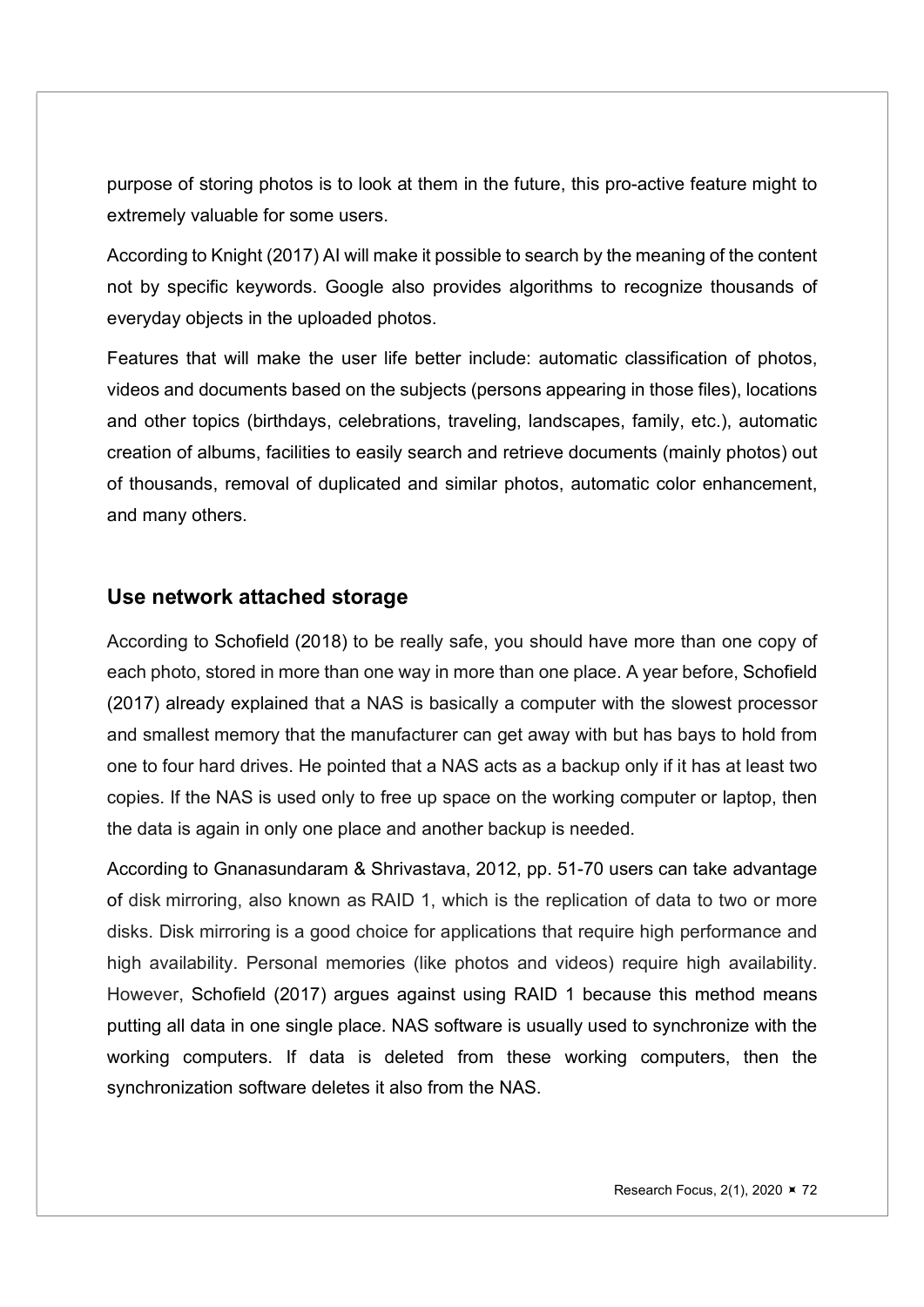Matthes (2016), pp. 398-426, describes how to build a local web server that can be used to list your images in a customized way. Python scripts can be used to manage easily large number of files and execute operations on them.

The research made by Klosowski and Santo Domingo, 2020, at Wirecutter, a New York Times Company, revealed that the best NAS on the market to use at home is Synology DiskStation DS218+. It offers encryption, media streaming, remote access, solid data protection, and all the common features that are requested by home users. Klosowski and Santo Domingo, 2020, raise the attention that the new version of the best hard drive to be used with NAS devices (i.e. the Western Digital Red hard drive) present problems. This is also presented in detail by Salter, 2020. By the time this paper was started, the Western Digital Red hard drive was considered the best on the market. This new report is another proof that technology changes and usually, there is not perfect solution for storing data over years.

Lovelace, Penzes, Roa, & Vukoj, (2014) from IBM Corporation provide detail list of software that can be used to monitor the performance of a NAS. Doing this is always a good idea, because NAS hard drives have big storage capacities. Hardware failures might affect a big quantity of data. It is better to prevent this.

## **Conclusions**

Combine all of them together. Considering that all methods bring advantages and disadvantages and there is no best option when taking into account time spent to store, time spent to retrieve, money spent, reliability, data protection, and preserving information, wise is to use multiple methods.

Printing two times per year the best 50 or 100 photos is easy to do and cheap. Doing it regularly decreases the effort for selecting the pictures.

Backing up the computer's or laptop's hard drives to a NAS can be easily done with minimum effort. If the NAS is correctly set, then the backup function can be triggered with a click. Of course, some user might wish to only store important files (personal photos, videos and documents) to save storage space. That might require more settings and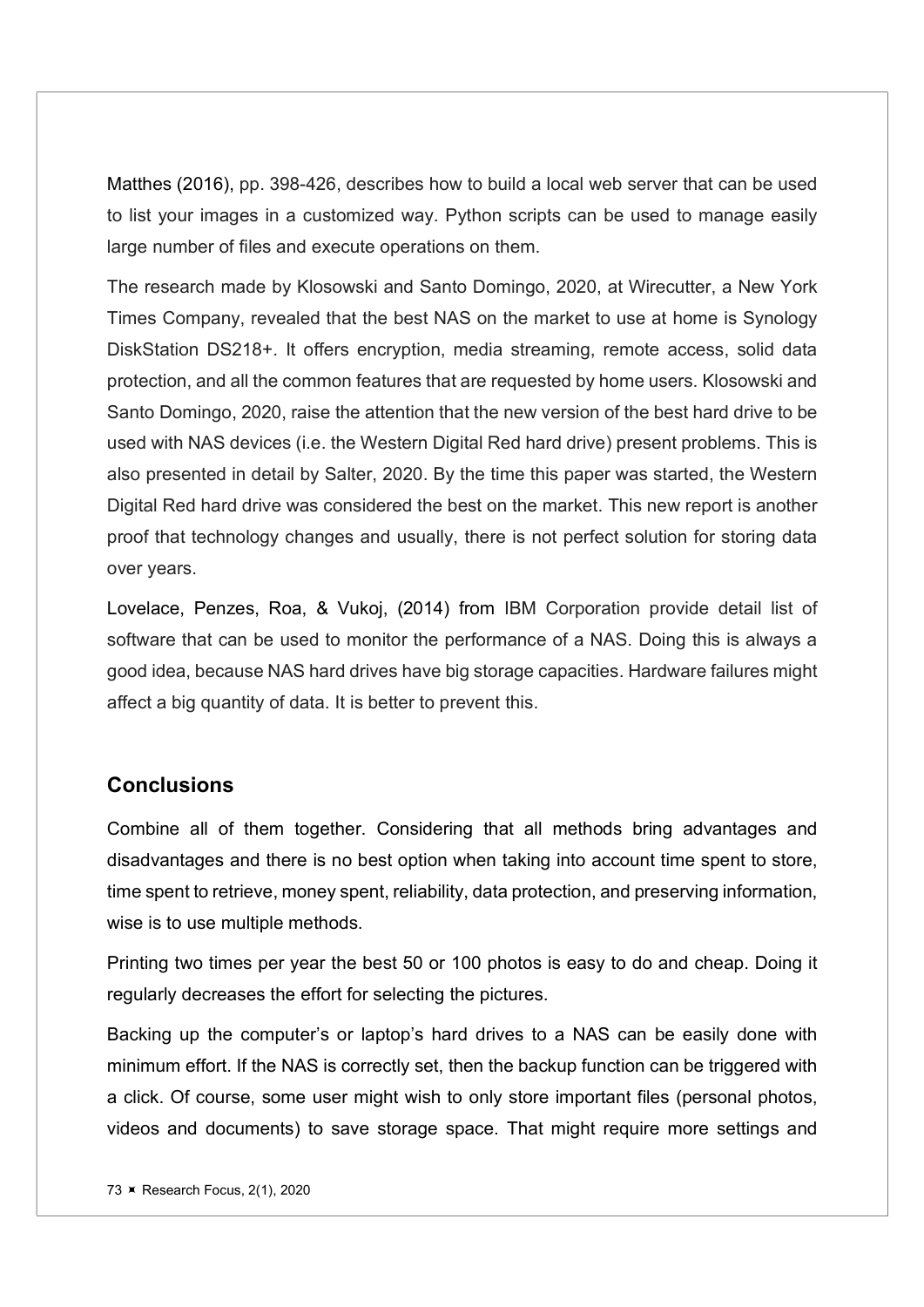setup. A NAS allows easy backup and store for all devices in the house (computers, laptops, phones, and tables).

Storing to cloud is not so expensive, even if the user selects the premium storage (big amount of space and high-quality photos, i.e. original format). The best is that it can be automatically done. Phones and tables (which are the source devices for most of the files: photos and videos) can be setup to automatically upload files to the cloud. Additionally, the many cloud services offer nice features for searching and classifying documents.

Selection of most important files (photos, videos and documents) can be store also on CDs and DVDs. Because writing and reading data to and from optical disks is slow or even very slow, users might use this option in 2 ways: either do it regularly, as with printed documents, or do it only for most important documents.

Because SD cards and USB flash drives need periodical refresh, despite of their small size, this option can be used with relatively large capacity devices (let's say 256 or 512 GB). That to ensure a not so big number of devices that require refresh every four or five years.

In the same way, users can select to store their data on one or two 2 TB external hard disks. Because of big capacity, data can be easily searched for. The read and write speed is significantly bigger as compared to optical disks, SD cards and flash drives. Big capacity comes with higher risk in respect to hardware failure.

Data is stored for decades not just to sit somewhere, but to be easily retrieved. When having thousands or even tens of thousands of photos and videos, read speed and search options and data classification features are very important. These can be accomplished with cloud storage, fast and high capacity hard disks (either external or as part of a NAS) and high capacity SD cards.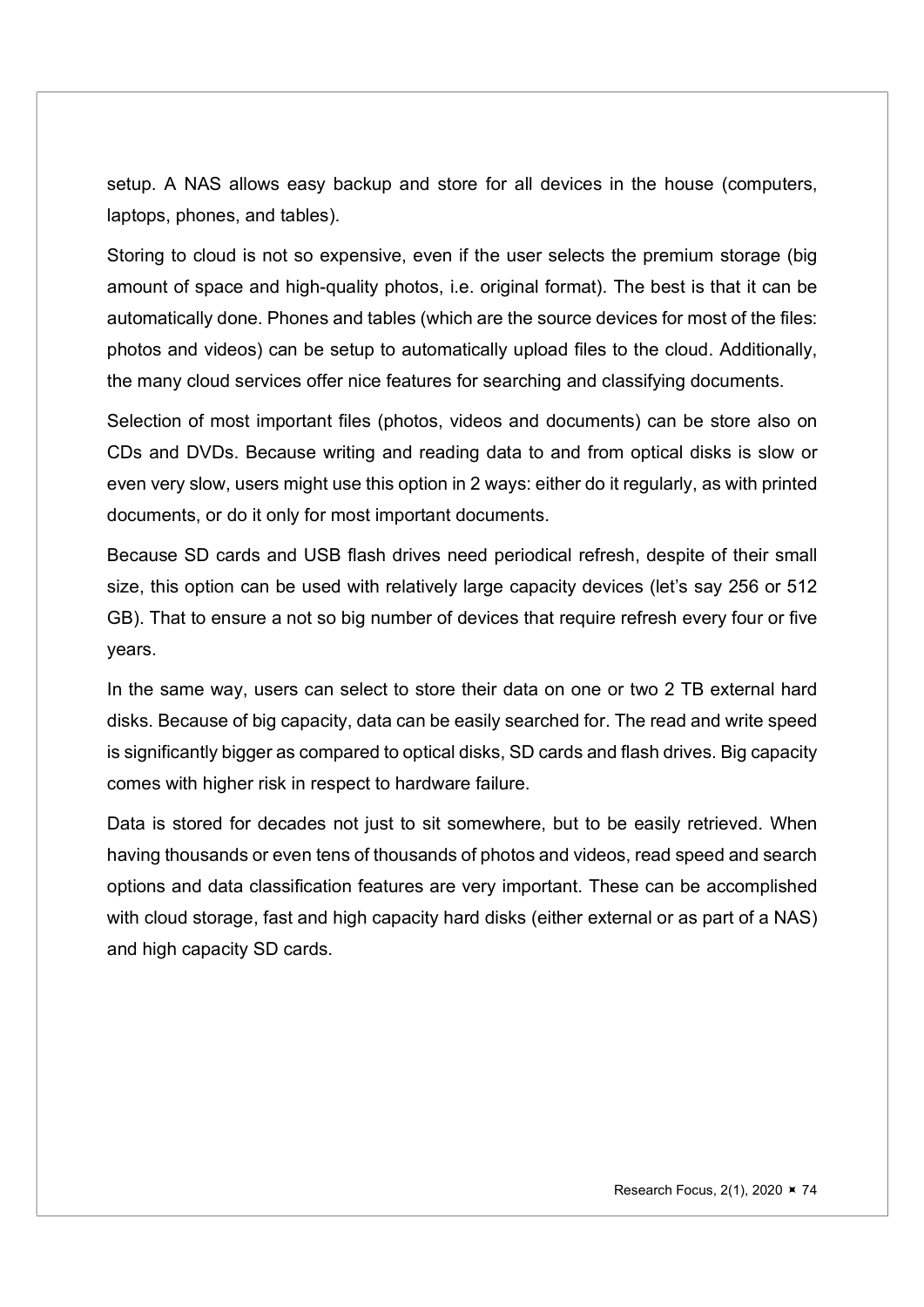## References

- Ait Ouahman, A. (2014). Security and privacy issues in cloud computing. Journal of Defense Resources Management, 5(2), 99–108. Retrieved from https://doaj.org/article/37dee7b09a954d0b8072f516a4083547
- Gnanasundaram, S., & Shrivastava, A. (Eds.). (2012). Information Storage and Management: Storing, Managing, and Protecting Digital Information in Classic, Virtualized, and Cloud Environments (2nd ed.). Indianapolis, USA: John Wiley & Sons, Inc.
- Hildenbrand, J., Symons, M., & Johnson, J. (2020, April 10). How to easily back up your photos and videos to the cloud. Retrieved April 21, 2020, from https://www.androidcentral.com/how-back-photos-and-video-your-computer-or-cloud
- Klosowski, T., & Santo Domingo, J. (2020, March 27). The Best NAS for Most Home Users. Retrieved April 21, 2020, from https://thewirecutter.com/reviews/best-networkattached-storage/amp/
- Knight, W. (2017, August 17). AI Is Taking Over the Cloud. MIT Technology Review. Retrieved April 23, 2020, from https://www.technologyreview.com/2017/08/17/149641/ai-is-taking-over-thecloud/https://www.technologyreview.com/2017/08/17/149641/ai-is-taking-over-thecloud/
- Krajeski, J. (2019, July 25). The Best Portable Hard Drive. Retrieved April 23, 2020, from https://thewirecutter.com/reviews/best-portable-hard-drive/
- Lovelace, M., Penzes, G., Roa, J., & Vukoj, M. (2014). Scale Out Network Attached Storage Monitoring (1st ed.). Poughkeepsie, NY, USA: Redbooks, IBM Corporation.
- Matthes, E. (2016). Python Crash Course (9th ed.). San Francisco, USA: William Pollock, No Starch Press, Inc.
- Moreau, E. (2019, November 9). 10 Free Image Hosting Sites for Your Photos. Lifewire. Retrieved April 21, 2020, from https://www.lifewire.com/free-image-hosting-sites-3486329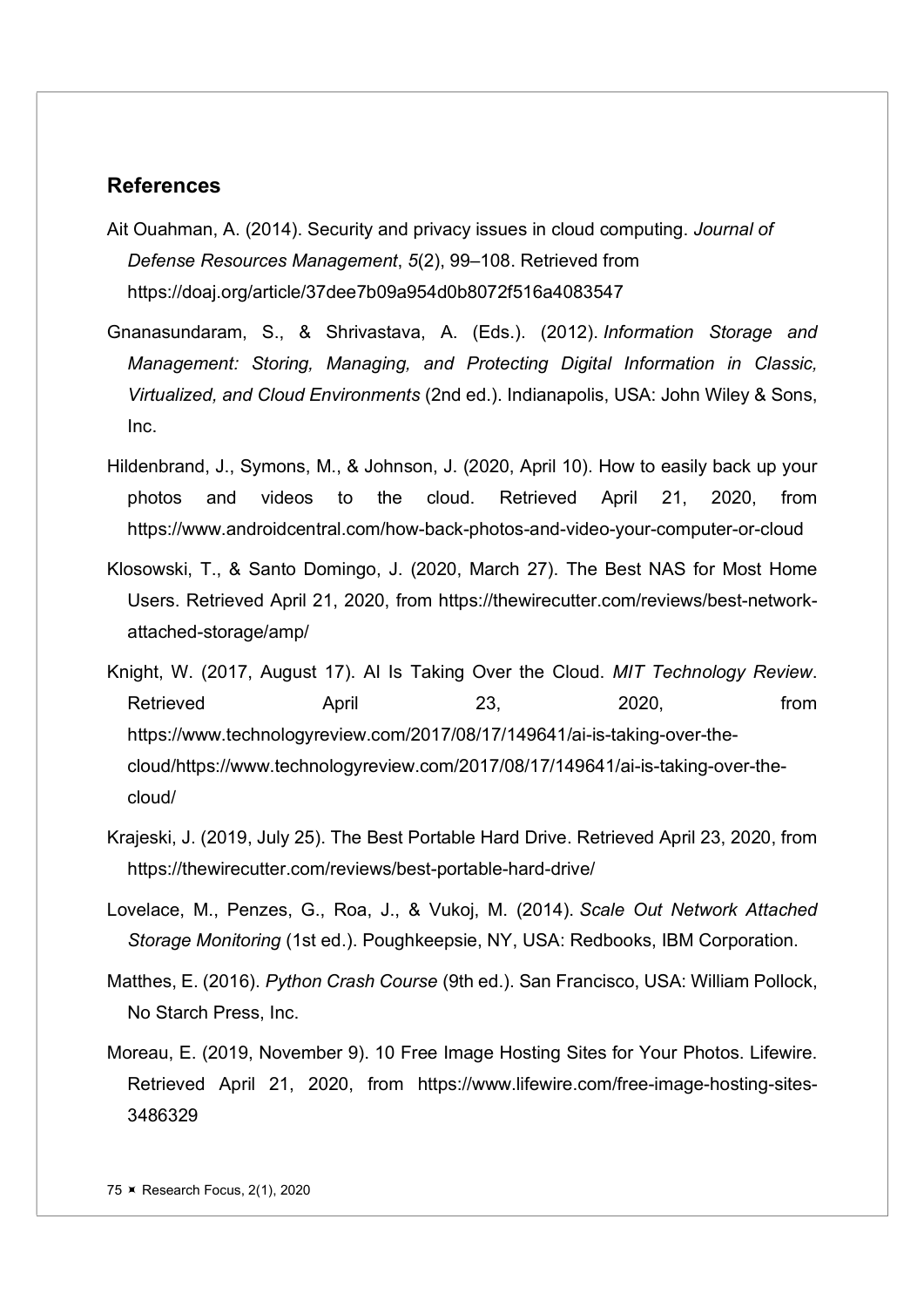- Plumridge, J. (2019, November 11). The Best Ways to Store Digital Photographs. Retrieved April 21, 2020, from https://www.lifewire.com/how-to-store-digitalphotographs-493619
- Popescu , D. (2001). Achiziția și prelucrarea imaginilor. Bucharest, Romania: ICPE.
- Russ, J., & Brent Neal, F. (2016). The Image Processing Handbook (7th ed.). Boca Raton, USA: CRC Press, Taylor & Francis Group.
- Salter, J. (2020, April 17). Buyer beware that 2TB-6TB "NAS" drive you've been eyeing might be SMR. Retrieved April 24, 2020 from https://arstechnica.com/gadgets/2020/04/caveat-emptor-smr-disks-are-beingsubmarined-into-unexpected-channels/
- Schofield, J. (2017, February 21). Which NAS should I buy to store files? The Guardian. Retrieved from https://amp.theguardian.com
- Schofield, J. (2018, April 19). How can I store my digital photos for ever? The Guardian. Retrieved from https://www.theguardian.com
- Stefănoiu, D. (2003). Compresia datelor. Bucharest, Romania: Printech.
- Sullivan, T. (2018, January 11). A Beginner's Guide to Backing Up Photos. The New York Times. Retrieved April 21, 2020, from https://www.nytimes.com/2018/01/11/smarterliving/backing-up-your-photos.html

Please cite this article as:

Potecasu, A-E. (2020). Storing memories: how to safely keep photos, videos and documents for decades. Research Focus, 2(1), 65-76. DOI: https://doi.org/10.36068/1.24